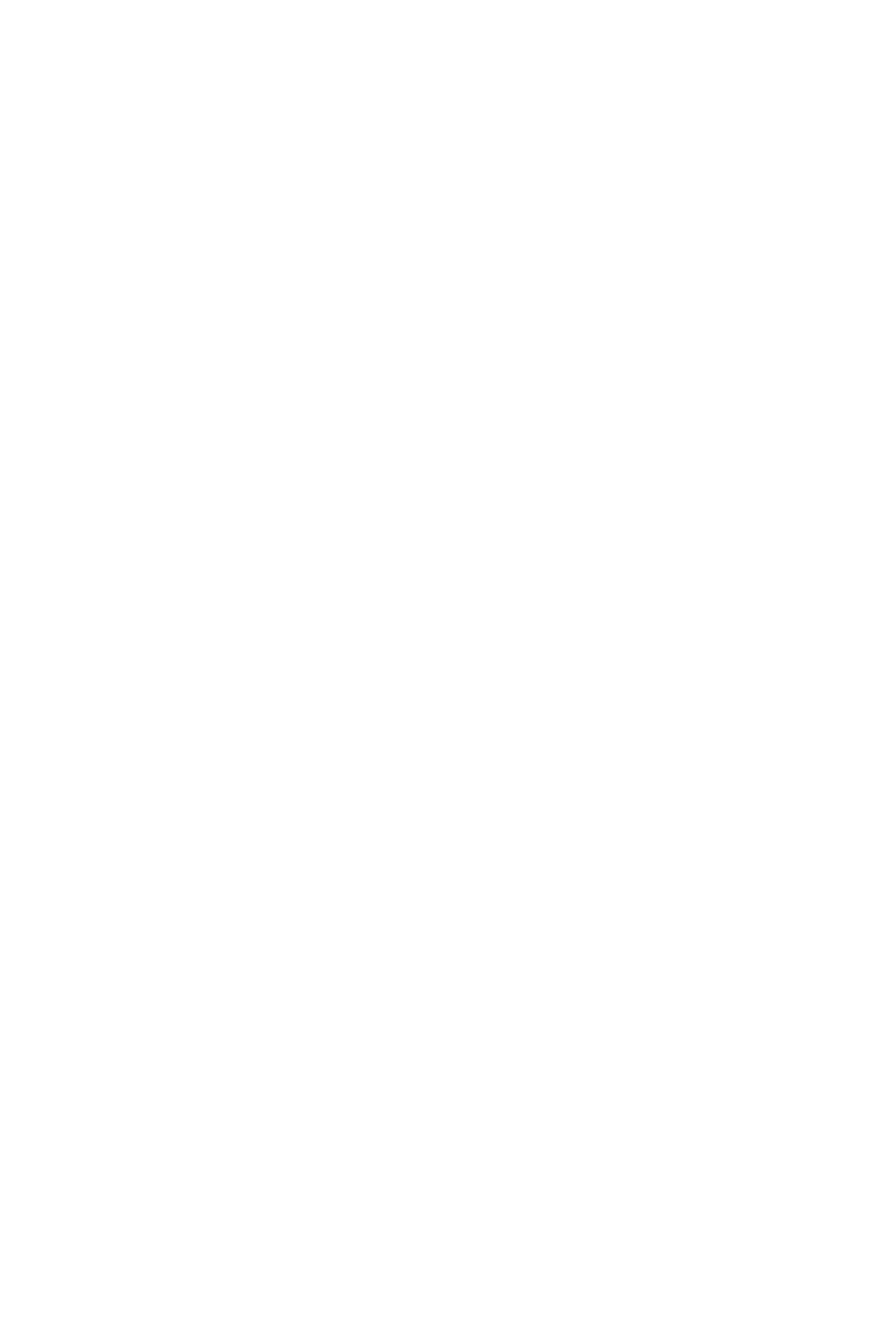

# **REPORT OF THE SUMMIT**

*Organized by:*





*With the Support of:*









Third World Network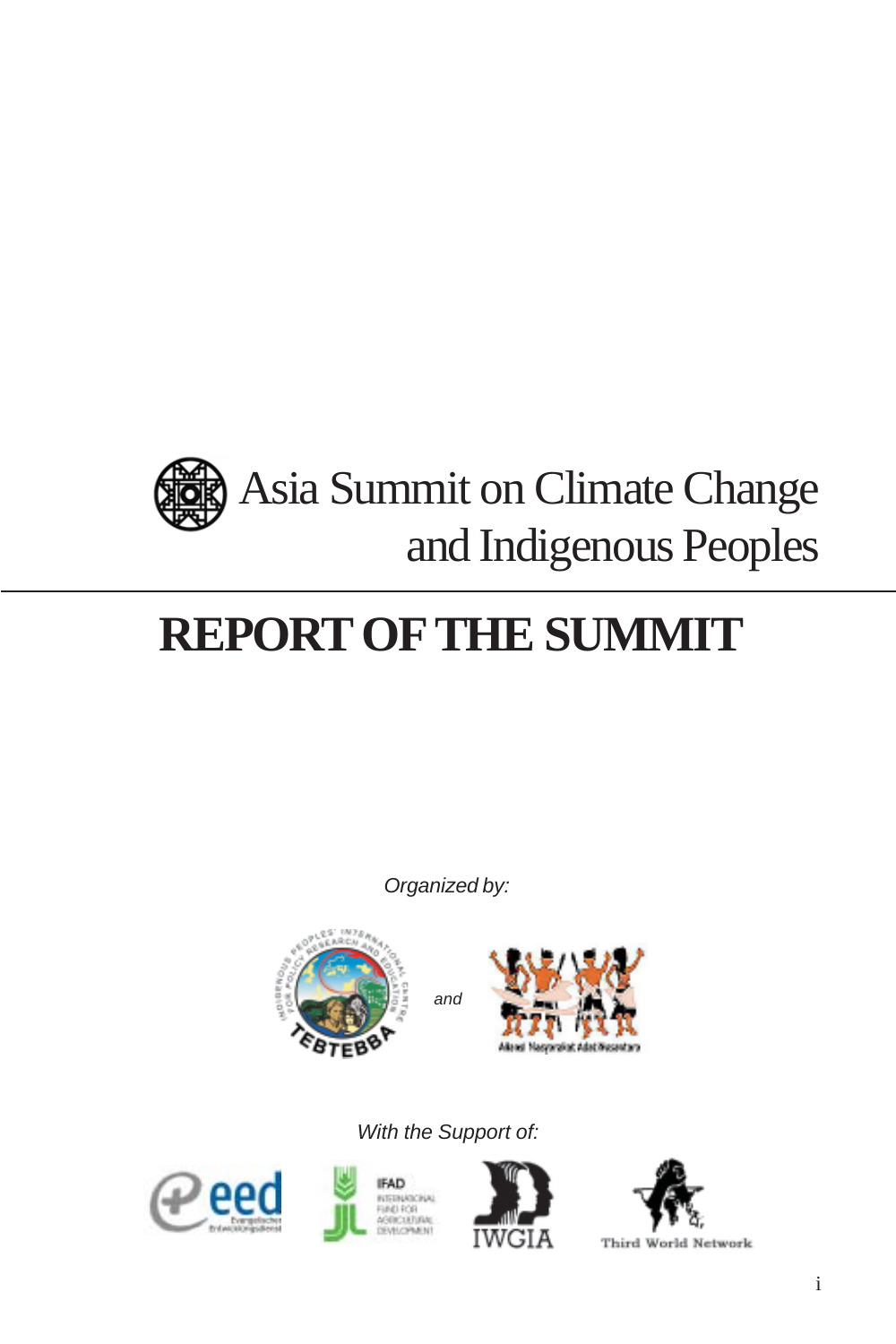#### **Asia Summit on Climate Change and Indigenous Peoples: Report of the Summit** Tebtebba Foundation

Copyright © TEBTEBBA FOUNDATION, 2009

All rights reserved. No part of this book may be reproduced in any form or by any means without the written permission of the copyright owner and the publisher.

Published by Tebtebba Foundation No. 1 Roman Ayson Road 2600 Baguio City **Philippines** Tel. 63 74 4447703 Tel/Fax: 63 74 4439459 E-mail: tebtebba@tebtebba.org Website: www.tebtebba.org

Prepared by: Victoria Tauli-Corpuz, Leah Enkiwe-Abayao, Helen Magata and Helen Tugendhat Edited by: Victoria Tauli-Corpuz, Joji Cariño and Raymond de Chavez Cover and Layout: Paul Michael Q. Nera

Printed in the Philippines by Valley Printing Specialist Baguio City, Philippines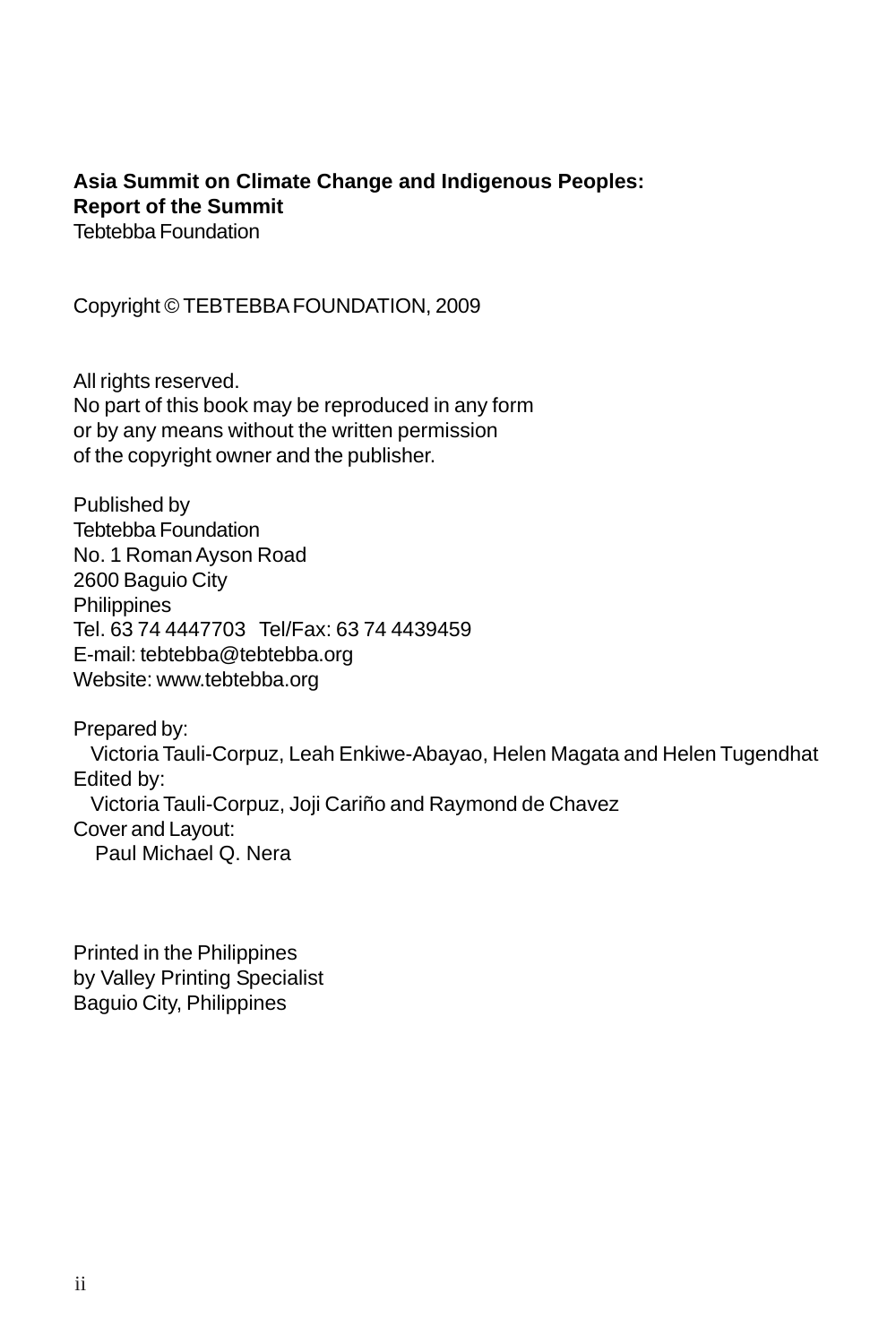## **Table of Contents**

| 1. |                                                             |  |
|----|-------------------------------------------------------------|--|
|    |                                                             |  |
|    |                                                             |  |
|    |                                                             |  |
|    |                                                             |  |
| 2. | Main Observations, Conclusions and Recommendations  5       |  |
| 3. | Strategies and the Roadmap to Copenhagen and Beyond  28     |  |
| 4. |                                                             |  |
| 5. | Annexes                                                     |  |
|    |                                                             |  |
|    |                                                             |  |
|    | Annex 3: Statement of Indigenous Peoples' Organizations and |  |
|    | NGOs on the HRC Report on Climate Change                    |  |
|    |                                                             |  |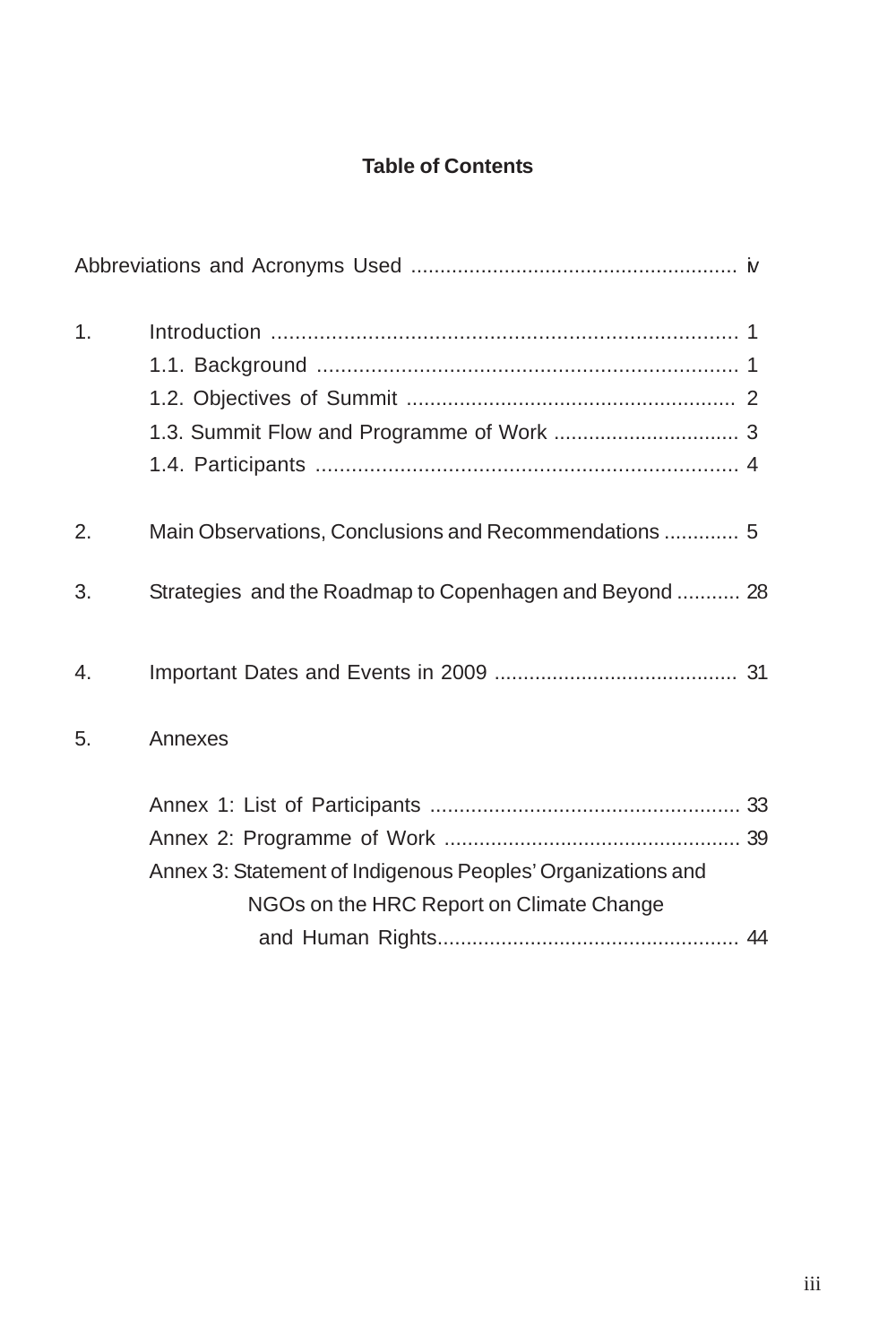# **Abbreviations and Acronyms Used**

| ADB            | - Asia Development Bank                                          |
|----------------|------------------------------------------------------------------|
| <b>AMAN</b>    | - Aliansi Masyarakat Adat Nusantara (Alliance of Indigenous      |
|                | Peoples' Organizations in the Archipelago - Indonesia)           |
| AWG-LCA        | - Ad-Hoc Working Group on Long-Term Cooperative Action           |
| AWG-KP         | - Ad-Hoc Working Group on Further Commitments for Annex 1        |
|                | Parties under the Kyoto Protocol                                 |
| <b>CADT</b>    | - Certificate of Ancestral Domain Title                          |
| <b>CIF</b>     | - Climate Investment Fund                                        |
| <b>CDM</b>     | - Clean Development Mechanism                                    |
| <b>CFSA</b>    | - Community Forest Stewardship Act                               |
| <b>CHT</b>     | - Chittagong Hill Tracts                                         |
| <b>CPA</b>     | - Cordillera Peoples' Alliance                                   |
| <b>COP</b>     | - Conference of Parties                                          |
| EED            | - Evangelische Entwicklungdienst, e.V.                           |
|                | (Protestant Church Development Service)                          |
| <b>FAO</b>     | - Food and Agricultural Organization                             |
| <b>FCPF</b>    | - Forest Carbon Partnership Facility                             |
| <b>FIP</b>     | - Forest Investment Program                                      |
| <b>FPIC</b>    | - Free, Prior and Informed Consent                               |
| G77            |                                                                  |
| ICC            | - Group of 77<br>- Inuit Circumpolar Council                     |
| <b>ILO</b>     |                                                                  |
| <b>IFAD</b>    | - International Labour Organization                              |
|                | - International Fund for Agricultural Development                |
| <b>IPCC</b>    | - Intergovernmental Panel on Climate Change                      |
| <b>IPRA</b>    | - Indigenous Peoples' Rights Act of the Philippines              |
| <b>IWGIA</b>   | - International Workgroup on Indigenous Affairs                  |
| <b>JOAS</b>    | - Indigenous Peoples' Network of Malaysia                        |
| <b>MPIDO</b>   | - Mainyoto Pastoralists Integrated Development Organization      |
| <b>NGO</b>     | - Non-government Organization                                    |
| <b>REDD</b>    | - Reduced Emissions from Deforestation and Forest Degradation    |
|                | in Developing Countries                                          |
| <b>ODA</b>     | - Official Development Assistance                                |
| <b>OECD</b>    | - Organisation for Economic Co-operation and Development         |
| <b>SBI</b>     | - Subsidiary Body for Implementation                             |
| <b>SBSTA</b>   | - Subsidiary Body for Scientific and Technological Advice        |
| <b>TFAP</b>    | - Tropical Forestry Action Programme                             |
| <b>TWN</b>     | - Third World Network                                            |
| <b>UNDP</b>    | - United Nations Development Programme                           |
| <b>UNDRIP</b>  | - United Nations Declaration on the Rights of Indigenous Peoples |
| <b>UNEP</b>    | - United Nations Environment Programme                           |
| <b>UNFCCC</b>  | - United Nations Framework Convention on Climate Change          |
| <b>UNFF</b>    | - United Nations Forum on Forests                                |
| <b>UNPFII</b>  | - United Nations Permanent Forum on Indigenous Issues            |
| <b>UN-REDD</b> | - United Nations Reduced Emissions from Deforestation and        |
|                | Forest Degradation in Developing Countries                       |
| <b>WB</b>      | - World Bank                                                     |
| <b>WCD</b>     | - World Commission on Dams                                       |
| iv             |                                                                  |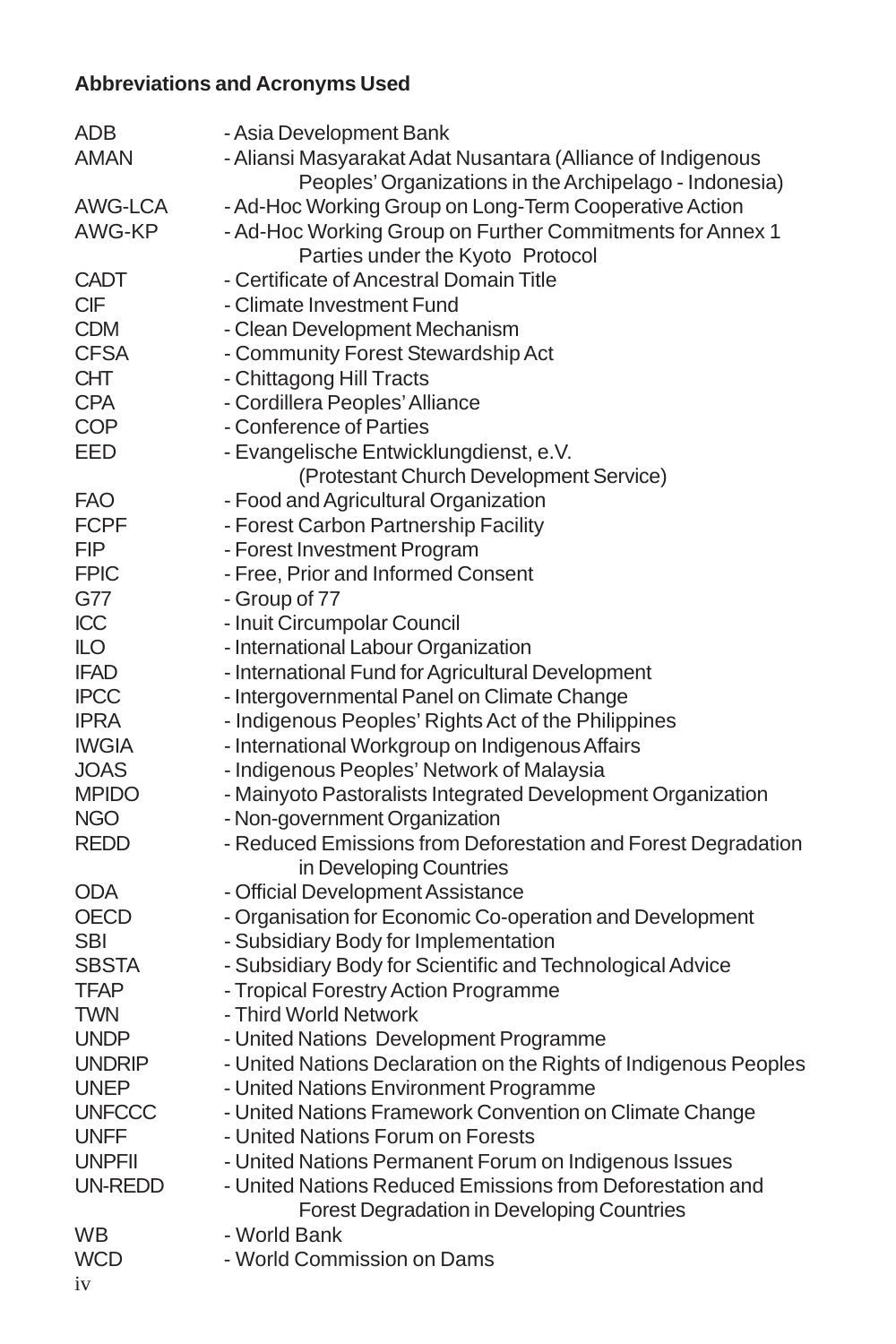

# **1. INTRODUCTION**

## **1.1. Background**

- 1.1.1. The idea for this Summit emerged from the original plan to hold a Global Summit on Indigenous Peoples and Climate Change which will be held in Alaska from 20-24 April 2009. This Global Summit is mainly organized by the International Inuit Circumpolar Council (ICC). During the first meeting of the Global Steering Committee in New York last May 2008, the Asia focal person of this committee suggested that before the Global Summit takes place the regions could hold their own processes so that more people from the regions can be involved. The Committee agreed but it made clear that the responsibility for raising funds and organizing these processes will rest with the regional focal persons interested to pursue these.
- 1.1.2. The focal person for Asia, Vicky Tauli-Corpuz, discussed the idea with several partners who might be interested to support these initiatives. The International Work Group on Indigenous Affairs (IWGIA), a support NGO for indigenous peoples based in Copenhagen, agreed to provide seed funding for the Asia and Africa Summits. Then, IFAD (International Fund for Agricultural Development) came on board after Tauli-Corpuz got the commitment of the President of IFAD, Lennart Böge, to support the three regional summits. The IFAD funding has been channeled to MPIDO (Mainyoto Pastoralists Integrated Development Organization) but it covered all three summits. Evangelische Entwicklungdienst (EED e.V) of Germany also provided support for the colleagues in Tebtebba who, together with the Secretariat of AMAN, did the organizing work for this Summit. The Third World Network (TWN) gave modest support to bring more participants. We express our heartfelt gratitude to these partners who provided the resources which allowed the Asia Summit and other regional summits to take place.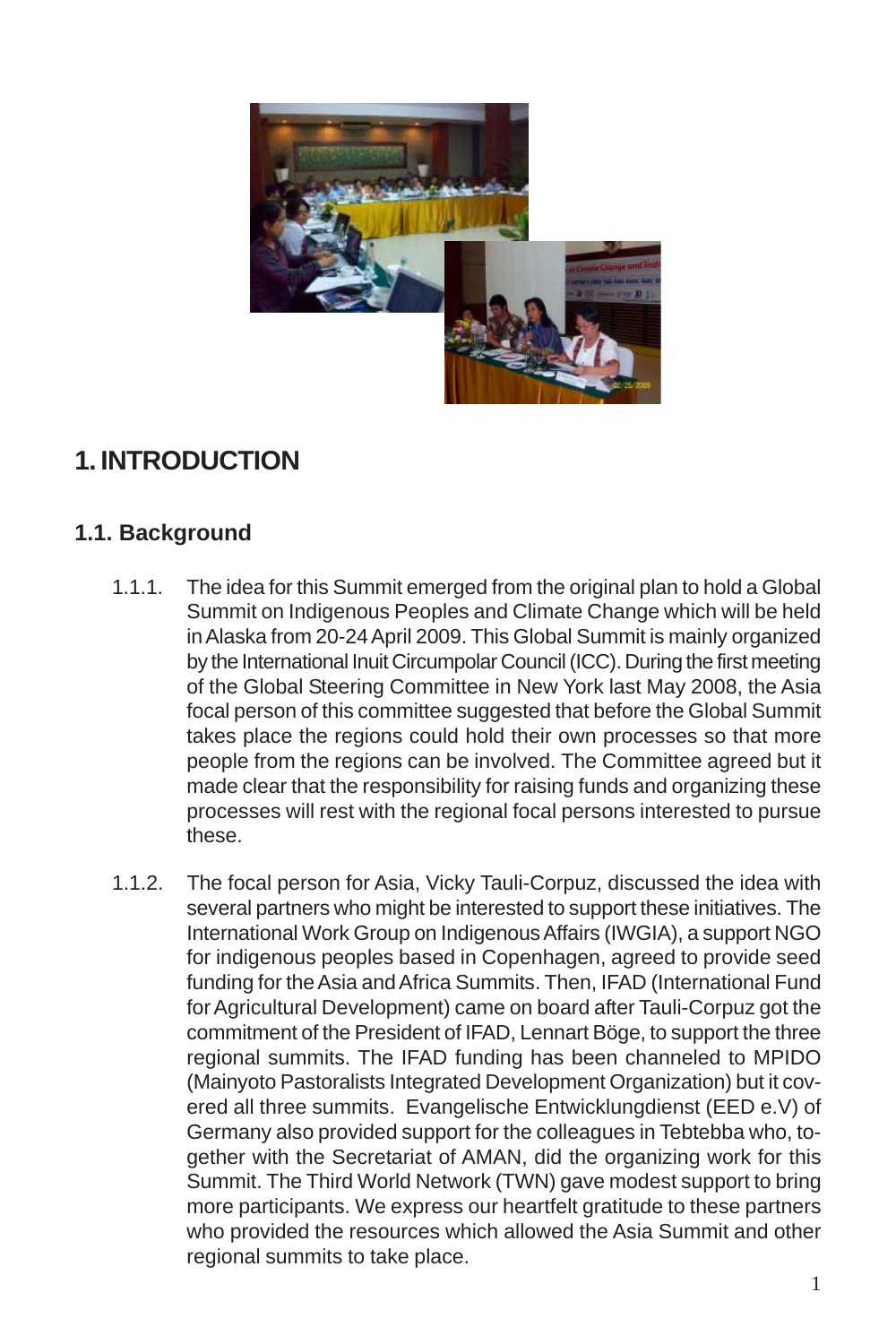- 1.1.3. The organizers for the regional summits were Tarcila Rivera Zea of Chirapaq in Peru for the Latin America and Carribean Summit, Joseph Ole Simel of the MPIDO in Kenya for the Africa Summit and Vicky Tauli-Corpuz of Tebtebba Foundation in the Philippines for the Asia Summit.
- 1.1.4. An Asian Indigenous Peoples' Steering Committee for the Climate Change Summit was established in Chiangmai, during the Regional Fair on the Implementation of the UN Declaration on the Rights of Indigenous Peoples (UNDRIP) in Chiangmai, Thailand in June 2008. The members of this group helped identify the participants from their countries, recommended indigenous researchers on local adaptation and mitigation measures and helped run the Summit. A listserve was set up to sustain communications between the members and other indigenous persons and representatives of support NGOs who expressed their desire to be part of this. The listserve is asiaipclimatechange@yahoogroups.com.
- 1.1.5. The main organizers for this Summit were Tebtebba (Indigenous Peoples' International Centre for Policy Research and Education) and AMAN (Aliansi Masyarakat Adat Nusantara).

## **1.2. Objectives**

The objectives set forth for this Summit were the following:

- 1.2.1. To enable representatives of indigenous peoples to share the impacts of climate change and the results of the researches done on indigenous peoples' local mitigation and adaptation measures.
- 1.2.2. To enhance the understanding and knowledge of the participants on climate change and the state of negotiations at the UNFCCC and to discuss and agree on positions on certain key issues.
- 1.2.3. To collectively deliberate on strategies to ensure that indigenous peoples' rights and development are taken into consideration by States Parties to the UNFCCC, multilateral organizations and other actors involved in developing and implementing policies, programs and projects on climate change at the national, regional and global levels.
- 1.2.4. To develop a roadmap for indigenous peoples to guide them on how to effectively engage with the processes leading up to COP 15 in Copenhagen and beyond.
- 1.2.5. To build an Asia-wide network of indigenous peoples on climate change which will monitor, engage with and influence the climate change processes at national, regional and global levels.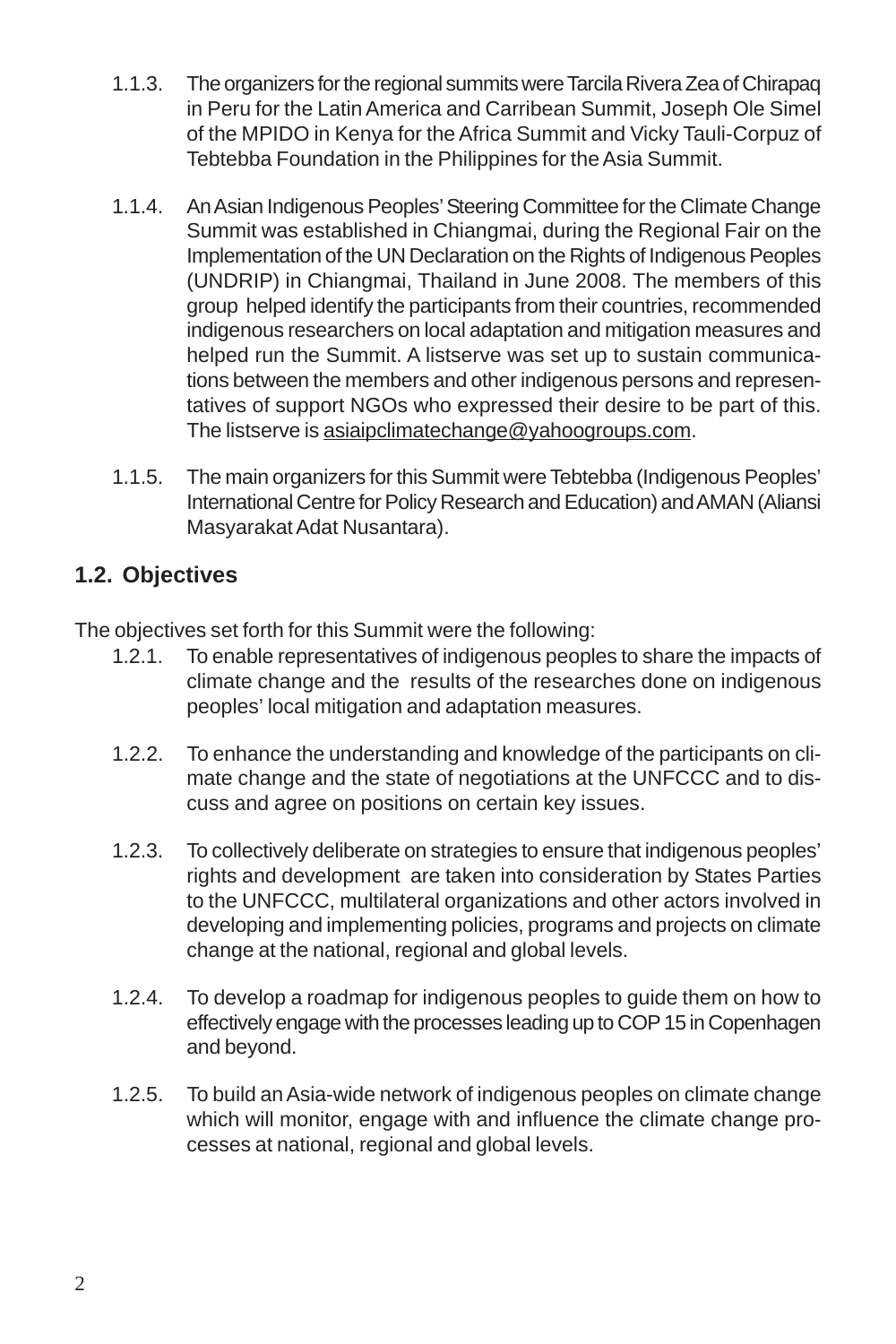## **1.3. Summit Flow and Programme of Work1**

- 1.3.1. The Summit started on the first day (Feb. 24, 2009) with a presentation on the overview of climate change. This was to ensure that the participants, who had different levels of understanding of climate change, were all on the same page. After this, nine country presentations of the researches done on local adaptation and mitigation measures of indigenous peoples were presented.<sup>1</sup> These were done and presented by indigenous researchers and they covered one or two indigenous communities in each country. In Indonesia, there were two cases. One is on an Iban community in Menua Sungai Utik in West Kalimantan. Another case is in Northern Lombok in Sulawesi. In the Philippines, two communities were covered, the Ikalahan community in Imugan, Nueva Vizcaya and the community of the Tagbanua in Coron, Palawan. The case study for Viet Nam was done in Kep A Village, Minh Son Commune, Bac Me District in Ha Giang Province. In Malaysia this was a case study of the Dayak-Bidayuh-Jagoi village of Duyoh in Sarawak. Monglechan Karbari para in Kamalchari Mukh in the Khagrachari District of the Chittagong Hill Tracts was the case study for Bangladesh. In India this was done in Arunachal Pradesh, Northeast India among the Galo peoples. A case in Nagaland, Northeast India was also presented. And for Burma, a case of Chin peoples in the Chin State was prepared and presented.
- 1.3.2. The second day (Feb. 25) started with a presentation on the present state of negotiations at the UNFCCC, which covered the various issues negotiated within the AWG-LCA,AWG-KP, SBSTA and SBI. This was followed by a plenary session devoted to the various bilateral and multilateral initiatives on climate change which included the presentations on the UN-REDD Programme, the Norwegian Climate and Forest Initiative as well as other Climate Funds under the UNFCCC, such as the Adaptation Fund, the Least Development Countries Fund, among others. The World Bank presented their Forest Carbon Partnership Facility (FCPF), the Forest Investment Programme (FIP) and the Climate Investment Funds (CIF).
- 1.3.3. In the afternoon of the second day, workshop groups were held on the following topics:
	- Climate Change, Indigenous Women and Children;
	- Climate Change, Biodiversity and Traditional Knowledge and REDD;
	- Climate Change, Human Rights and the UN Declaration on the Rights of Indigenous Peoples;
	- Climate Change and Indigenous Peoples' Self-Determined Development.
- 1.3.4. On the third day (Feb. 26), the various groups presented their reports and a plenary session on strategies and the road map took place. This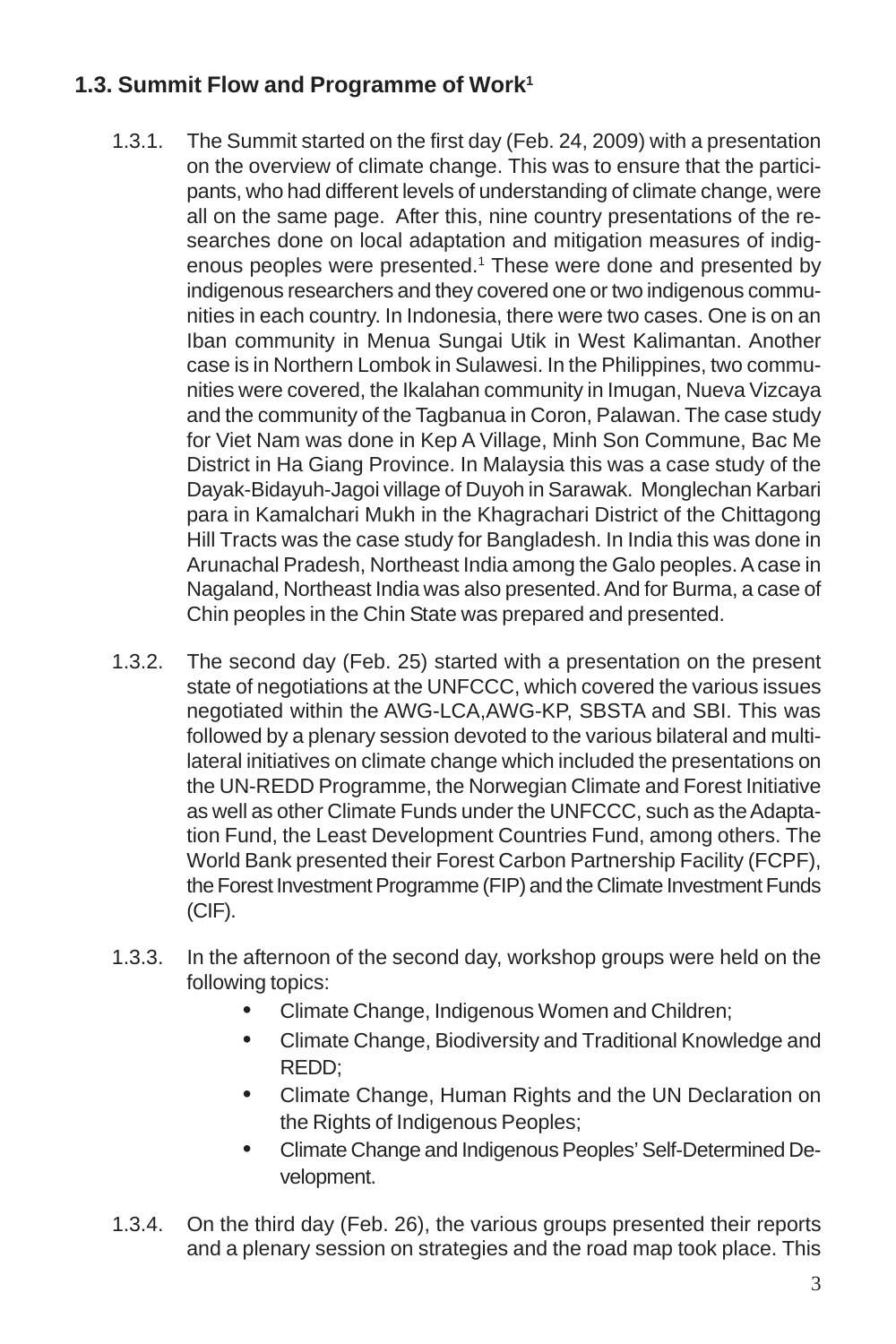was where the participants discussed mitigation, adaptation, finance and technology, REDD and emissions trading. The participants reached common positions and agreements on various issues such as REDD, emissions trading, climate change finances, among others. At the last plenary session ideas on strategy and road map were discussed and agreed upon. The idea of establishing an Asian Indigenous Peoples' Network on Climate Change was agreed upon.

- 1.3.5. Many participants stayed for another day to do community visits to two communities of indigenous peoples of Bali who are engaged in climate change mitigation and adaptation processes. One community is Tabanan where community reforestation of a denuded forest took place and where a traditional communal irrigation system is still maintained and practiced. The local government hosted the participants where solidarity night celebrations were undertaken where they showed their culture through dances and songs. They are in the process of getting the UNESCO to declare their rice-fields and traditional communal irrigation system as a Cultural Heritage Site and they have requested the UN Permanent Forum on Indigenous Issues to help them in this endeavour.
- 1.3.6. Another place visited is Serangan, an indigenous community which rehabilitated the coral reefs and mangrove forests which were destroyed during the Suharto era because of a land reclamation project to set up golf courses for tourists. When the Suharto regime fell, this project was discontinued and the indigenous peoples asserted their ownership over the lands and waters and started their rehabilitation work. The indigenous peoples of the coastal community of Serangan, a member of AMAN, have demonstrated their resilience in addressing the impacts of changes in their ecosystems because of man made projects and climate change.

#### **1.4. Participants**

1.4.1. There were 65 participants most of whom are indigenous representatives coming from 12 Asian countries (Bangladesh, Cambodia, China, Indonesia, India, Malaysia, Myanmar, Nepal, Philippines, Taiwan, Thailand, Vietnam). Most of these were representatives of national and regional networks of indigenous peoples' organizations and communities in Asia. Joseph Ole Simel, the convenor of the Africa Summit, also participated so he can share with the Africa Summit what happened. Others represented their own local organizations or institutions. Representatives of support NGOs from various countries (Denmark, Switzerland, UK, USA) also participated. There were observers which included the representatives of the UN-REDD Programme, the World Bank, and the UNDP. (Please refer to Annex 1 for a complete list of participants.)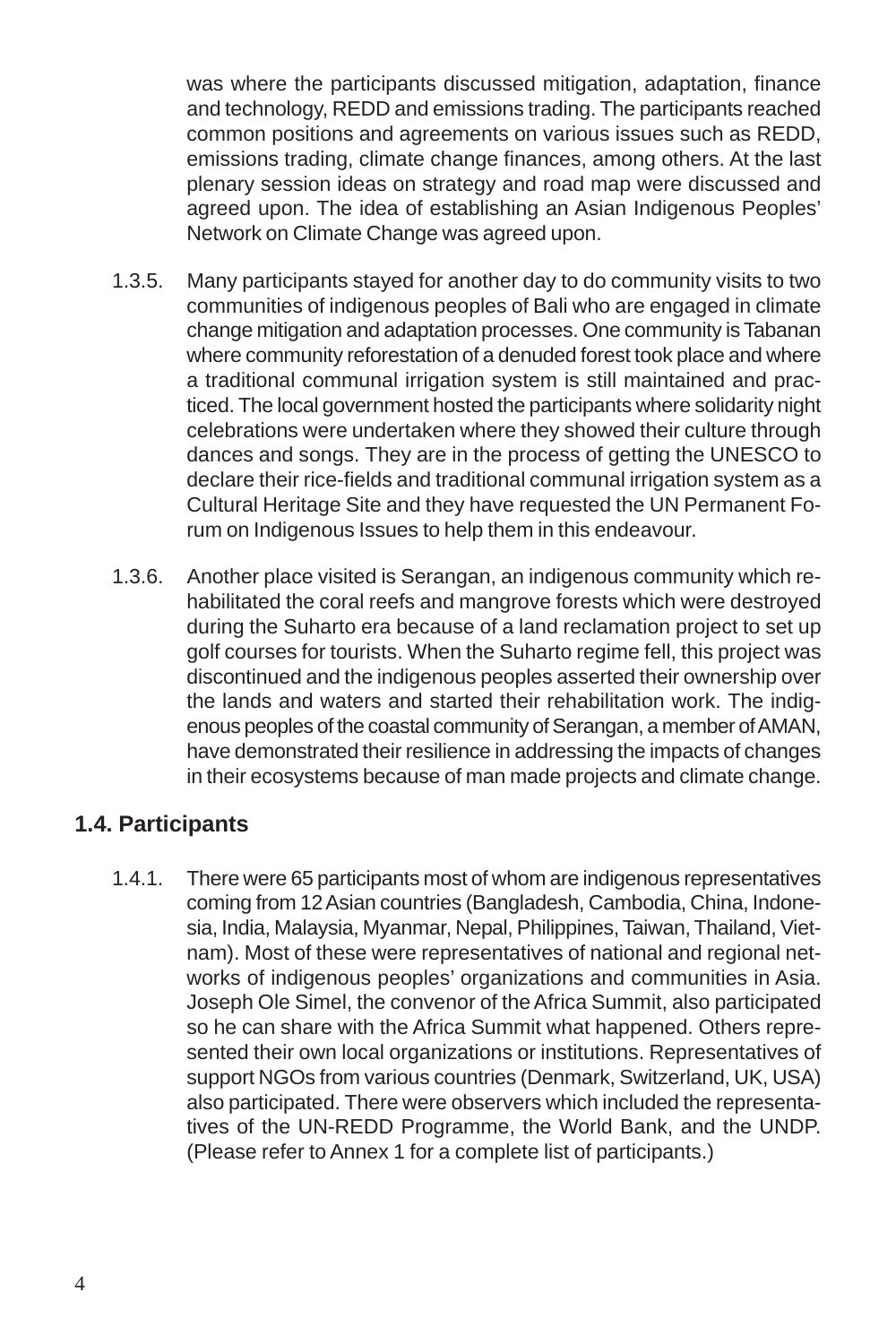

# **2. MAIN FINDINGS, CONCLUSIONS AND RECOMMENDATIONS**

The main findings, conclusions and recommendations from the presentations, case studies and workshop group reports are the following;

#### **Vulnerabilities to Climate Change and to Some Climate Change Solutions**

- 2.1. Indigenous peoples in the Asia region inhabit the most fragile ecosystems ranging from tropical rainforests, high mountain areas, low-lying coastal areas and floodplains as well as temperate forests. Because most of them are dependent on the land and natural resources from these ecosystems, they are in the forefront of climate change impacts and threats. These include intensified typhoons, cyclones, monsoons and storms, long droughts and expansion of desertified areas, melting of glaciers leading to flooding and decrease of river flows and water supplies, sea-level rise, stronger sea waves and currents, coastline erosion and salinization of freshwater resources and soils, rampaging and longstaying floods, landslides and increase in cases of vector-borne and water-borne diseases (malaria, dengue, cholera and other gastro-intestinal diseases), phenomenal temperature rise causing heat strokes and more forest fires. The unprecedented increase in disasters and calamities caused by global warming due to climate change was a common observation by all participants.
- 2.2. Indigenous peoples, the world over, have contributed the least to the climate change crisis. Yet, they are the ones suffering the most from the adverse impacts of climate change and even from some of the solutions to the problem. Their ecological footprints are very small as most of them still practice their sustainable traditional livelihoods which include, among others, swidden agriculture, hunting and gathering, trapping, pastoralism, extraction of non-timber forest products, small-scale mining and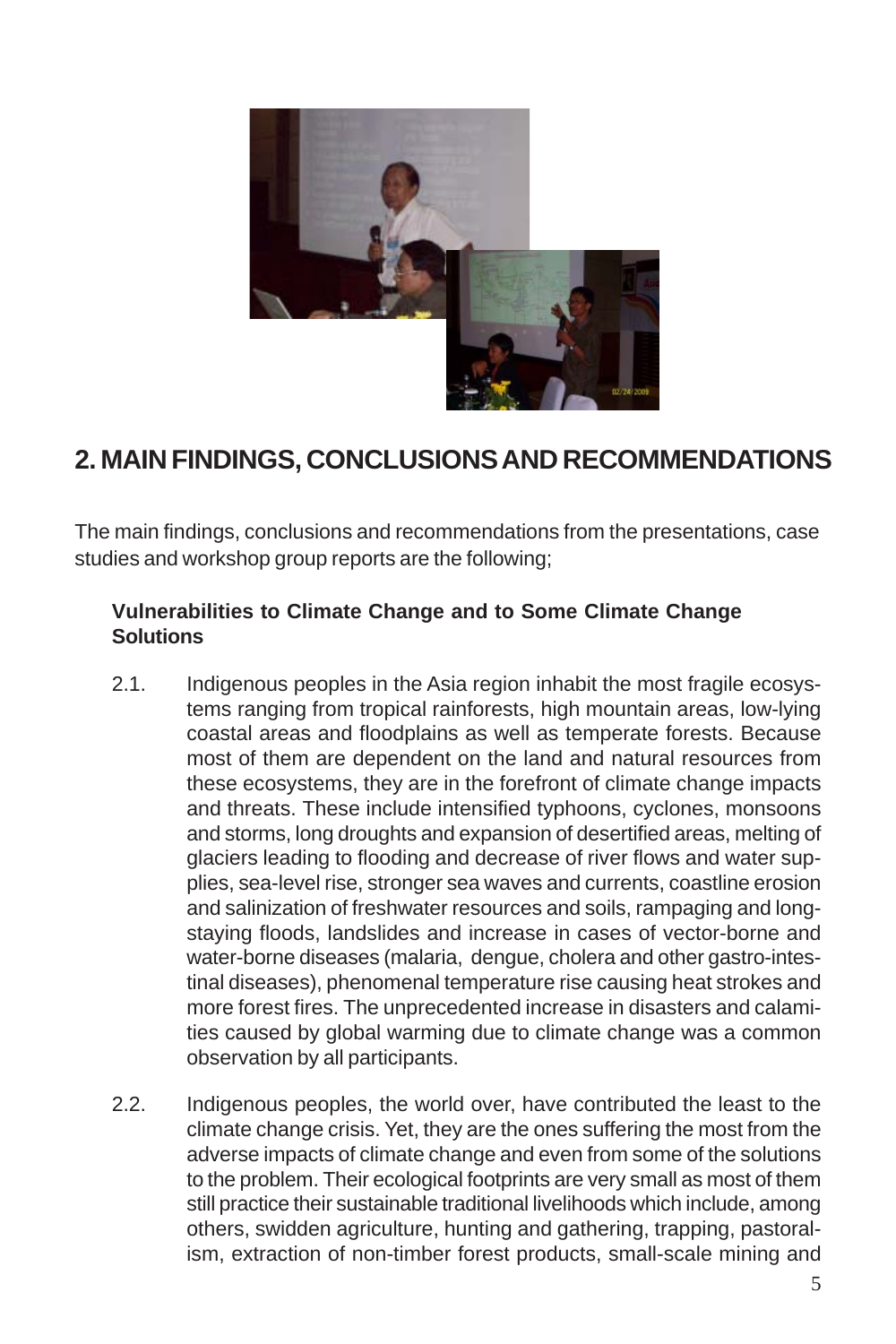agro-forestry. They have resisted the deforestation and destruction of their forests by loggers, plantation owners, extractive industries and other corporate and state interests. They also have fought against the extraction of oil, gas and minerals from their lands which has kept carbon under the ground. Thus, indigenous peoples have contributed significantly to reducing greenhouse gas emissions, historically, and up to the present.

- 2.3. Unfortunately, indigenous peoples' positive contributions to the abatement of greenhouse gas emissions are not generally recognized nor compensated by the UNFCCC and other multilateral and bilateral bodies. To make matters worse, their right to own, control and manage their traditional lands, their right to subsistence and to practice their own traditional cultures and livelihoods, and their right to self-determination have been and continue to be grossly violated by States and non-state actors (corporations, elites from dominant populations). Their traditional knowledge and customary laws and practices on natural resource management as well as disaster management have contributed in keeping the forests, maintaining biological diversity and cultural diversity. This knowledge has enabled them to adapt to and mitigate climate change.
- 2.4. Most of the cultures of indigenous peoples are based on the diverse ecological systems they inhabit and relate with. Their cultures, norms, values and practices revolve around land, water, air, sun, flora and fauna, their relationships with the living earth, the seen and the unseen, as well as with the past and the future. Thus, the changes to the ecosystem brought about by the variability of the climate have affected their lifeways and diverse cultures as well as the biological diversity in their territories. Climate variability, such as changes in rainfall patterns, affect their food security as well as the practice of agricultural rituals and their traditional knowledge, innovations and practices.
- 2.5. Climate change has led to long drought periods leading to the water crisis, food insecurity, increased health problems, and forest fires. The burdens of indigenous women and children are much heavier because of the need to seek for water sources far away from their homes and the care of increasing numbers of sick young and elderly family members who are suffering from heat strokes and vector and waterborne diseases. The increased temperature also makes it very hard for farmers to work long hours in the fields. In Jharkand (India), for example, they have experienced the highest temperature in 2007 with 55 degrees Celsius. Several elderly people died of heat strokes and forest fires increased. The highest temperature in the past ranged from 40-45. Jharkand is a summer destination for Indian and other tourists because of its cool climate. Now the temperature ranges from 4 to 55 degrees Celsius.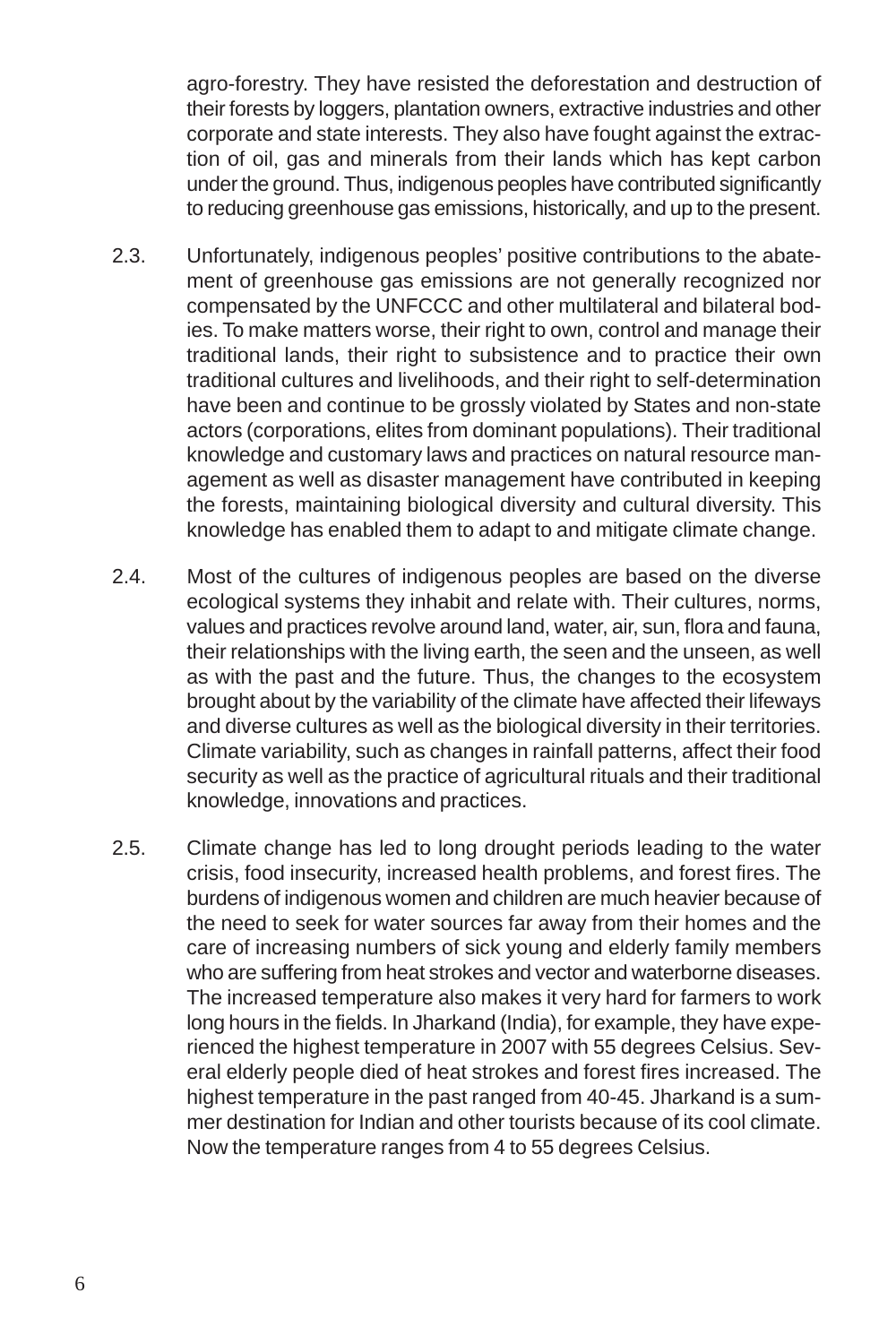- 2.6. Planting seasons and the periods for cultural ceremonies and traditions have changed because of erratic rainy seasons, long droughts and floods. Rice planting, whether in wet terraces or in the hills, start once the rains come. With the changes in seasons, however, indigenous farmers have to change their planting seasons which also affects the periods for cultural rituals and traditions. Certain rituals are done during land preparation, planting, harvesting and weeding, threshing and transporting from harvest from the fields to storing this in granaries. So this is not just done for production of food. In most Asian countries, rice paddy farming is associated with a series of cultural ceremonies and rituals to ensure a successful harvest and the continuing indigenous practices of mutual labour exchange. Rituals which pay respects and provide propitiation to the water deities, gods and goddesses; rice gods and goddesses, spirits in the forests, etc. continue to be practiced although the times when these rituals are performed are profoundly disturbed.
- 2.7. Food insecurity is suffered by indigenous peoples in the Chittagong Hill Tracts in Bangladesh, Myanmar, Northeast India and Thailand. They have experienced unprecedented long droughts and floods as well as massive rat infestation in the past five years. This phenomenon is linked with the flowering of the bamboo trees in 2006. This is a very rare occurrence as even the old people say it took place only once or twice in their lifetime. Rats attacked ricefields and Jhum or swidden farms leaving no food for the people, exacerbated by the disappearance of natural predators like snakes, birds, wild cats, due to deforestation and forest fires brought about by long drought seasons. The rat infestation and drought led to a devastating famine in 2007 resulting in malnutrition of indigenous peoples in the Chittagong Hill Tracts, particularly children under five years of age. Incidents of vector-borne diseases like malaria and dengue fever and increased cases of children going blind because of vitamin A deficiency has been reported by the health authorities. Cyclone and storm surges have caused massive landslides and soil erosion and destroyed crops and even forests.
- 2.8. In Khagrachari in the Chittagong Hill Tracts (CHT), severe floods took place in 2006 which lasted for 15 days and led to the destruction of houses and thousands of acres of land planted to food and other crops. Thousands of indigenous persons were displaced. Massive floods also occurred in the coastal areas of Bangladesh which has led to freshwater salinization and increased incidents of diseases. Agricultural production of the Santal, Munda and Oraon, indigenous peoples who live in North Bengal, has decreased significantly because of increased precipitation in their territories. The Rakhine are the indigenous peoples who live in the coastal areas who have suffered worst floods because of the rising sea level which caused coastal and river bank erosion and the depression of the Sundarbans, one of the best floodplain mangrove forests in the world. More migration from Dhaka and other low-lying coastal areas into the CHT will mean the further minoritization of the indigenous peoples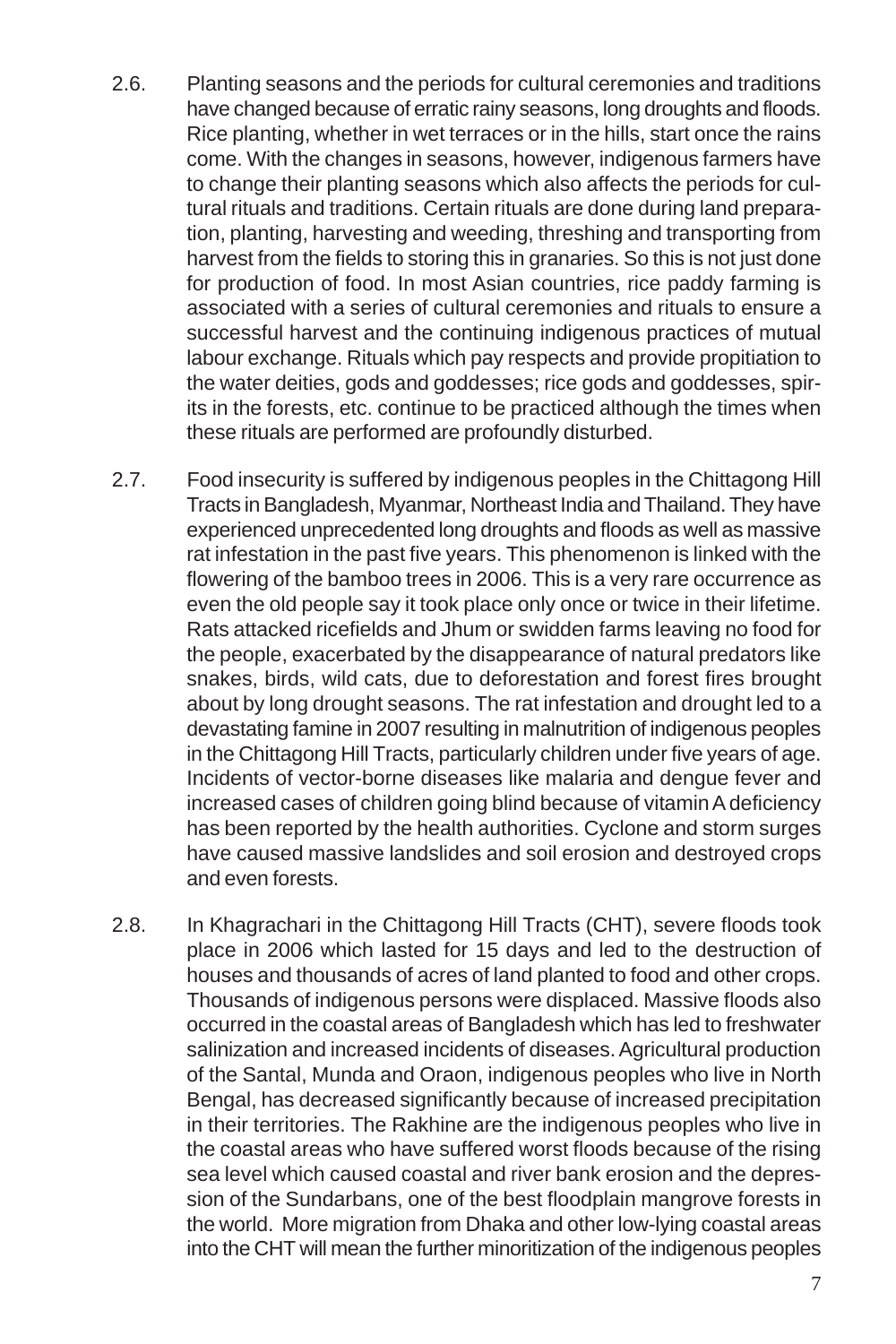in that region. This will also exacerbate existing conflicts over lands and natural resources between the Bengali people and the Jummas.<sup>3</sup>

- 2.9. Similar long weeks of flood have been reported by indigenous peoples in Malaysia, Philippines, Indonesia and Viet Nam. In Ha Giang Province in Viet Nam irregular rainfall, unusual flooding and unpredictable whirlwinds and storms have led to long weeks of floods which submerged lands and crops and drowned livestock, destroyed infrastructures and disturbed socio-cultural activities such as community feasts and rituals. Aside from the loss of crops and livestock leading to food insecurity, there have been high incidences of epidemics amongst humans and animals.<sup>4</sup> This same conclusion from the Malaysia case study indicates that food insecurity worsened due to changes in weather patterns. Bumper crops from rice and fruit trees are much less and the quality and quantity of fruit harvests have suffered.
- 2.10. The indigenous participants from Indonesia reported that there are new species of insects invading indigenous communities after long bouts of drought. Unusual insect behavioral patterns are taking place causing massive destruction of crops. Locust invasions and plagues in Indonesia, for example, have increased in occurrence and intensity. After the 1950s this occurred once in 20 years. In the 1990s this happened once in five years and at present it is happening every two years, attested to deforestation and landscape alterations taking place due to logging, monocrop plantations and worsening forest fires due to prolonged droughts. The changes in land cover and the quality of the top soil provided suitable conditions for the locust to lay eggs and for hatching.
- 2.11. Increased disasters and calamities have compounded in the past 15 years. These include typhoons and floods leading to massive landslides; increased heat and drought causing more forest fires and more haze and air pollution; and sea level rise, river floods and delta flooding causing coastal and soil erosion. In Indonesia, the haze from rampant burning of forests to convert these to oil palm plantations for increased production of biofuels led to high incidence of respiratory diseases not only in the areas where burning is taking place but even in many places in Malaysia, Singapore, Indonesia, Brunei and Thailand.
- 2.12. Traditional livelihoods and other economic activities of indigenous peoples are also adversely impacted by climate change. In Malaysia, for example, rubber tapping has been a source of cash for many indigenous peoples in Sarawak and Sabah. Latex is tapped when the leaves of the rubber tree are shed around August and September. With the changes in weather, leaves shed as early as January and thus there is less latex gathered which means less income. Other fruit trees like durian and *engkabang* (also known as ilipe nut) are indigenous species in Sarawak and these are sources of cash and food. Bumper crop harvests from these trees have decreased significantly because of weather changes.<sup>5</sup>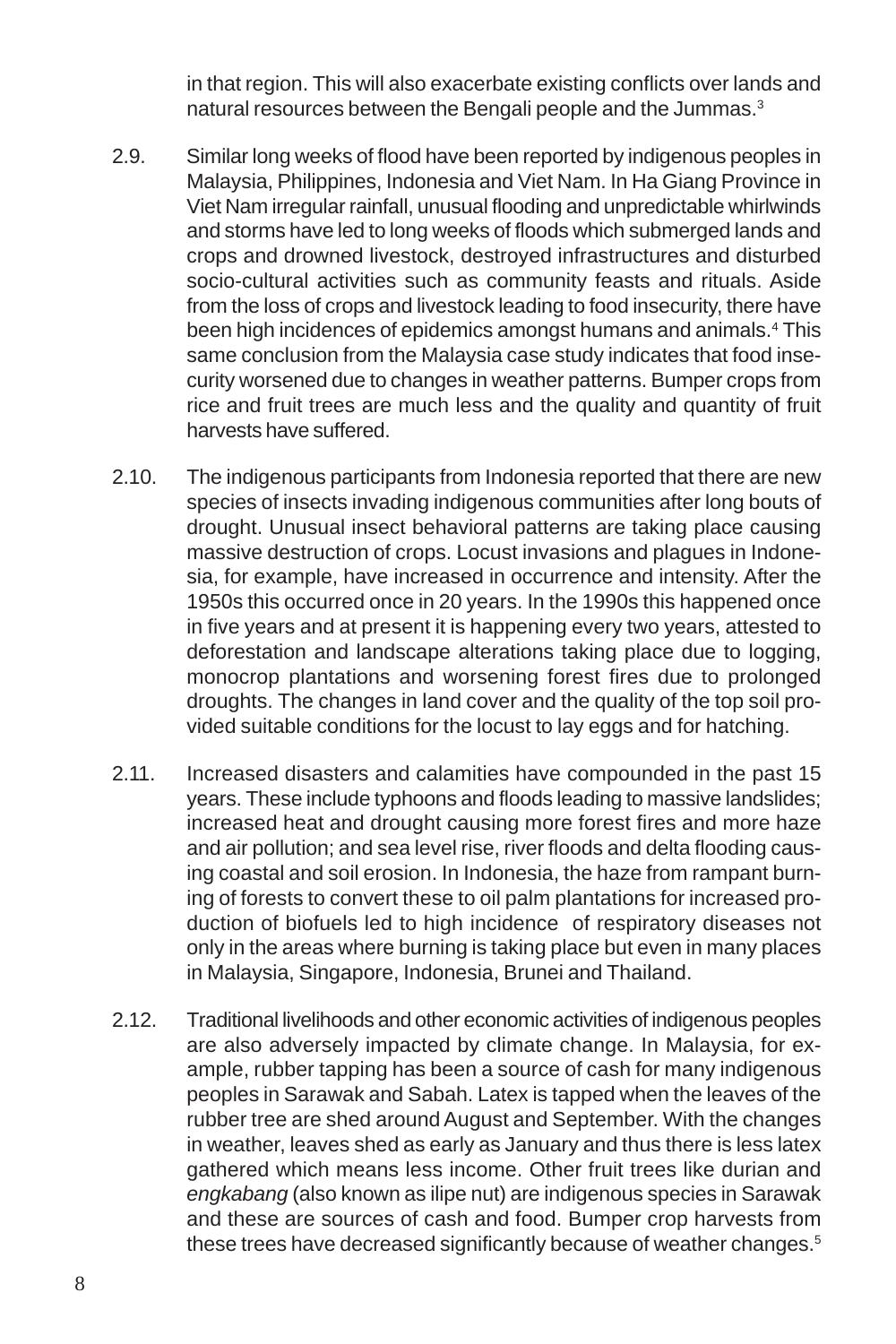Clove production, a major source of cash, amongst the indigenous peoples of Lombok in Indonesia dropped by 40 per cent in 2007. This is due to temperature rise. Pest resurgence has also led to a decrease in cacao and banana production in Indonesia.

- 2.13. Asian indigenous women are much more vulnerable to climate change impacts compared to the men because they are often the subsistence producers and are heavily reliant on the quality and quantity of natural resources. They are the main caregivers, water and food providers and yet they have the least access to land, education and health facilities, technologies and agricultural technical assistance and inputs, and disaster relief services, infrastructure development and credit assistance. Many of them suffer from discrimination in their own indigenous societies, in the dominant society and in the labour market. Climate change has adversely affected the livelihoods of indigenous women in the villages of Khuti District in Jharkand, India. This is the production and sale of *lac*, a natural polymer (resin) produced by an insect called *kerr* (Kerria lacca).<sup>6</sup> Lac which is used to polish fruits to maintain their freshness and for handicrafts is a second source of income for the women next to paddy rice production. The production has gone down in the past three to four years because of the extreme cold (4-10 degrees Celsius), lack of sunlight and increased frost.
- 2.14. The Himalayan glaciers are the lifeline for around two billion people in Nepal, India, China and the Mekong region who rely on glacier-dependent rivers such as the Ganges, Brahmaputra, Indus, Mekong, Yellow and Yangtze Rivers. They face acute and long-term shortages of water because of the melting of the glaciers and the vanishing snowpeaks. This deglacialization has also induced floods downstream due to the surge of water into the rivers and consequently prolonged droughts because of decreased river flows and water supply. India's northern region will experience more floods in the coming years because of changing stream flow patterns in the Himalayan rivers. The floods caused by the change of course of Kosi River in Bihar affected close to three million people, many of whom are indigenous peoples.
- 2.15. There are more reports of disasters in the form of landslides which further isolated many indigenous communities as paths and roads are destroyed. In Nepal, it was observed that the phenomenal decrease of available water adversely affected crop production and the changes in the agricultural patterns and quality of agricultural crops. Peas and rhodendron are flowering much earlier and the apples are less sweet than they used to be. There are unknown insects invading the high mountain communities, because of increased temperatures, causing diseases which were not there before. Tourism, which is a main source of livelihood for many indigenous peoples, has decreased in recent years because of the accidents caused by avalanches and landslides.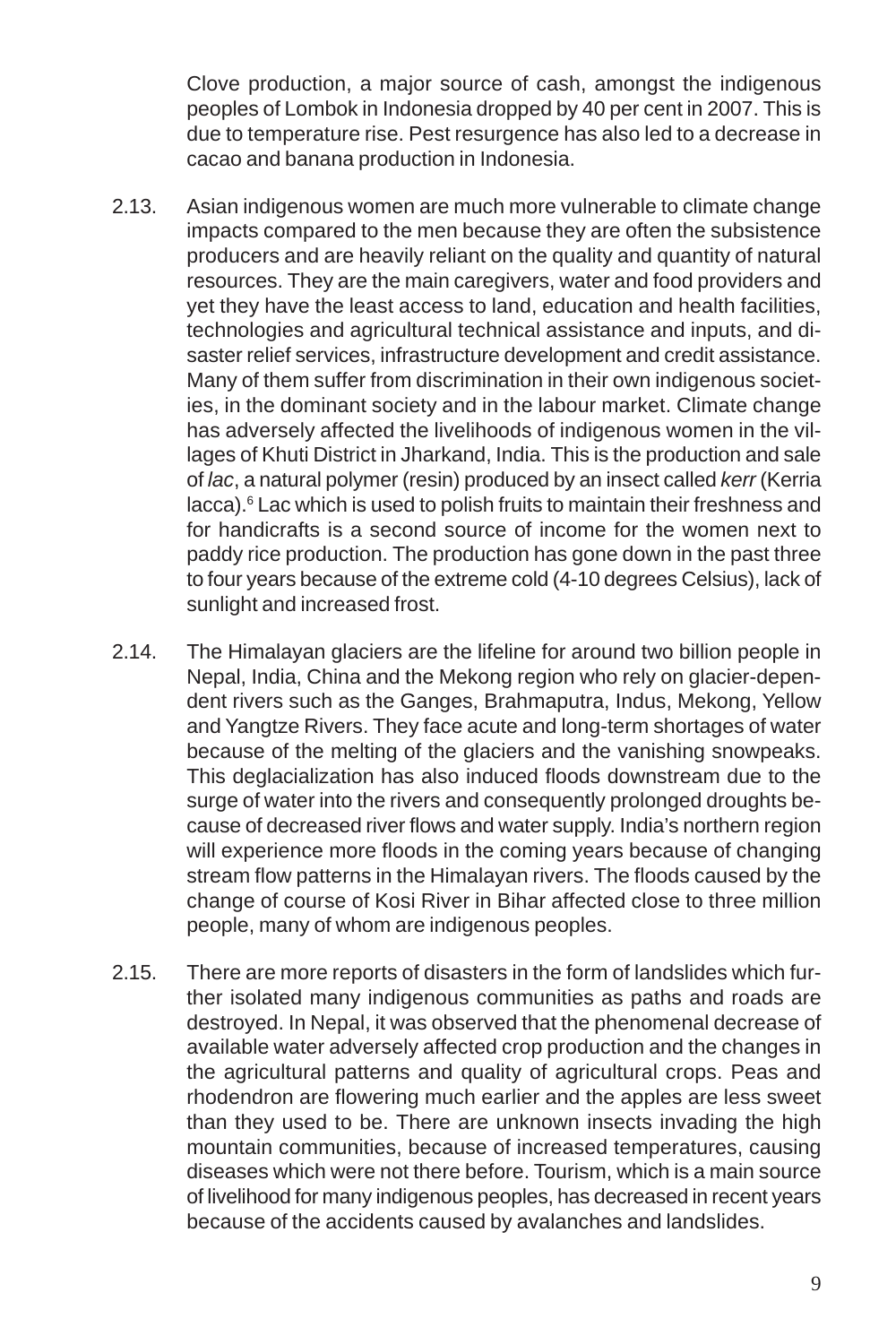- 2.16. The increasing scarcity of freshwater because of droughts, water salinization, the privatization and commercialization of water, as well as the unequal distribution of water due to government regulations (e.g., piping of water for the use of big hotels for the tourism industry) all lead to difficult situations for indigenous peoples. Their right to water is being violated and their capacity to adapt to climate change is further compromised. Water conflicts are becoming more frequent in indigenous territories. Most watersheds in Asian countries are found in indigenous territories because they mainly inhabit mountains and forests. Their traditional water management systems lack government support. Examples of how they are adapting to water scarcity due to climate change impacts will be discussed further in the next section.
- 2.17. Deforestation, which contributes 20 per cent of greenhouse gas emissions, was identified as a major problem in almost all the countries. Most nation-states passed forest laws which legitimized the ownership and control of State forests, including those found in indigenous peoples territories. Forests have been and are still used for patronage politics which is a key driver of deforestation. Officials in the government granted forest concessions to their cronies and families to log and to establish monoculture plantations. Western systems of forest management or so-called scientific forestry, adopted by most governments, have discriminated against and denigrated indigenous peoples' forest management systems. Yet, the forest industry sector which has enjoyed massive infusion of loans from institutions like the World Bank (WB) and the Asian Development Bank (ADB) has been the major cause of deforestation in many Asian countries. Many indigenous peoples who live and depend on forests have resisted and struggled against projects like the Tropical Forestry Action Programme (TFAP) and against big logging and plantation companies. They have asserted their prior rights to own and control their forests. Many conflicts in indigenous peoples' territories in Asia have been conflicts over the ownership and use of forests. Because of indigenous peoples' struggles to protect their territories and to stop deforestation, most of the remaining rainforests and secondary forests in Asian countries are found in indigenous peoples' territories.
- 2.18. A concern was raised on how indigenous peoples' traditional agroforestry and agroecosystem practices, such as shifting cultivation or swidden farming, are being singled out as drivers of deforestation. Brochures, such as the WB's FCPF, contains such information. Asian indigenous peoples' representatives who attended a consultation of the FCPF criticized this. The participants consider the demonization of their traditional livelihoods as a case of injustice and discrimination against indigenous peoples. Most indigenous peoples point to the logging industry, plantations, infrastructure-building such as roads and hydroelectric dams as well as mining, oil and gas corporations as the key drivers of deforestation in Asia.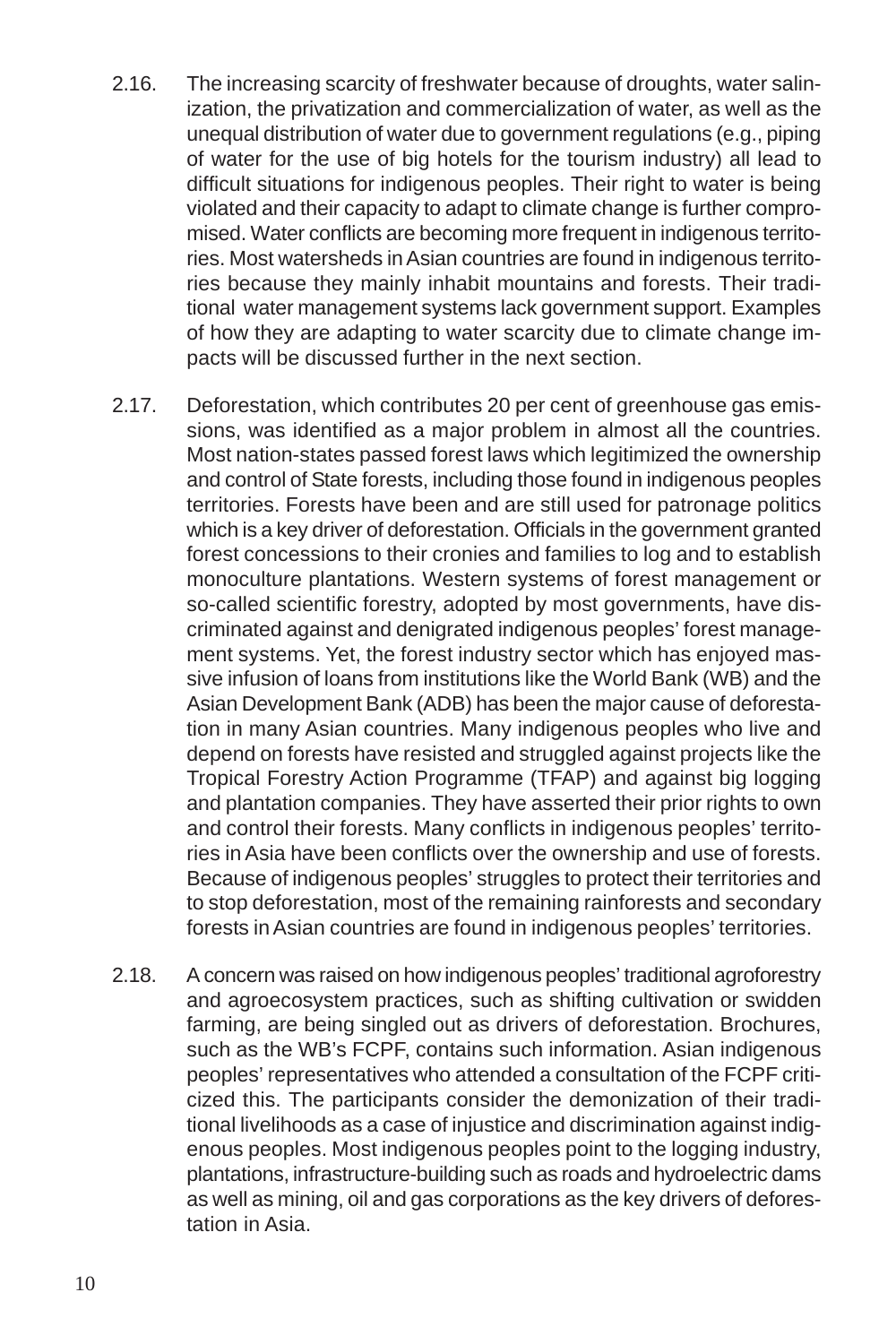- 2.19. Indonesia has the distinction of being a country with the highest rate of deforestation, estimated to be two million hectares per year. Despite it not being fully industrialized, it is now the fourth biggest emitter of greenhouse gases. This is mainly due to deforestation. Indigenous peoples in Indonesia suffer the most from this and there are hundreds of legal cases filed against plantation owners and financiers, loggers and miners. Cambodia passed an Economic Concession Act which allows the state to sell lands, including forests, to loggers, plantation owners or simple land speculators. Indigenous peoples have raised the issue of deforestation and destruction of their spirit forests in 2007, before the UN Special Rapporteur on the Situation of Human Rights and Fundamental Freedoms of Indigenous Peoples and in the 2007-2008 sessions of the UN Permanent Forum on Indigenous Issues. Another example shared was the case of Jharkand, which used to have very dense forest which are fast disappearing because of logging and mining.
- 2.20. Indigenous peoples who live in low-lying coastal areas are also very much affected by climate change and unsustainable practices such as cyanide fishing, harbor dredging, coral mining, deforestation, coastal development, agricultural runoffs, pollution from mining operations and careless divers. All these have led to a devastating loss of corals across the world and in Asia. The Philippines has one of the longest coastlines in the world covering 32,400 kilometers.7 About 70 per cent of the country's municipalities share the coast and there are approximately 50 million people living in the Philippine coastal areas that are at risk from the impacts of extreme climatic changes manifested in sea level changes and degradation of coastal and marine ecosystems, to name a few. These include indigenous peoples, among them, the Calamian Tagbanua.
- 2.21. A case study was done in the villages of Banuang Daan and Cabugao of Coron Island in Palawan. These form part of the ancestral domain of the Calamian Tagbanua, who were recently granted with their Certificate of Ancestral Domain Title by the Philippine Government. The Calamian Tagbanua are mainly seafaring people whose lives revolve around the *aawuyuk* (lakes), *talu* (corals), *teeb surublien or teeb sorableyen* (ancestral waters), *leyang* (caves) and *geba* (forest). According to them, the rise in temperature of the sea, along with the pollution and destruction of coral reefs, has lowered their daily fish catch from 30 kilograms a few years back to five kilograms today. Coral bleaching has been observed and their capacity to fish has also decreased because they cannot stay long in the sea lest they get heat strokes. They mainly practice subsistence fishing using bamboos, fishing hooks and spears as their tools. They also maintain strict rules which regulate the amount of fish taken and they have delineated sacred areas called *panyaan*, where no one is allowed to catch fish. Aside from fishing they also do subsistence agriculture and agro- forestry.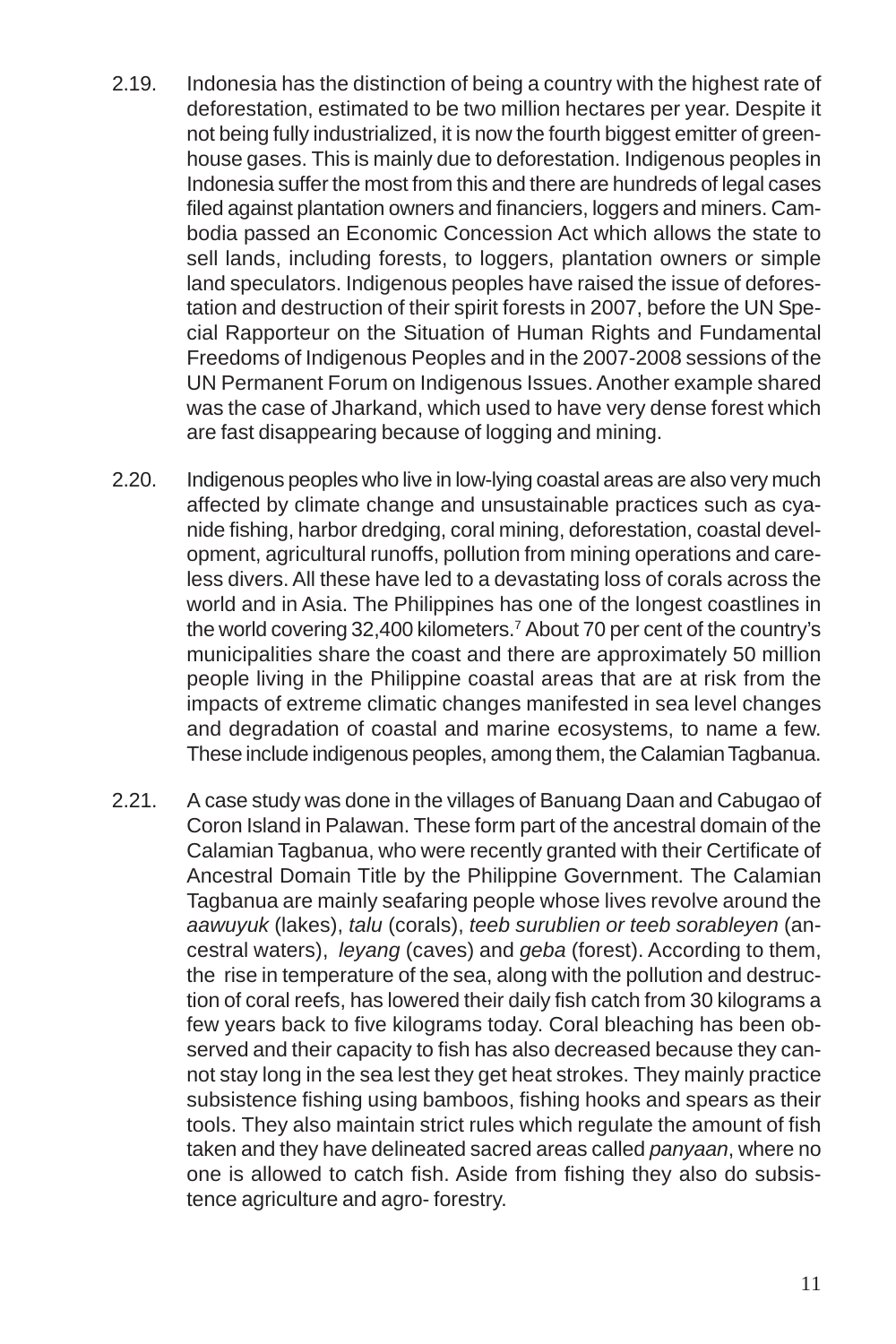- 2.22. Some solutions being proposed and implemented for mitigation has caused additional problems for indigenous peoples in Asia. The call for a shift away from fossil fuels into alternative, renewable sources of energy is causing further expropriation of the lands, territories and resources of indigenous peoples. In Indonesia and Malaysia, for instance, increased acreage devoted to oil palm plantations for bio-diesel has taken away more lands from indigenous peoples.
- 2.23. This issue was taken up by the UN Permanent Forum on Indigenous Issues at its 6<sup>th</sup> Session, issuing a report which documented how oil palm plantations have affected indigenous peoples in Indonesia.<sup>8</sup> The rapporteurs found out that from 106,000 hectares in 1960, the acreage for oil palm plantations has increased to six million hectares in 2006. The Government made the Kalimantan Border Oil Palm Mega-Project (April 2006), which will convert an additional three million hectares in Borneo into oil palm plantations. This spurred AMAN, the national federation of indigenous peoples' organization in Indonesia, to request for a study from the UNPFII on this situation. When the report came out, AMAN used this to support their submission to the Committee on the Elimination of Racial Discrimination (CERD), a UN Treaty Body. Subsequently, the CERD recommended to the Indonesian Government to review the law which pushed for expansion of oil palm plantations and to ensure that the rights of indigenous peoples are respected. As a result of all these actions, the Government has put on hold the plans for expansion.
- 2.24. In Myanmar, the government has pushed for jatropha plantations in Chin State. Forced labour was used to establish these plantations. The Army was brought in to confiscate indigenous lands, and there has been a loss of income for the people because they were forced to buy jatropha seedlings to plant. Fines are imposed as punishment for non-compliance, taking away what little cash people have.
- 2.25. Since the Intergovernmental Panel on Climate Change (IPCC) 2007 report confirmed that deforestation causes 18-20 per cent of worldwide greenhouse gas emissions, the proposal for Reduced Emissions from Deforestation and Forest Degradation in Developing Countries (REDD) gained currency in the UNFCCC negotiations. REDD poses both threats and opportunities for indigenous peoples. The main threat is the centralization of control of States over tropical rainforests which form part of indigenous peoples' territories. The legacy of forest management, since colonization up to the establishment of post-colonial nation-states, is fraught with conflicts between indigenous peoples and States and between them and the forest industry.
- 2.26. It is highly probable that indigenous peoples' rights to free, prior and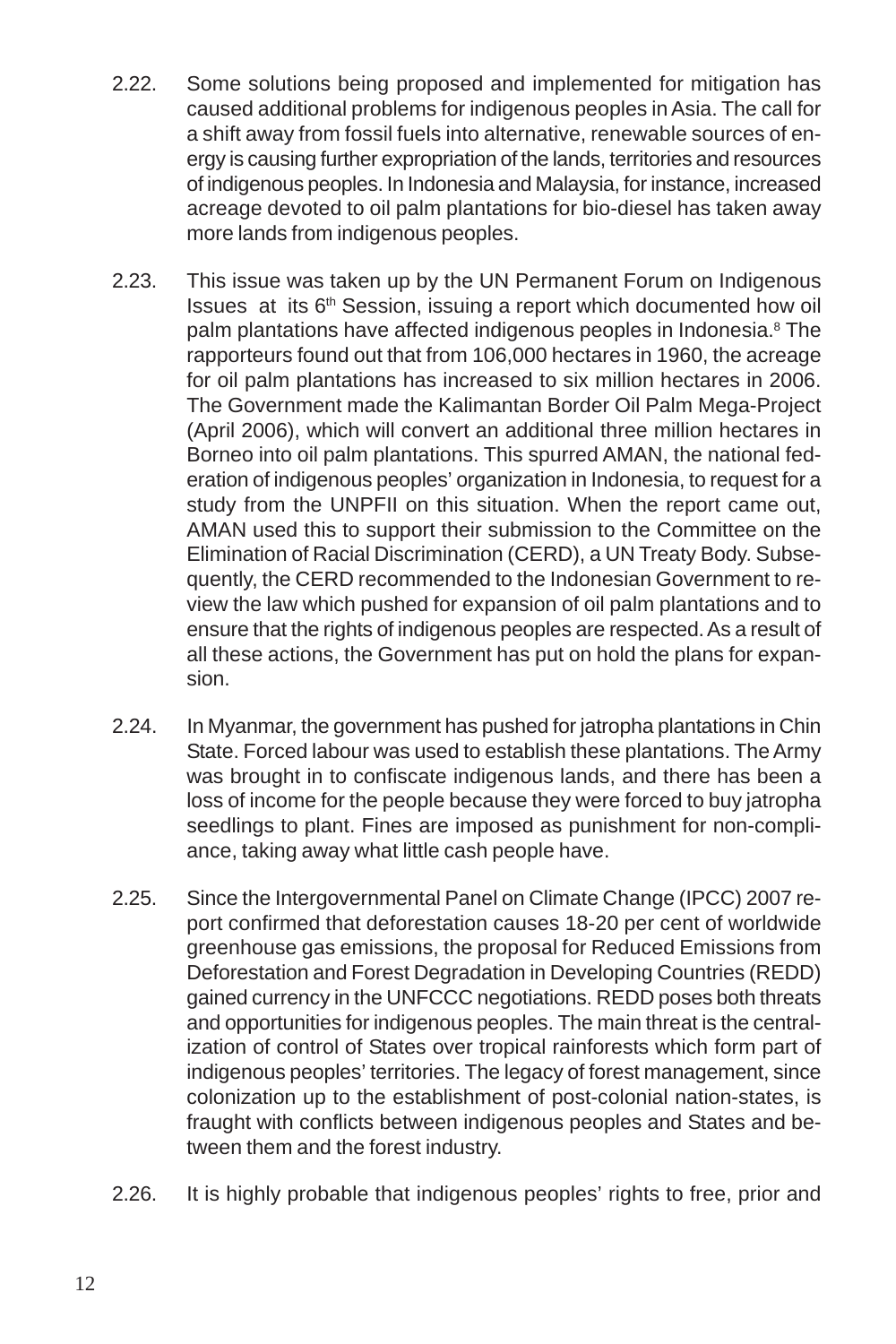informed consent will not be respected when their forests are classified as carbon forests under the proposed REDD scheme. The inclusion of forests in carbon or emissions trading system can also result in the privatization and commercialization of indigenous peoples' forests and further exclusion from decisions- making on how their forests should be safeguarded and used. If REDD is designed in the wrong way and does not respect the rights of indigenous peoples to their forests, this could lead to the expropriation of indigenous owned and controlled forests and the further destruction of indigenous peoples' forest management systems.

- 2.27. The opportunities offered by REDD will depend largely on how indigenous peoples can effectively influence the negotiations for the inclusion of REDD in the COP 15 Copenhagen Agreements and their involvement in designing REDD at the national and global levels. It is fair to say that references to indigenous peoples in the UNFCCC negotiations and documents were introduced due to the debates around REDD. A renewed attention to forests has been spurred by REDD especially after the dismal handling of forest issues by the UN Forum on Forests (UNFF). This offers opportunities for indigenous peoples to call and push for rectification of past mistakes and reforms of laws, policies and programmes which have undermined their ownership, control and access to forests. Because the REDD discussions are happening after the adoption of the UN Declaration on the Rights of Indigenous Peoples, this also provides an opportunity for indigenous peoples to push that the UNDRIP becomes one of the foundations for the design and implementation of REDD. While there has been resistance to UNDRIP being brought into the REDD texts, led by New Zealand, the US and Canada, indigenous peoples and their allies should persist in pushing for this.
- 2.28. Even before an agreement has been reached on REDD in the UNFCCC, there are already several agreements on REDD and trading of forest carbon forged between Asian governments and donor countries and between governments and investment banks involved in carbon trading.<sup>9</sup> One of these is the 2008 agreement between Merrill Lynch and the Provincial Government of Aceh, in Indonesia, where Merrill Lynch will invest more than US\$9 million over four years to conserve the forests in Aceh. Merrill Lynch calculated that it will generate 3.4 million tonnes of offset carbon. This was brokered by Carbon Conservation, a carbon trader based in Australia. The future of this agreement in the light of the global economic downturn where institutions like Merrill Lynch are affected is something to monitor.
- 2.29. Another agreement on REDD was signed between Indonesia and Australia to develop a "Roadmap for Access to International Carbon Markets." This established the Indonesia-Australia Forest Carbon Partnership which is meant to develop programmes to "..reduce emissions from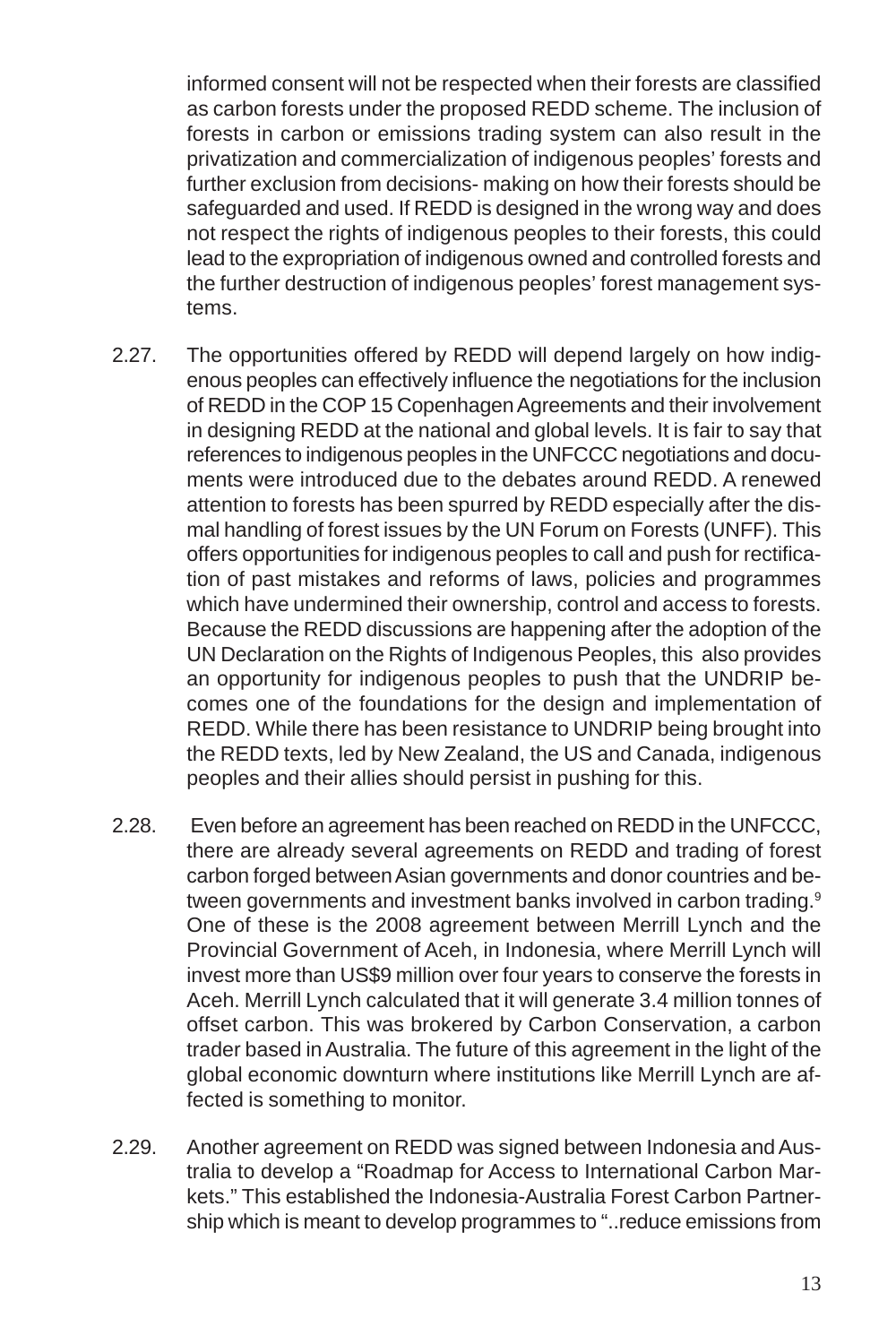deforestation and forest degradation, to promote livelihoods for forestdependent communities and to promote biodiversity conservation." A second agreement between these two countries is the Kalimantan Forest and Climate Partnership which is intended to try out a market-based approach to finance REDD implementation in Central Kalimantan. In all these arrangements, there has not been any significant involvement of indigenous peoples from affected communities.

- 2.30. The voluntary carbon market has penetrated Malaysia and there are three known projects being implemented. Two of these are located in Ulu Segama-Malua Forest Reserve in Sabah and the third one is in the South-East Pahang Peatswamp Forest in Pahang. The former is jointly undertaken with the FACE Foundation of the Netherlands, New England Power in the USA and the Borneo Tropical Rainforest Foundation in the United Kingdom. The later is part of Malaysia Airlines' Voluntary Carbon Offset Scheme.<sup>10</sup>
- 2.31. There is a phenomenal increase in the number of mega-hydroelectric dams, which is considered as a source of clean and renewable energy and is included in the Clean Development Mechanism (CDM) of the UNFCCC. Many dam projects are being built and are in the pipeline in countries like India, Thailand, Indonesia, Philippines, Mekong region, Nepal and Myanmar. In Northeast India, alone, more than 160 hydroelectric dam projects are in the pipeline and several of these are in the advanced stage of development. Several of these are categorized as CDM. Indigenous peoples from this region have reasons to believe that these hydroelectric dams are designed to provide power to the extractive industries which are interested to extract uranium, chromium, bauxite and other minerals found in indigenous peoples' territories.
- 2.32. Researches have shown that big hydroelectric dams cannot be considered clean as these are sources of greenhouse gases, which are not only carbon dioxide but also methane and nitrous oxide. Carbon dioxide is emitted from the decomposition of organic matter which settle in the bottom of the dam reservoir. Methane, which is 25 times more potent than carbon dioxide, forms when bacteria decompose organic matter and sediments in oxygen-poor water.<sup>11</sup> The inclusion of hydroelectric dams in the CDM is therefore controversial, as researches have shown that some dams emit more greenhouse gases than coal-fired power plants. Thus, on top of the social, cultural and economic impacts of big hydroelectric dams on indigenous peoples, it is whether large dams provide clean energy.
- 2.33. A pre-feasibility study prepared by the Government of India for the Tizu H.E. Project in Nagaland says that there are deposits of chromium, nickel, cobalt, iron ore and limestone, and low-grade coal presently being mined in the state. The report states that "boreholes drilled in the western districts of Wokha have yielded oil and seepages in Dikhu val-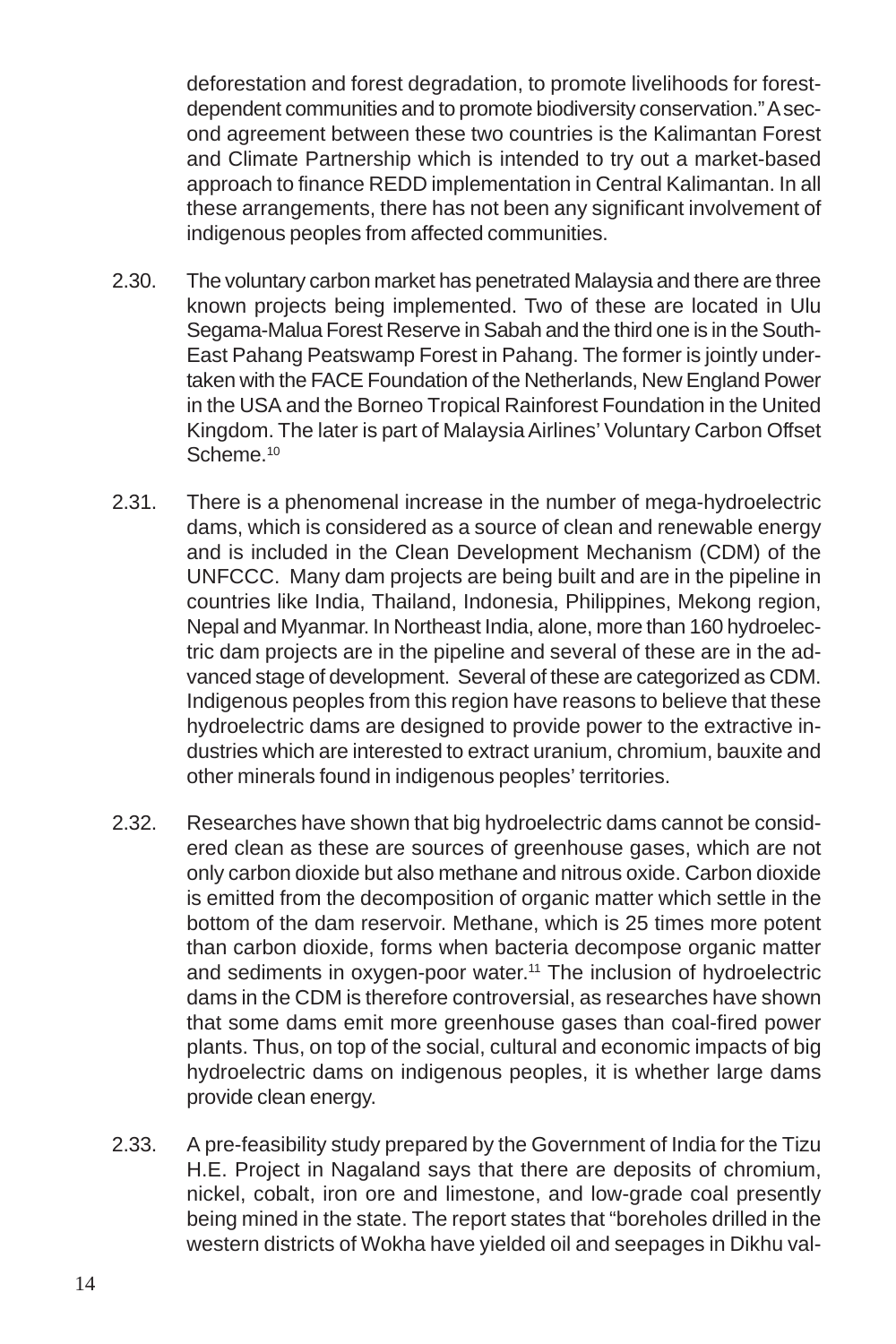ley." It added that "the per capita power consumption of Nagaland is below 100 kWh as compared to the national average of 373 kWh. The State plans to harness its enormous natural resources like forests and hydro power and exploit its mineral wealth to usher in an era of economic development and raise the per capita electricity consumption to 500 kWh by the end of Eleventh Five year Plan period, i.e., 2012."12 The Tiku H.E. Project will produce 150 MW and this can provide part of the power needed for this project.

- 2.34. Serious concerns were raised with the increase in dam-building and the increase in investments and loans for these. The presentation from the World Bank confirmed that its lending for hydroelectric power dams has increased significantly in the past three years. The massive displacement of indigenous peoples is anticipated and the threat of their forests and agriculture lands being submerged is high. The study on the Tiku H.E. Project has referred to this. It said that 1,626 hectares of land will be submerged which will include 601.62 hectares of open and dense forests. The social and environmental impacts of dam-building on indigenous peoples and their territories are already being felt. When these hundreds of dams in India will be built, it is hard to imagine what this can mean in terms of more social conflicts, more environmental devastation and increased greenhouse gas emission. There are also dams being built in the Mekong region which will bring about similar impacts. The cross-boundary effects of such developments need to be explored further and addressed, as dams do not only impact the countries where they are built, but all the riparian countries where the river flows. The Summit strongly urged that the recommendations from the World Commission on Dams (WCD) Report be used to make States comply with international norms on sustainable development, including respect for the rights of indigenous peoples to free, prior and informed consent. and to undertake strategic social and environmental impact assessments which will determine the best options on water and energy development.
- 2.35. With the strong lobby of the nuclear industry to consider nuclear energy as clean energy, the mining of uranium in indigenous peoples' territories is also increasing. Indigenous peoples from Meghalaya in India and from Kalimantan in Indonesia are now threatened with the entry of uranium mining corporations into their communities.

#### **Resilience and mitigation and adaptation measures of indigenous peoples**

2.36. For millenia, indigenous peoples have drawn on their traditional knowledge, innovations and practices on agriculture, agroforestry, coastal and river management, use of medicinal plants, water management and harvesting, and disaster management, among others.They do not see adaptation and mitigation as two separate activities. Their adaptation pro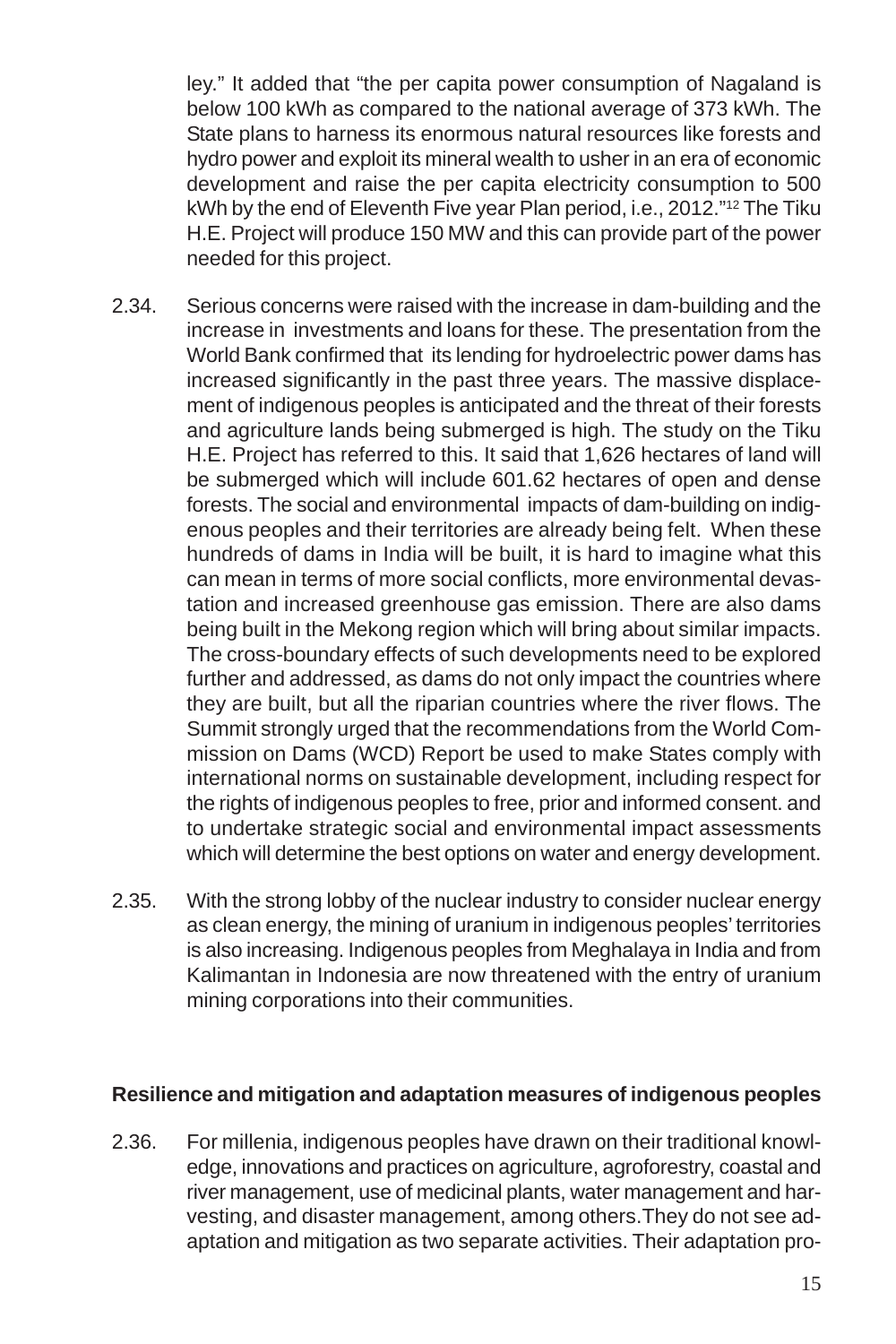cesses contribute to mitigation and their mitigation measures are integral to how they continue to adapt to the ecosystems they live inhabit.. Their capacities to adapt and mitigate, however, are closely linked to the respect and protection of their rights to their lands, territories and resources as well as their right to freely determine their own economic, social and cultural development. The rights which are crucial for their survival and the protection of the earth are all contained in the UN Declaration on the Rights of Indigenous Peoples. This is why indigenous peoples continue to assert its inclusion within the main framework to guide climate change policies and programmes at the national and global levels.

- 2.37. Indigenous peoples resilience and capacity to adapt to climate change varies from country to country and from people to people. However, most of them have developed strategies to cope with unusual weather events and accompanying impacts. Participants stressed that the diversified cropping patterns, maintenance of soil fertility, sophisticated management of water for irrigation and use of water harvesting techniques have lessened their vulnerability and enhanced their resilience to climatic variability. They are trying to develop seeds and increase the use of plants which can withstand droughts and floods. They are also diversifying their food sources not just to rely on the staples which they are used to but to use other wild food plants and other diverse cultivated crops. Indigenous peoples, particularly the women, are developing and diversifying the rice varieties they plant and are working harder to increase soil fertility through the practice of rotational agriculture, composting and use of organic fertilizers and nitrogen-fixing crops like legumes.
- 2.38. By protecting and sustainably managing the forests and ensuring soil fertility through organic methods, indigenous peoples who still persist in doing traditional agriculture and agroforestry practices are contributing significantly to mitigation. There is a need to enhance and replicate these indigenous systems and practices, wherever these are appropriate, and to protect and respect the land, resource and territorial rights of indigenous peoples because these are key factors in increasing their contributions to solution of the climate change crisis.
- 2.39. Rotational agriculture or swidden or shifting cultivation is an indigenous agricultural practice embedded with complex and sophisticated systems of resource management and knowledge of land use and cultivation, soil types and fertility and climatic variations. Indigenous small-scale holder agriculturists who live in harsh and fragile ecosystems practice multiple cropping and hardly use any chemical inputs in their farms. Green manure, crop rotation, composting, fallow periods and agroforestry increase the production of biomass and enhance soil fertility and organic matter content. Thus, the capacity of soil to sequester carbon is further increased. Scientists claim that soils contain 75 per cent of terrestrial carbon. Most Asian indigenous peoples who live in mountains, tropical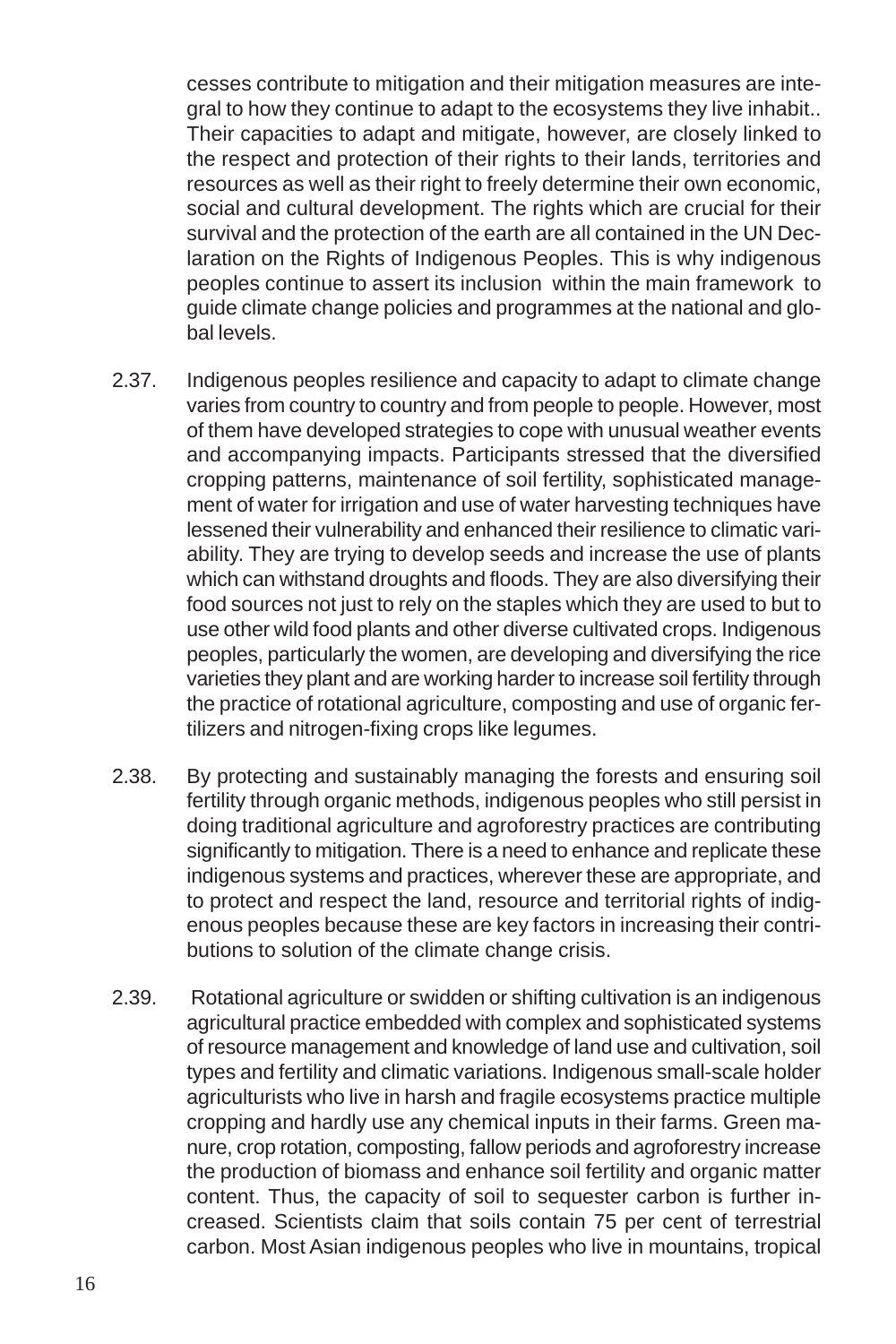forests and hills practice rotational agriculture and this has ensured their survival for generations. Aside from conserving biological diversity, these agroecosystems are also the basis for the diverse cultures of indigenous peoples. Many indigenous crops are culture crops. Most of the traditional rituals of indigenous peoples are linked with the agricultural cycle linked with these crops.

- 2.40. Among the Jagoi in Sarawak, Malaysia, for example, their cosmovision acknowledges one source of all life, God or Topak, who brought forth the entire world composed of the seen and the unseen. Spirits (*ieng*) live in the forests and fields and humans interact with them daily. The rice spirit (*ieng Podi*) ensures good harvests. The Ifugao in the Philippines also have the rice god and goddess (*bulul*) Twhich watch over the whole cycle of rice production. There are prescribed set of rituals and taboos linked with the different cycles of rice farming. These have to be done to ensure that the connections between rice spirits and gods/goddesses are not cut. For most indigenous peoples all acts of nature are influenced by the spirit world, the ancestors and the deities and any natural phenomena such as typhoons, earthquakes, etc. are responses and retributions to human actions. Respect for the ancestors, gods/goddesses and the spirits and good behaviour of humans are rewarded by good harvests, well-being and environmental balance. Actions which disturb or disrespect them will upset the harmonious relationships and balance which will then be punished with destructive events. Cultural rituals, therefore, are acts to placate and propitiate the spirits, ancestors and gods/ goddesses.
- 2.41. The indigenous peoples worldviews or cosmovisions include explanations and their understanding of climate change. Underpinning these indigenous worldviews is the belief that for every action there is an equal and opposite reaction and this is the philosophical basis for the responsible stewardship of indigenous peoples over the environment. Indigenous values of collectivity and collective sharing of work and burdens, custodianship over the gifts of nature for the future generations, reciprocity, among others are what has been taught to us by our ancestors for transmission to the young. Part of indigenous peoples' knowledge includes their interpretation of omens and designation of indicators or markers which are used as guides on when they should start planting, whether they will go to the fields or forests or stay at home, etc. For instance, the migration of birds to the community indicates that the season to start planting has come. Among the Kankana-ey, there is the *ik-ik* season when flocks of birds arrive in the villages signalling that the planting season will start. With the climate variability, however, the time of migration is shifting away from the usual period.
- 2.42. Some examples of indigenous rituals are those performed by the Jagoi in Malaysia and the Kankana-ey Igorot of the Philippines. The *Gawea Pinganga* is done by Jagoi when rains fall during the burning of the forest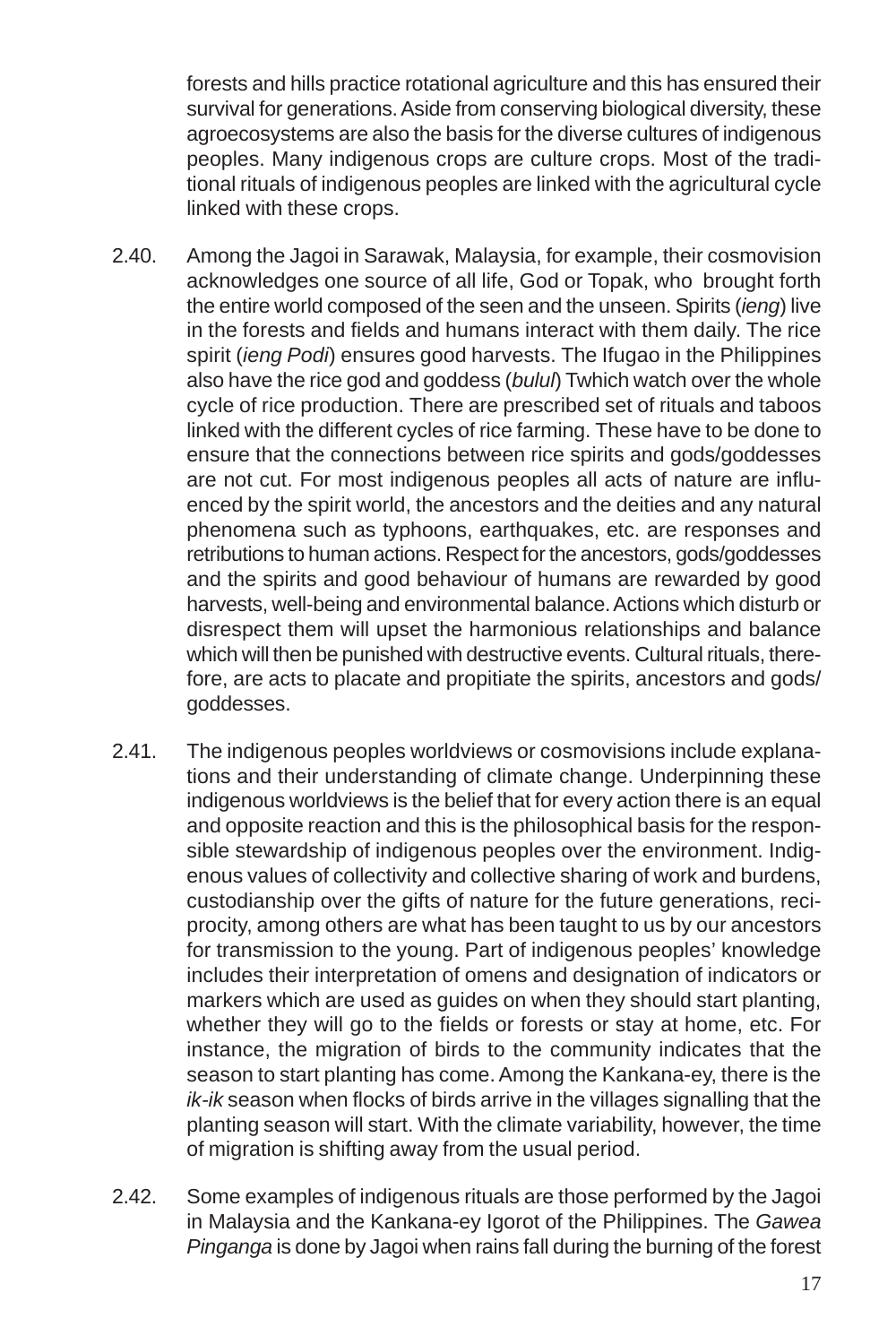undergrowth. This is an act of penance to plead to the spirits to stop the rain. The Kankana-ey perform *begnas* before transplanting the rice seedlings, during planting, during weeding time and after harvesting. The *begnas* is a community activity and every household has to participate as an *ubaya* (holiday) is declared and people are not allowed to leave nor enter the community when these are done. The gongs are played and people dance for the whole day and night. These community rituals are not only done to express thanks to Tapol, gods/goddesses, spirits and ancestors and to placate the spirits who have been displeased with human actions.These strengthen cultural identity and community relations and solidarity as well as to emphasize the imperative of shared responsibility amongst the village members.

- 2.43. In addition to their swidden farms, indigenous peoples' communities in Southeast and South Asia also maintain home gardens. These are gardens found near their houses which are planted with crops for food, fodder, medicinal plants, spices, fruit trees and ornamental plants. Household wastes and animal manure are used to fertilize these gardens. It is estimated that 30 to 100 species of plants are found in these home gardens. Drought-tolerant crops like sweet potato, cassava, millet, sorghum, beans, pigeon peas and chickpeas, etc. are planted in these home gardens. These home gardens are planted with vegetables and fruits which are used for daily consumption and if there surpluses for cash generation. Aside from the contributions of such gardens to subsistence and to mitigation these also contribute to adaptation and are sources of resilience of indigenous peoples to climate change.
- 2.44. To ensure sustainability of harvests, especially in ricefields, indigenous peoples have developed and continue to practice their own water management and distribution systems. There are existing indigenous peoples' communal irrigation systems like the *lampisa* among the Kankana-ey Igorot of the Philippines, the *subak* among the indigenous peoples in Tabanan District in Bali, Indonesia, which are still practiced up to now. Irrigation water for the rice fields is distributed equitably to ensure that each rice field gets enough water. Among the Kankana-ey, each household has a day in the month to go to the source of water and ensure that this is distributed equitably. They have to know which canal is going where, and when and where to divert the water. In Tabanan they have a village irrigation committee which is assigned with the task of distributing the water. In both these systems inability to perform one's assignment means sanctions in the form of fines. It goes without saying that the watersheds need to be protected to ensure continuous water supply. Watershed management which is closely linked with forest management is also regulated by customary laws and governance systems. With climate change the integrated management of the ecosystem (ecosystem approach) becomes even more important and relevant.
- 2.45. The continuing practice of traditional agro-forestry management sys-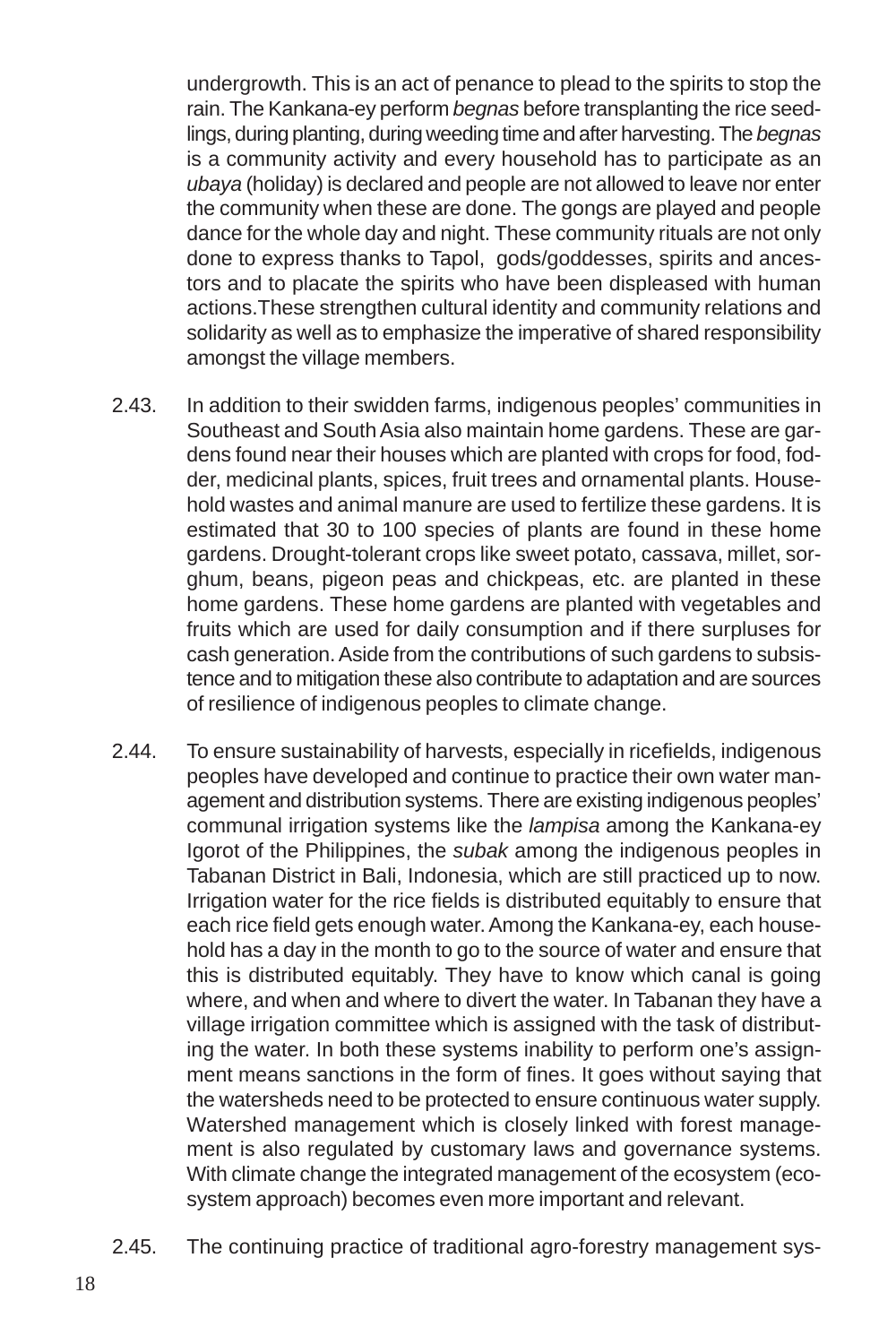tems, like the *muyong* among the Ifugao, the *lapat* among the Tingguian in Abra and the *batangan* among Kankana-ey-Igorot in Mountain Province, all in the Cordillera region in the Philippines, ensured the protection of their forests and the conservation of biological diversity. These systems are accompanied by customary laws and governance mechanisms which underpin the workings of these systems. Rituals are regularly performed to appease the spirits and deities in the forests. The indigenous peoples in Cambodia whose ancesral lands are in Ratanakiri and Mondulkiri, have a part of their forests which they call spirit forests. This is where the spirits reside and it is a taboo to cut and destroy these. Indigenous peoples' traditional agro-forestry practices contribute to soil fertility and prevention of soil erosion, increase of vegetative cover and watershed development and protection.

- 2.46. In Bangladesh, in spite of the fact that the indigenous peoples in the Chittagong Hill Tracts have lost access to their forests because of government policies, they managed to devise new sustainable forest management practices which are still largely based on their traditional knowledge and practices. They formed Village Common Forests (VCF) under the leadership of the *Mouza* Headmen and managed by the villagers. The case study done in Monglechan Karbari para showed that from an area of 20 acres the villagers managed to expand the forest to 100 acres. They planted diverse trees which now are crucial for watershed management, biodiversity conservation, source of biomass, and bamboos for construction of houses and temples.
- 2.47. Again, in Bangladesh, indigenous peoples have adapted over generations to the risks of floods, drought and cyclones. They have raised their homes on mounds above the normal flood levels and they adjust their agricultural patterns to take advantage of flood waters. They breed and grow a wide range of rice varieties and other crops to be planted in accordance with the recession of floods and the length of droughts. They try to take part and use government programmes such as cyclone shelters and shelters from river floods for environmental refugees, coastal embankment projects designed to raise productivity to prevent tidal flooding and salinization of the soil, and flood management schemes and disaster management projects. However, many of these projects hardly reach the indigenous peoples communities, even those who are near coastal areas.
- 2.48. Due to the scarcity of water, the Jumma of Bangladesh devised the *godha* and *thagalok* systems to hold rainwater and seepage water for irrigation and household use. The *ghoda* is a cross dam, made of earth, bamboo and wood, which is constructed between two hills to store water for irrigation. Water from the godha is brought to the fields by using bamboos. The *thagalok is a* bamboo pitch which courses seepage water from the rocky hill slopes. This water is collected in an earthen pitcher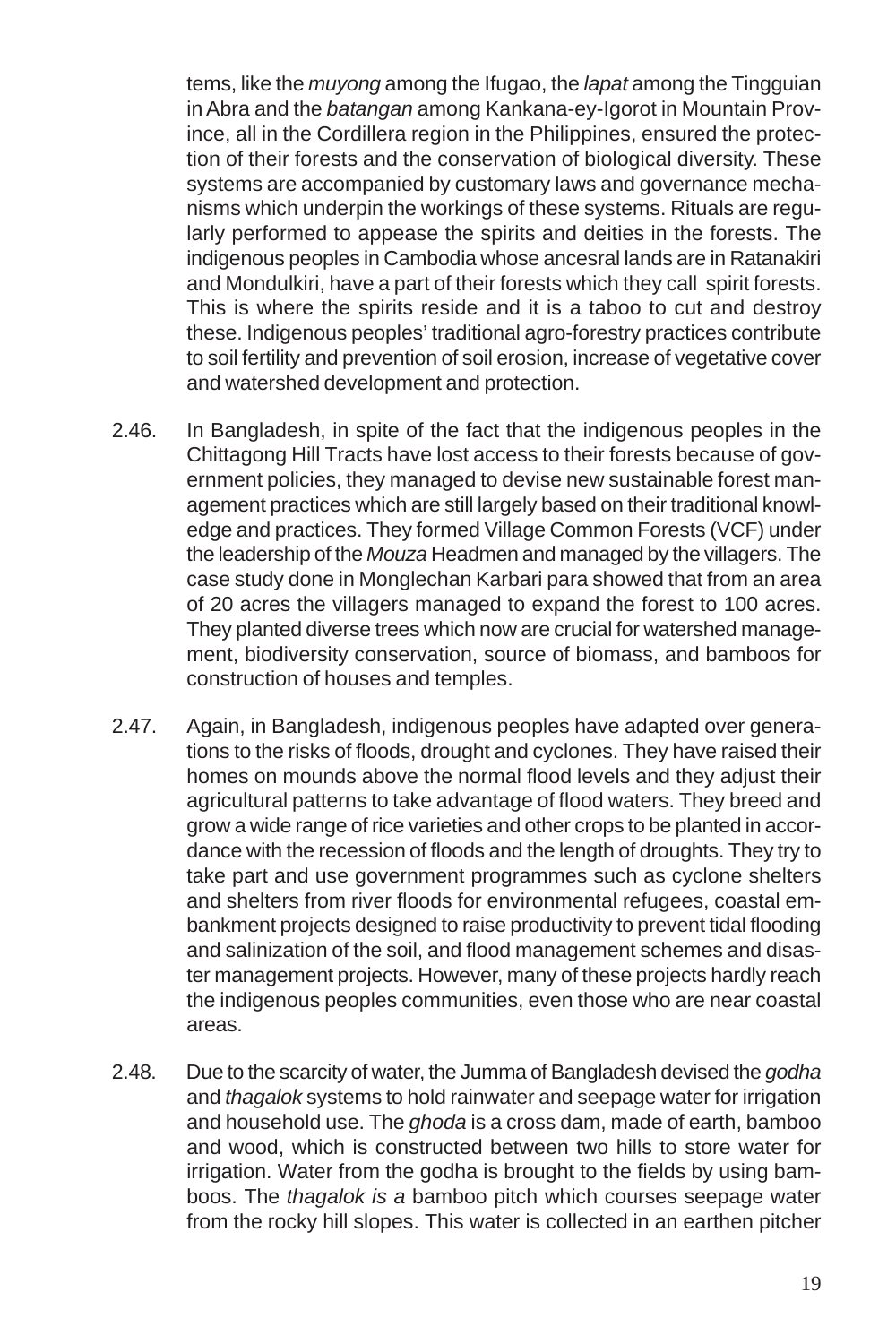called *kum* and this is used for drinking purposes. Vegetation on the upper slopes is carefully maintained to ensure that the water is cool and clean.

- 2.49. The case studies and presentations from Indonesia, the Philippines, Nepal, India and Thailand presented how indigenous peoples used various modern methods to ensure better control over their forests. In the case of the Ikalahan of Nueva Vizcaya in the Philippines, they used the Community Forestry Stewardship Act (CFSA) to assert their claim over their forests as early as 1974. When the Philippine Indigenous Peoples' Rights Act was passed in l997, they moved towards having this converted into a Certificate of Ancestral Domain Title (CADT) which they got recently. In terms of mitigating and adapting to climate change, the Ikalahan continue to do their traditional and innovative agroforestry management systems which includes the use of *gen-gen* (organic fertilizers)*, day-og, pangomis* (inter-cropping and fallow periods) and *gaik* (firelines). They devised their own Forest Improvement Technology (FIT). They run a food processing unit where they sell harvested fruits from their production forests to generate cash for their basic needs. The community members are encouraged and supported to continue their organic farming methods.
- 2.50. They use traditional pesticides such as *panawel* and other plants. They also practice mutual labor exchange called *amuyo* and *bataris* in order to finish their agricultural work in time without paying cash for labour. The Ikalahans have a sophisticated system of forest management where they delineated the forests into different functions. They divided the forests into conservation forests, forests where people can get wood for building their houses and where they can gather non-timber forest products and there is another part that is segregated for environmental services which they will consider for carbon trading. They have signed an agreement with a middleman, Mitsubishi Corporation.
- 2.51. The Tagbanua of Coron, Palawan also in the Philippines also were the first indigenous peoples who secured a Certificate of Ancestral Domain Title (CADT) over their ancestral land and waters. This struggle has taken many years since the early 1960s and they have used existing national laws to stake their ancestral land claims. The main indigenous peoples' organization involved in this is the Tagbanua Foundation of Coron Island (TFCI) which has obtained the Certificate of Ancestral Domain Claim (CADC) No. 134 in June 5, 1998. This was converted into a Certificate of Ancestral Domain Title in Feb. 2004. It covers 22,284 hectares of the sea and this has the distinction of being the first ancestral waters claim ever granted in the Philippines. The security of tenure over their lands and waters have strengthened the possibilities and actions they are taking to mitigate and adapt to climate change. The Calamian Tagbanua ancestral waters include sacred areas, ancestral fishing grounds, fish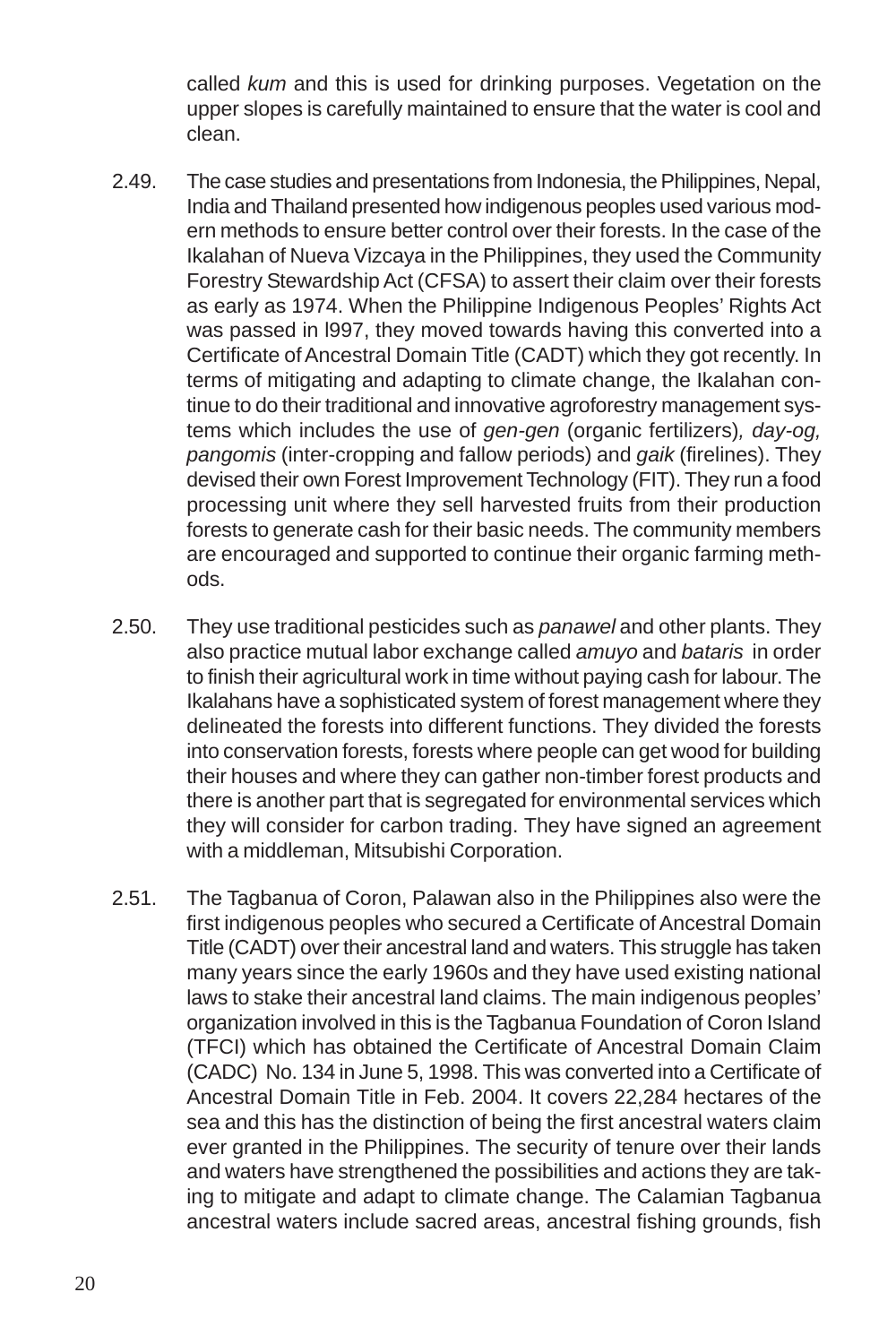sanctuaries, diving areas, tidal flats, sand shoals, atolls, and deep sea areas around Coron and Delian Islands.

- 2.52. Every member of the tribe is allowed access to these resources (including cliffs of the island, the valleys, the lakes, the rivers as well as the mangroves) for as long as these are mainly for subsistence use and generation of little cash. Forest resources, both mangrove forests and tropical rainforests, are communally owned and are governed by strict customary laws, e.g., prohibition of cutting trees near streams, springs, wells and the coast, fishing not allowed in parts of the sea delineated as sacred waters, etc. The Tagbanua recognize the value of their watersheds and thus regulate the use of the forests. They protect the mangrove forests which is part of their ecosystem. The Tagbanua have also traditionally practiced swidden farming but in a very limited scale. Their efforts to rehabilitate the coral reefs and mangrove forests have brought back fish species which disappeared due to overfishing by big trawlers owned by Japanese and other rich Filipinos. While they have developed a very sophisticated Ancestral Domain Sustainable Development and Protection Plan (ADSDPP), there is a lack of financial support for this to be implemented. **They are appealing to donors to provide support for the community to implement their plan so they can strengthen further their contributions to climate change mitigation as well as meet their basic needs.**
- 2.53. In Menua Sungai Utik in West Kalimantan in Indonesia, the indigenous peoples fought for the protection of their tropical forests which is home to them, since time immemorial.They have stopped the forest industry from totally destroying their forests. They maintained the purity of the waters of their rivers and they consider this as a major indicator of the wellbeing of the peoples, the flora and fauna and the whole ecosystem. If the water is clean their children will not get sick, their animals (wild and domesticated) are well and food security and water security is ensured. They believe that for as long as outsiders do not come to disturb their relationships amongst themselves and between them and nature, they are rich and do not need the World Bank nor any foreign assistance to continue to survive. Because they have been successful in protecting their forests, they managed to get the Indonesian government to give them a Certificate of Forest Stewardship. Unfortunately, there is no place to lodge this instrument in the governmental system of Indonesia. They see the need to reform the government system so that their rights to their forests can be further secured. **The law on forests which respect customary rights to forests does not adequately protect their rights so they see the need to have this reformed to explicity provide for better respect and protection of indigenous peoples' rights to their forests and the resources found therein. The summit supported these demands and recommended that the Indonesian government undertakes a thorough review of their laws, policies and**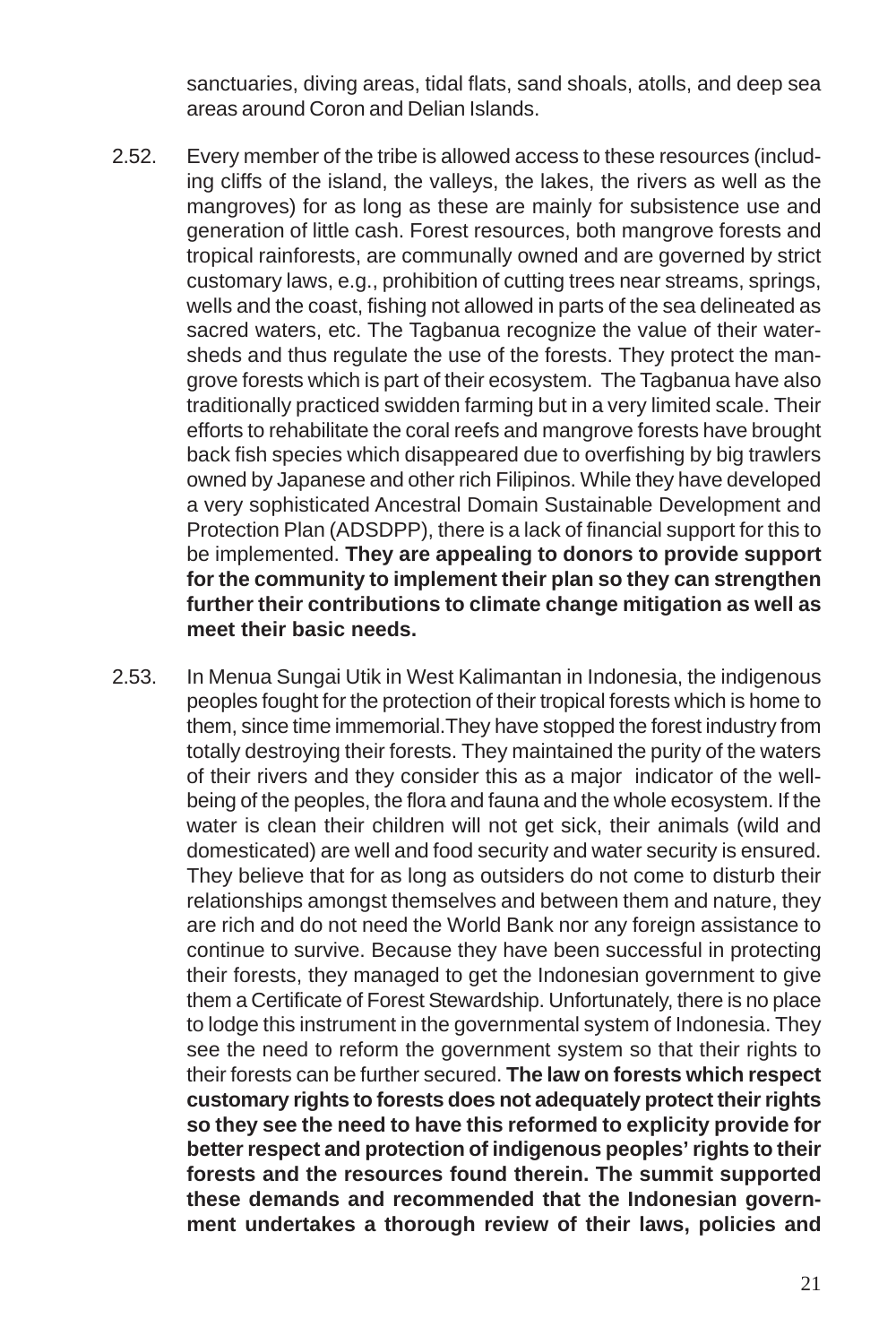**mechanisms on protecting rights of indigenous peoples and other forest peoples to their forests and to do the reforms needed and asked for by these peoples.**

- 2.54. One village which was visited by the participants is Serangan in Denpasar, Bali, Indonesia. This is a good example of how indigenous peoples are adapting and mitigating climate change. Indonesia has 50,000 square kilometers of coral reefs but many of these are deteriorating because of "bleaching" due to the warming of the seas. The indigenous peoples in Serangan were very proud to show how they are rehabilitating their coral reefs and mangrove forests and how they are generating cash from these. They managed to plant 15,000 pieces of corals from 22 indigenous species from coral colonies in various parts of Indonesia. They mentioned another village called Les which is also involved in a similar project but they have started much earlier in 2002.The indigenous peoples of Les stopped doing cyanide and dynamite fishing so they can rehabilitate their coral ecosystems. They now have managed to bring back ornamental fish which feed on these corals. This is managed by a collective of 90 families who are exporting to nine countries in Asia, Europe and the United States. The Serangan project is buying some of the fish from Les and they package these together with their corals and also export these. According to the project coordinator of the project, with the economic crisis, they are getting more orders as people who cannot travel anymore opt to buy the corals and fishes and put these in their aquariums. According to him the UNDP GEF-Small Grants (UNDP-GEF-SG) supported them briefly but this support has now ended and they are looking for new donors who can help them expand the project further.
- 2.55. Predicting and coping with disasters are additional adaptation measures done by indigenous peoples. Participants shared the key hazards from climate change which include increased frequency and occurrence of typhoons,cyclones and tropical storms, inland and coastal flooding and droughts, king tides, massive landslides and extensive forest fires. The need to adapt to present climate variability as a first step towards addressing future climate change was stressed. The past experiences of indigenous peoples in coping with disasters, despite the inadequacy of government and private relief and rehabilitation services, can be sources of lessons for the future. **The State has to formulate concrete risk reduction and multi-sectoral approaches, jointly with indigenous peoples and others, to manage and integrate climate change implications for disaster control and management. Climate change concerns need to become part and parcel of any comprehensive disaster management agenda. Indigenous peoples' traditional knowledge in predicting and managing disasters and extreme weather events can be further researched so these can form part of national, regional and global disaster management approaches.**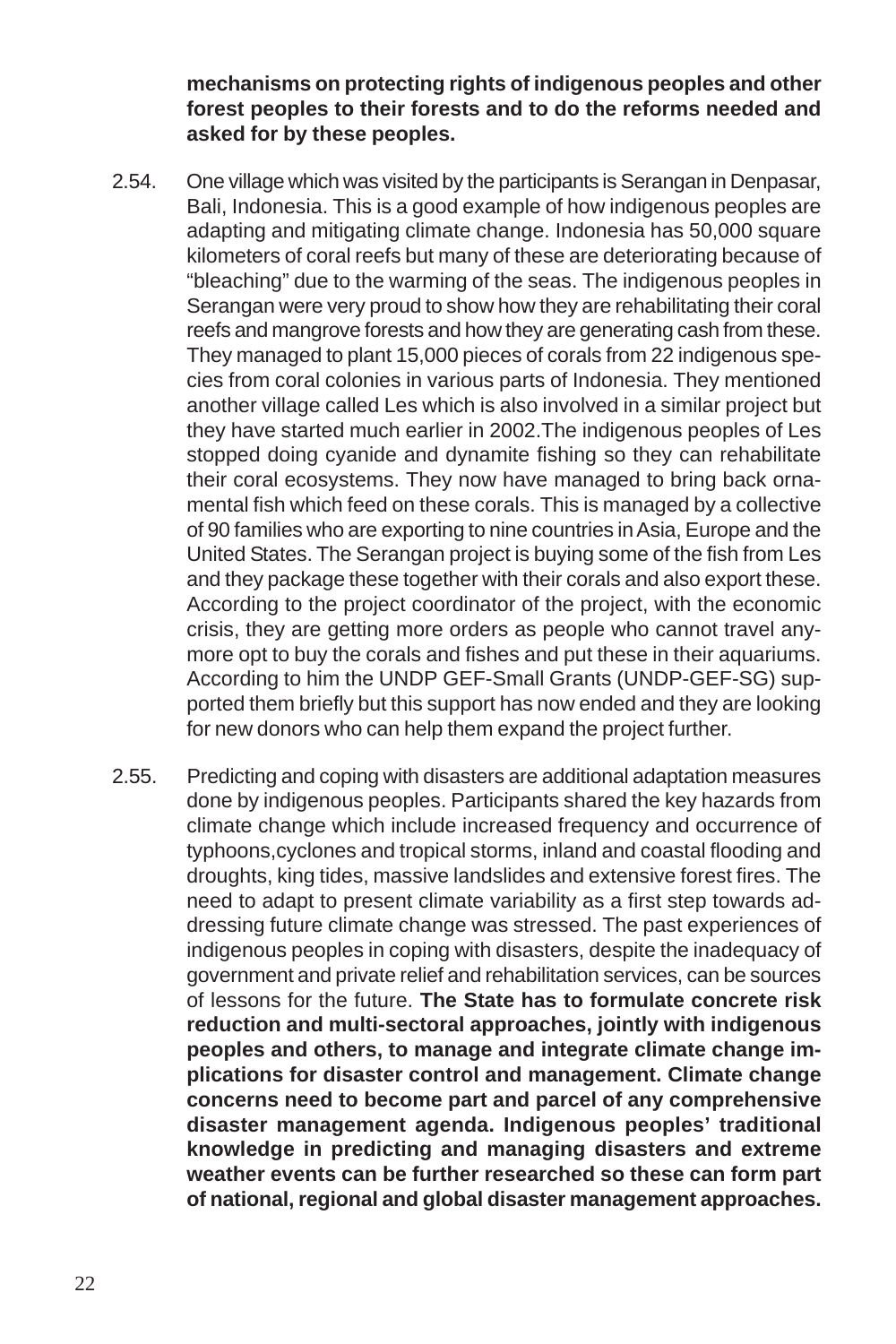- 2.56. Recommendations on how to enhance the capacities of indigenous peoples to cope with disasters were discussed. Activities which allow for sharing and development of successful relief and rehabilitation and risk management plans, policies and projects for floods, drought, relocation and evacuation; and the setting up of early warning systems should be done and States and the International Community should play key roles in doing these. The example of the indigenous peoples in the Andaman and Nicobar Islands in India was referred to as they were the ones who survived the tsunami in 2006 because they still retained the knowledge passed to them by their ancestors on how to interpret the behaviour of the sea. When they saw the sea recede, they knew that there will be a tsunami which will follow, so they moved up to higher ground early enough to escape this.
- 2.57. How indigenous peoples can adapt and mitigate in the area of renewable energy were shared and discussed. These include building small-scale, locally-controlled renewable energy sources, such as micro-hydroelectric power plants, solar power, windmills, use of biomass (e.g., rice husks, sawmill dust, cow dung, etc.) for cooking fuel, methane gas captured from piggeries, etc. They have also developed some technologies which are more environmentally friendly, like cooking stoves which use biomass. Examples of such locally-controlled renewable energy projects done In Malaysia, Philippines, Indonesia, Nepal and India were shared. Most of these were done with the support of local and foreign NGOs and also be indigenous peoples' organizations, themselves. In some countries, there was some government support. There was no example cited, however, on any project supported by the UNFCCC funds.
- 2.58. There is a proposal that indigenous peoples should be helped to access adaptation and mitigation finance from the UNFCCC and other bilateral and multilateral sources. Such funds should not just go to the governments but some can be provided directly to indigenous communities who are already doing something and who want to upscale or replicate their mitigation and adaptation processes. The Summit agreed that indigenous peoples should lobby for this and also work towards being given a seat in the Adaptation Fund Board so that they can influence the way these funds are going to be used. Mitigation funds should also be provided to them as they already have contributed significantly to mitigation and are still contributing.
- 2.59. The Summit participants reiterated that the bigger responsibility for mitigating GHGs should still remain with the Annex 1 countries. In no way should they pass the burden to the developing countries nor to the most vulnerable peoples and sectors. Annex I countries should not allowed to buy themselves out of their legally binding commitments and should ensure that the actual emissions cut are coming mainly from within their own countries. Therefore credits earned from CDM, Joint Implementation and Emissions Trading (Kyoto Protocol) should be additional or a re-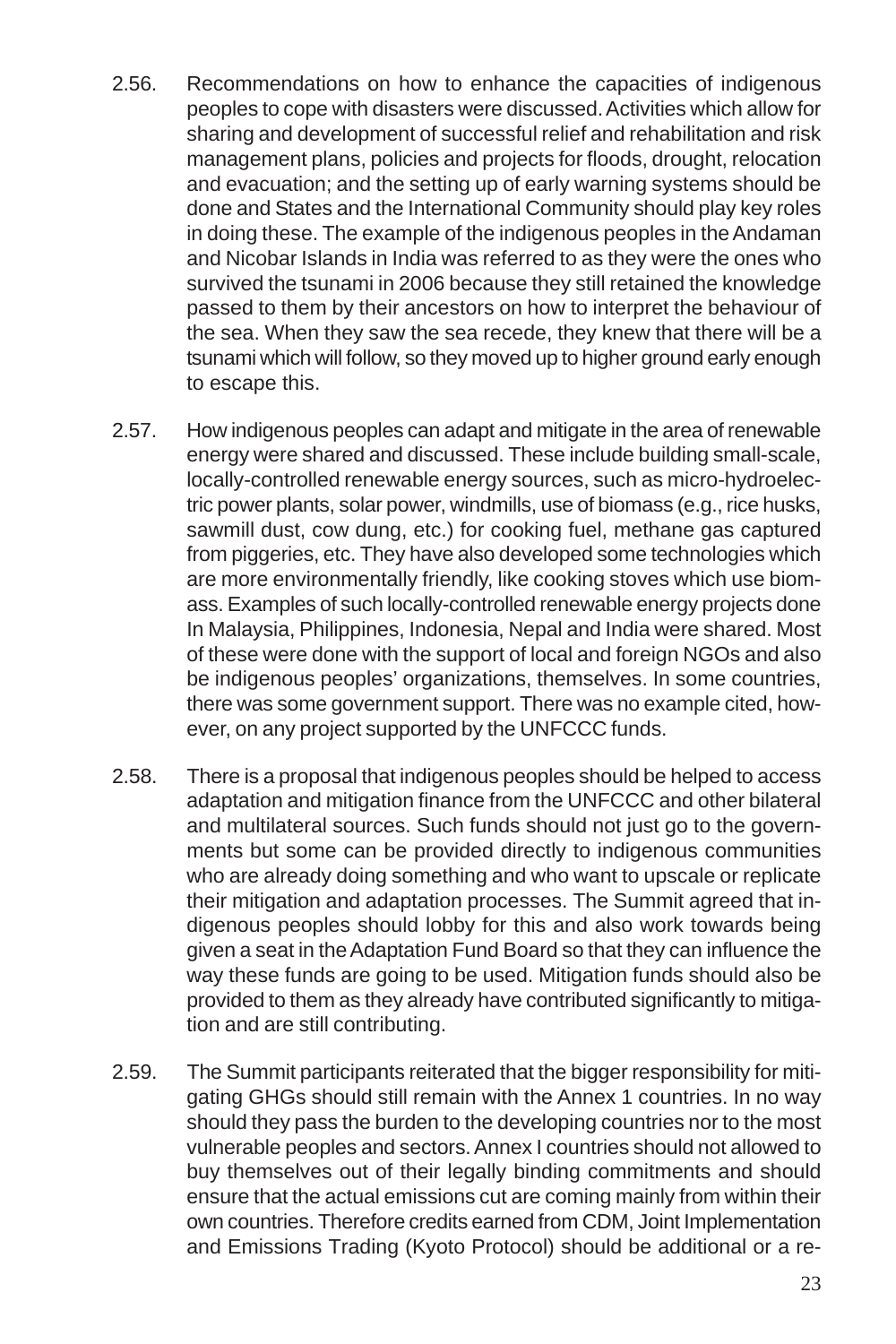stricted percentage of their reductions. This means that there should be genuine efforts to drastically change their unsustainable production and consumption patterns and the monitoring, verification and reporting on these efforts and the results should also be done. Furthermore, the Summit participants supported the call that climate finance should not be taken from the 0.7 per cent of the Official Development Assistance (ODA) commitment of the countries belonging to the Organisation for Economic Cooperation and Development (OECD). Climate finance should be additional to the 0.7 per cent commitment they made.

- 2.60. Whatever contributions indigenous peoples provide to mitigation should be recognised and rewarded by Annex 1 countries not just through funds but more importantly by respecting their rights to lands, territories and resources, the right to self-determination, including the right to self-determined economic, social and cultural development and the right to subsistence and to their traditional livelihoods. This also includes the right to have their free, prior and informed consent before any project is designed or implemented in our territories.
- 2.61. The Summit participants assert that the UN Declaration on the Rights of Indigenous Peoples (UNDRIP) should be the overall framework which will guide the States and other actors in designing and implementing solutions to climate change when these directly affect indigenous peoples. UNDRIP interprets how international human rights law should be implemented amongst indigenous peoples considering the historical circumstances of colonization and continuing discrimination against them.
- 2.62. The Summit observed that the UNFCCC does not deal with the issue of social and environmental justice. The climate change problem is seen primarily as a technical and methodological problem. Reducing emissions is the primary focus of the UNFCCC. However the Convention is clear that it also has the goal of achieving sustainable development. Indigenous peoples support these twin goals of cutting back greenhouse gas emissions and achieving sustainable development. But for these to be relevant and meaningful for us social and environmental justice and human rights should be guiding frameworks for achieving these goals. The ecological debt of the rich nations in bringing about the problem of climate change should be paid through the provision of finance and environmentally-sustainable technology for poorer countries and the most vulnerable sectors of people within the rich and poor countries.
- 2.63. Since indigenous peoples are very vulnerable but at the same time have provided significant contributions to mitigating climate change, they should be rewarded and compensated not only with finance and technologies but also by reforming policies, laws and programmes which have discriminated against their sustainable practices and livelihoods. The future agreements of the UNFCCC should rectify its blindness to human rights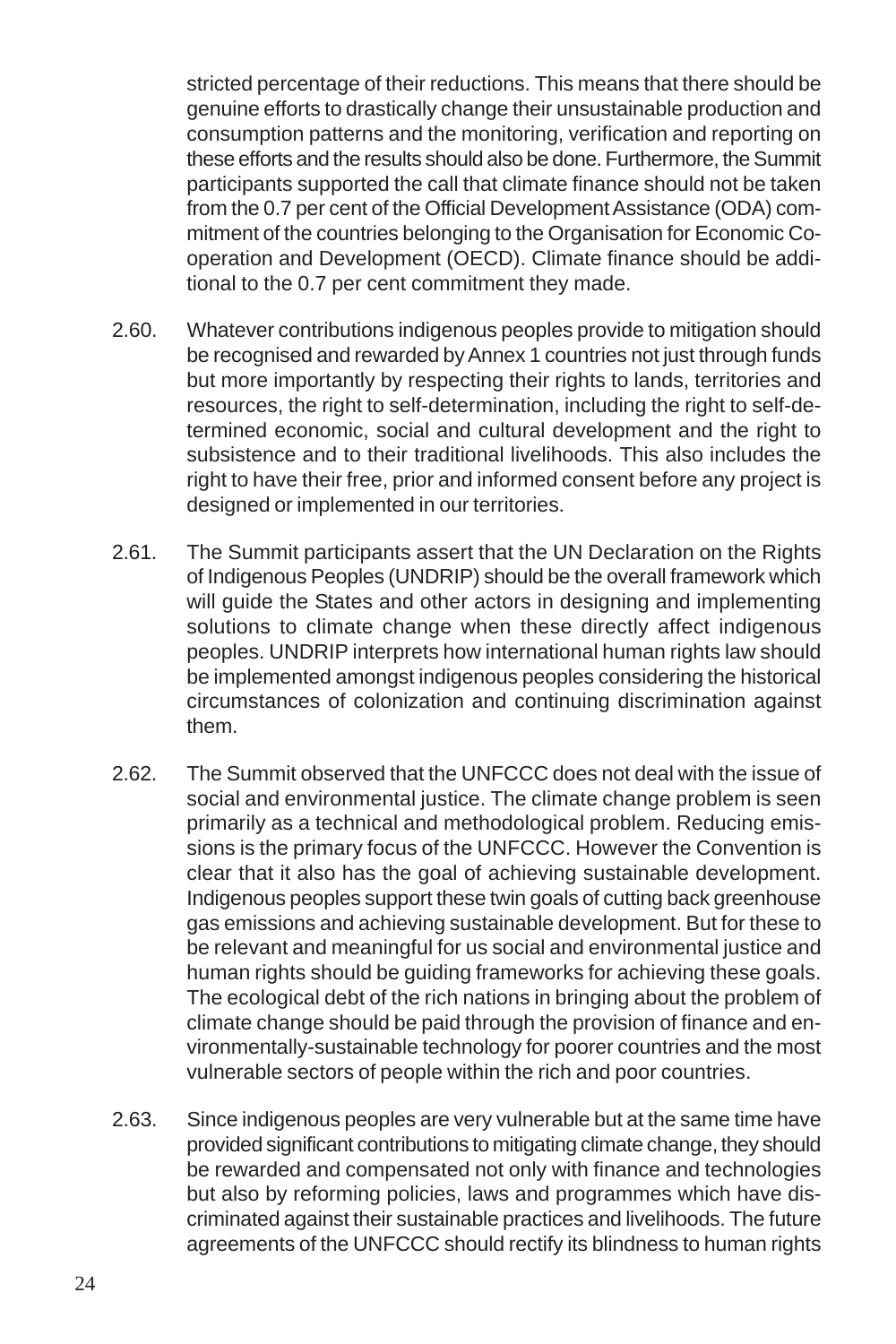and indigenous peoples' rights and recognize and include the UNDRIP in the future climate agreements. Indigenous peoples' basic rights to their lands, territories and resources rights and the right to free, prior and informed consent, and to self-determination should be recognized so they can continue to contribute to the solutions for climate change.

- 2.64. The need for a human-rights based approach for climate change solutions has already been recommended in the 2008 report of the UNPFII on the "Impact of climate change mitigation measures on Indigenous Peoples and on their lands and territories."<sup>13</sup> This is further reiterated in the 2009 report of the UN Human Rights Council on "Climate change and human rights." The Summit agreed that a human-rights based approach and the ecosystem approach should be taken on board by the Parties to the UNFCCC as a pathway towards addressing climate change. A statement on this was agreed upon in the final plenary and this was sent and read before the Human Rights Council (Please see Annex 3).
- 2.65. The Summit agreed that indigenous peoples' full and effective engagement with the UNFCCC processes must be enhanced. While the UNFCCC decision making processes are less friendly to non-state actors compared with other processes like the Convention on Biological Diversity, indigenous peoples should persist in pushing for better participation. Even at the national level, the processes and spaces related to climate change are not inclusive of indigenous peoples. Indigenous peoples should engage with national mechanisms addressing climate change set up by the governments or the ministries which are assigned to deal with climate change. It was recognized that many forestry ministries and departments are often highly centralized and are resistant to the idea of obtaining the free, prior and informed consent of indigenous peoples before their forests are used.
- 2.66. At the global and national levels, there is also resistance to the proposals to include indigenous peoples' rights or the UNDRIP in the agreements in Copenhagen. Those who took part in the 2008 COP14 in Poznan, Poland witnessed the way New Zealand, the US and Canada thwarted any attempt to bring in UNDRIP and FPIC into the negotiated documents. The indigenous peoples from these States should be asked to play more active roles in influencing the governments so that they will not hold hostage the whole Conference of Parties to their regressive positions.
- 2.67. The global and national attention to climate change should be used as an opportunity to question and critique the dominant development paradigm which has led to this problem and to the global economic downturn. It is the best time to push for indigenous peoples' own path and approach to self-determined development. It also provides indigenous peoples the chance to lobby and insist on their democratic right to full and effective participation in processes and mechanisms where deci-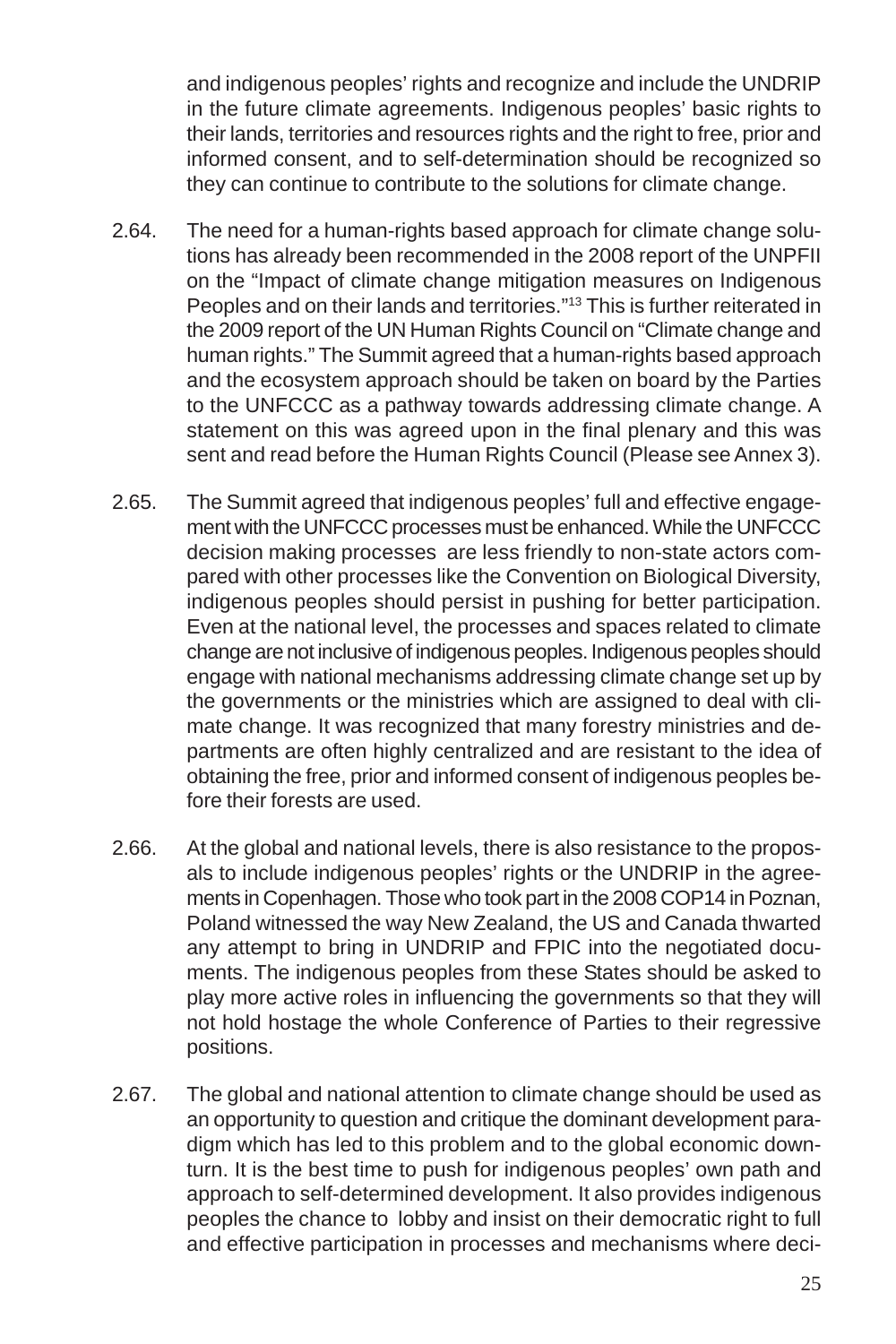sions are made that affect them. As forests are assigned key roles in climate change mitigation, it is particularly important for indigenous peoples who live and depend on forests to influence these policies and activities.

- 2.68. There was a vibrant discussion on emissions trading, as there are some indigenous peoples who are of the view that emissions trading and market mechanisms should not be supported by indigenous peoples as mechanisms to address climate change. The points raised against emissions trading and the market are that by engaging in these, indigenous peoples are allowing their forests to be commercialized and to be valued only in terms of carbon. These can undermine the wholistic way in which they look at the multifunctionality of forests. Emissions trading can further shift the burden of mitigation to the developing countries and to indigenous peoples. It was, however, recognized by the Summit that there are indigenous peoples who are involved with emissions trading, and that a regional forum is not the right body to pronounce on the rights or wrongs of a matter subject to the self-determination of the peoples concerned. The challenge is for indigenous peoples to look into the situation of indigenous communities involved in carbon trading. The Summit can help document the various cases to see where the weaknesses are and see whether there are positive benefits and impacts for the communities. These researches can look into how the agreements were reached, whether their FPIC was obtained properly and whether satisfactory mechanisms for benefit sharing are in place.
- 2.69. Concern was expressed about how the issues of REDD, emissions trading, CDM and the market are being used to divide indigenous peoples' communities and organizations, not only in Asia but in other parts of the world. Perhaps, indigenous peoples should focus more on the conditions upon which they are engaging and what is being offered to them as benefits from carbon trading partners. The Summit agreed that there should be conscious efforts to combat the attempts by some NGOs and some individuals from institutions like the World Bank to pit one indigenous peoples' organisation against the other. Indigenous peoples are aware that some NGOs and IPOs have already taken the position that the Kyoto Protocol is flawed and that emissions trading is wrong, and should be rejected and done away with in the 15<sup>th</sup> Conference of Parties in Copenhagen. Some NGOs are actively influencing indigenous peoples to gain support for their positions, and in the process, are dividing indigenous peoples amongst themselves. Such actions to divide and foment conflict amongst indigenous peoples are unacceptable. In Asia, there are indigenous peoples who are already engaged with the carbon market and who are willing to explore and engage with REDD. Efforts need to focus on enhancing the capacities of indigenous organizations and communities to understand the issues, and to exercise their rights to self-determined development, including the right to FPIC. Perhaps, indigenous peoples should focus instead on the conditions under which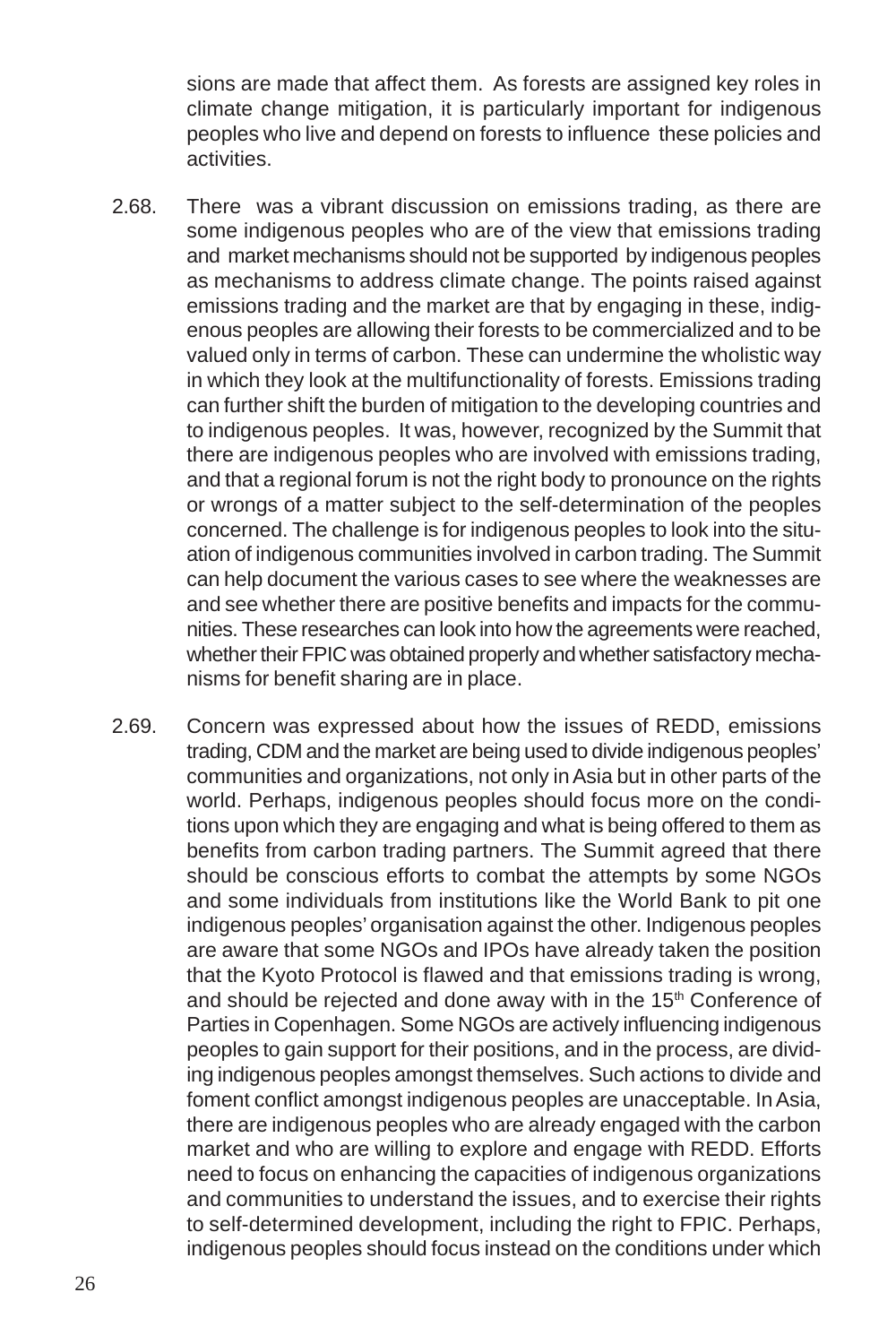they are engaging and what is being offered to them as benefits from the carbon trading projects. What are the agreements and terms of trade which were reached between the different partners? Participants urged a practical approach towards promoting understanding about emissions trading, the market,CDM and REDD.

- 2.70. The recommendation on how to deal with this is to discuss this issue amongst indigenous peoples, discuss the pros and cons and let their communities make the final decision on how to address this. The Summit should respect the right of self-determination of indigenous peoples and internalize and operationalize this amongst themselves. Indigenous peoples cannot say that they respect the right of self-determination and then condemn indigenous communities who have decided to engage in emissions trading or REDD after having been appraised of the possible consequences of engaging in this. If there are weaknesses in the decision-making processes and it comes out that the State or corporations have not obtained their free, prior and informed consent before involving them, then it is the responsibility of indigenous peoples to expose these and help rectify the situation.
- 2.71. The Summit agreed that it was not the appropriate body to recommend national and local action for REDD or against REDD, but that minimum international standards and conditions were needed to ensure social and environmental benefits. The participants believe that the decisions should be made by the communities who are being targeted to be engaged in these processes. The Summit's responsibility as representatives of their own organizations and communities is to gather the best information, educate and raise awareness amongst the people on the risks and opportunities related to these and help create more spaces for them to participate in making decisions.
- 2.72. Finally, the Summit participants agreed that they will establish an **Asia Indigenous Peoples' Network on Climate Change** and the members of this will be the Summit participants and additional ones who will express their desire to become members. The indigenous peoples organizations from the different countries will appoint their country focal person. There will be two focal persons from each country, except for India who will have four - two from the Northeast and two from Central India. The first person is the main focal person and the second one is the alternate focal person. The mandate of this body is to coordinate the activities regarding climate change at the regional and global level. It will act as the Asian regional caucus in the Global Caucus or the Indigenous Peoples Forum on Climate Change (IFPCC). It was agreed that the caucus will recommend to the IFPCC that regional caucuses should also be established so that they can deliberate on the actions and positions to be presented to the IFPCC.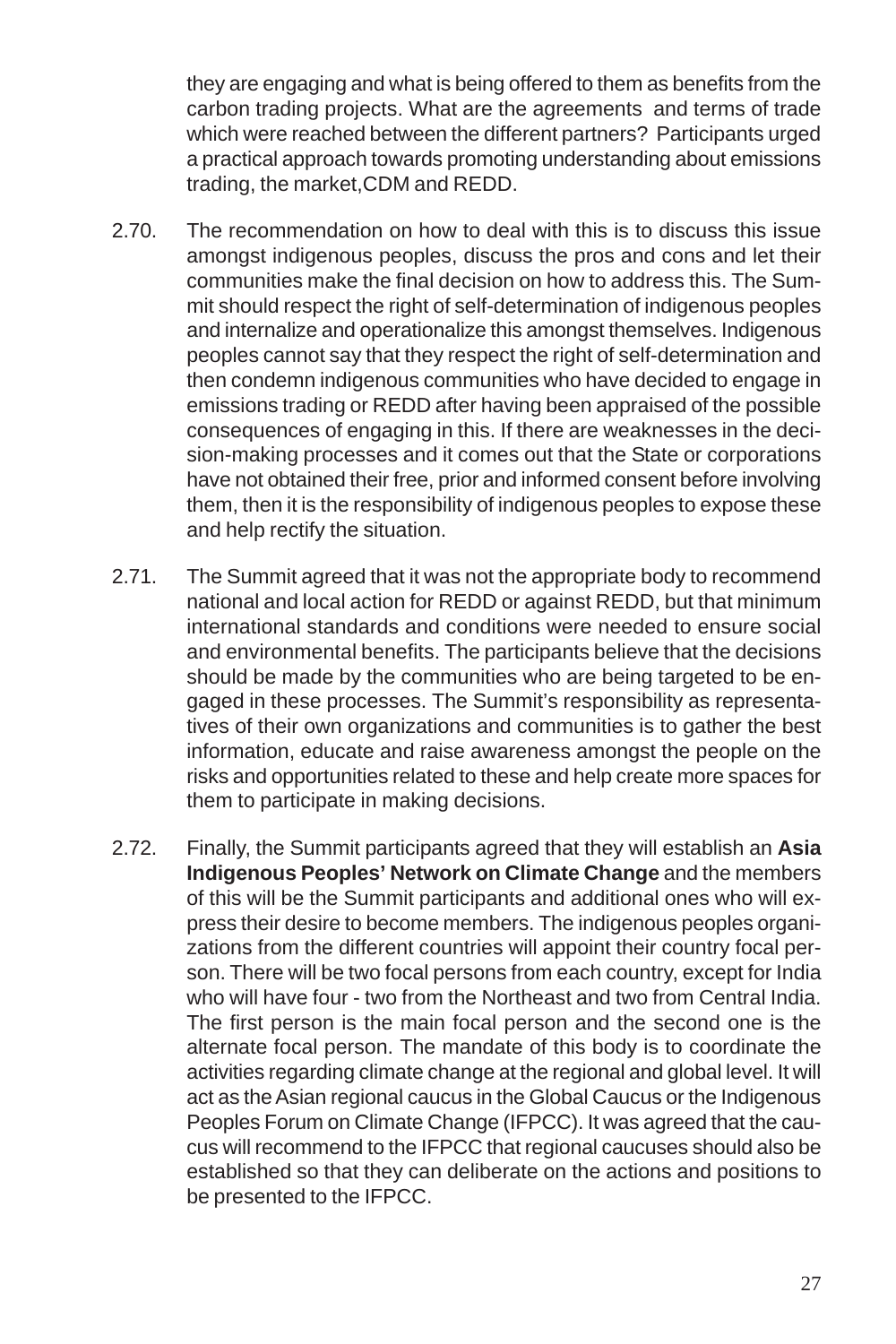

# **3. STRATEGIES AND THE ROADMAP TO COPENHAGEN AND BEYOND**

| <b>GOALS</b>                                                                                                                                                | <b>STRATEGIES AND ACTIVITIES</b>                                                                                                                                                                                                                                                                                                                                                                                                                                                                                                                                                                                                                                                                                                                                                                                                                                                                         |
|-------------------------------------------------------------------------------------------------------------------------------------------------------------|----------------------------------------------------------------------------------------------------------------------------------------------------------------------------------------------------------------------------------------------------------------------------------------------------------------------------------------------------------------------------------------------------------------------------------------------------------------------------------------------------------------------------------------------------------------------------------------------------------------------------------------------------------------------------------------------------------------------------------------------------------------------------------------------------------------------------------------------------------------------------------------------------------|
| 1. Raise level of<br>awareness of<br>indigenous<br>peoples in<br>Asia on<br>climate<br>change and<br>the UNFCCC.                                            | 1.1.<br>Undertake awareness raising and education activities<br>on climate change and on the state of negotiations in<br>the UNFCCC as well the National Policies and<br>programmes on climate change.<br>Develop popular multimedia education and training<br>1.2.<br>materials on climate change, translate in major<br>languages spoken in Asia and disseminate widely.<br>Develop a media strategy so that issues of indigenous<br>1.3.<br>peoples on climate change will be popularized.<br>Develop a core of trainors on climate change and<br>1.4.<br>indigenous peoples who will be available for<br>awareness and training activities.<br>Link the implementation of the UN Declaration on the<br>1.5.<br>Rights of Indigenous Peoples with climate change<br>policies and actions.<br>1.6.<br>Train indigenous peoples to fully understand the<br>UNDRIP and its linkages with climate change. |
| 2. Document<br>impacts of<br>climate<br>change on<br>indigenous<br>peoples and<br>local<br>mitigation<br>and<br>adaptation<br>measures<br>taken by<br>them. | Carry out field research on the situation of indigenous<br>2.1.<br>peoples affected by climate change and their<br>responses to these and disseminate these widely.<br>Train indigenous researchers to undertake these<br>2.2.<br>research projects.<br>Make audio and video documentation of stories of<br>2.3.<br>indigenous peoples affected by climate change and<br>their adaptation and mitigation activities and<br>disseminate these.<br>2.4.<br>Come up with books on these stories and explore how<br>such research results can enter into the IPCC reports<br>and other reports of relevant bodies.<br>Mobilize financial and human resources to support<br>2.4.<br>these activities.                                                                                                                                                                                                         |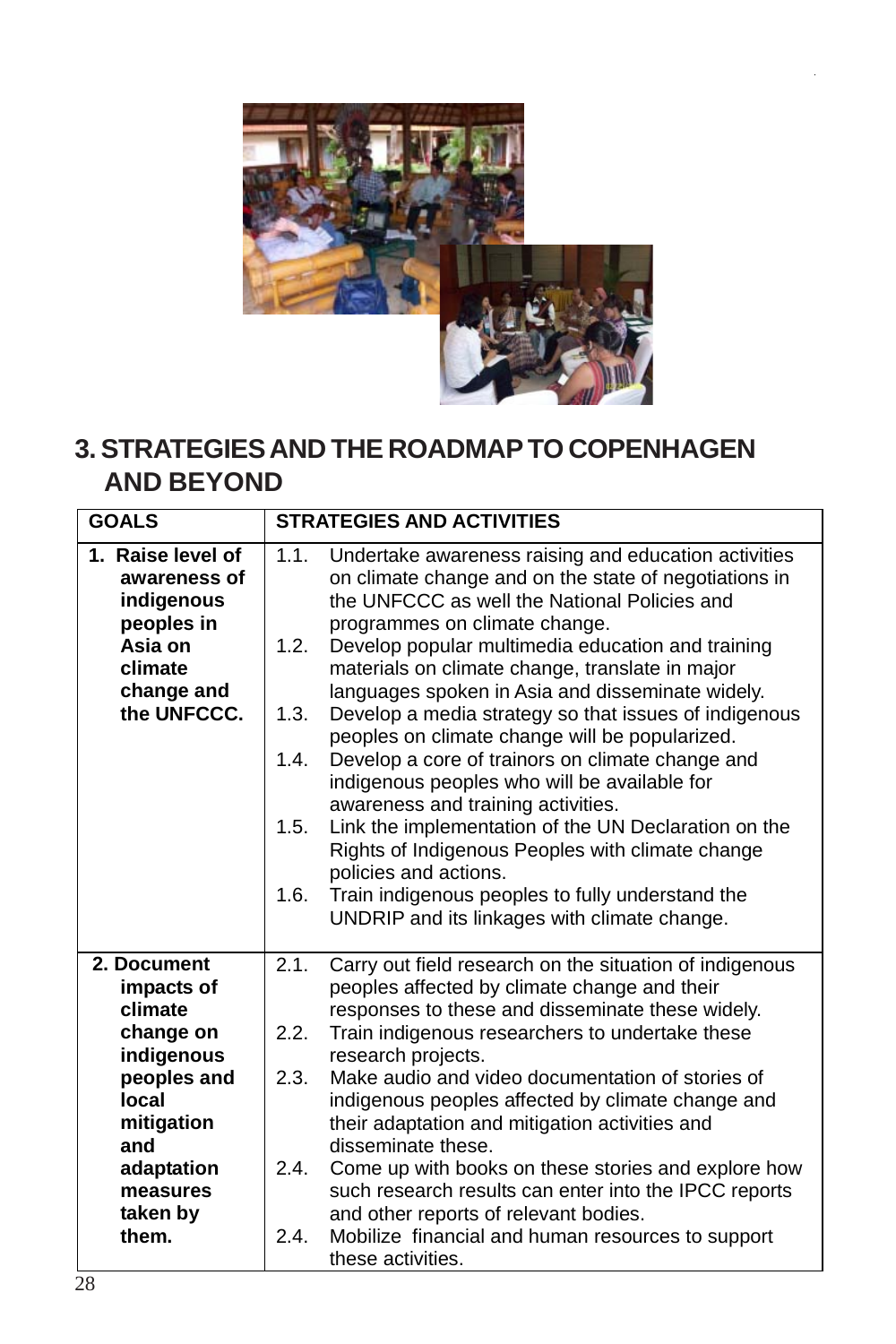| 3. Support<br>campaigns of<br>indigenous<br>peoples<br>against<br>projects and<br>policies<br>which<br>worsen<br>climate<br>change and<br>which violate<br>rights of<br>indigenous<br>peoples and<br>for the<br>implementa-<br>tion of the<br><b>UNDRIP.</b> | 3.1.<br>3.2.<br>3.3.<br>3.4.<br>3.5.<br>3.6. | Monitor government and corporate activities related<br>to climate change, document and disseminate these<br>to indigenous peoples.<br>Support efforts and struggles of indigenous peoples<br>against deforestation, logging and monoculture<br>plantations and against extraction of oil, gas, coal,<br>uranium in their territories.<br>Urge the World Bank, the Asian Development Bank<br>and other international financial institutions as well<br>as the Equator Banks to abide by their safeguard<br>policies on indigenous peoples to ensure that<br>indigenous peoples' rights are not violated by<br>projects supported by loans and grants from these<br>institutions.<br>Urge these same institutions to implement the<br>recommendations from the World Commission on<br>Dams and the Extractive Industries Review in terms<br>of respecting the free, prior and informed consent of<br>indigenous peoples.<br>Ensure that the WB funding under the FCPF, FIP<br>and CIP, among others, will abide by the UNDRIP<br>and will provide positions in their decision making<br>bodies for indigenous representatives to take part.<br>Develop guides on the implementation of the<br>UNDRIP as this relates with climate change policies,<br>projects and activities. |
|--------------------------------------------------------------------------------------------------------------------------------------------------------------------------------------------------------------------------------------------------------------|----------------------------------------------|------------------------------------------------------------------------------------------------------------------------------------------------------------------------------------------------------------------------------------------------------------------------------------------------------------------------------------------------------------------------------------------------------------------------------------------------------------------------------------------------------------------------------------------------------------------------------------------------------------------------------------------------------------------------------------------------------------------------------------------------------------------------------------------------------------------------------------------------------------------------------------------------------------------------------------------------------------------------------------------------------------------------------------------------------------------------------------------------------------------------------------------------------------------------------------------------------------------------------------------------------------------------------|
| 4. Enhance the<br>capacities of<br>indigenous<br>peoples to<br>mitigate and<br>adapt to<br>climate<br>change and<br>to implement<br>their self-<br>determined<br>develop-<br>ment.                                                                           | 4.1.<br>4.2.<br>4.3.<br>4.4.                 | Mobilize technical assistance and funds to support<br>adaptation measures of indigenous peoples which<br>include breeding of crops which are resistant to<br>droughts and floods, disaster preparedness and<br>management, locally controlled renewable energy<br>projects, diversification of livelihoods, etc. and to<br>support their mitigation measures.<br>Develop and disseminate information through<br>booklets, posters, multimedia resources, including<br>series of workshops on Climate Change Issues and<br>the UNDRIP, e.g., translation of Tebtebba book<br>(Guide to Climate Change and Indigenous Peoples),<br>guides on how and where to access funds for<br>adaptation and mitigation.<br>Promote exchange visits amongst indigenous<br>peoples so they can learn more about how others<br>are coping with climate change.<br>Strengthen indigenous peoples' community-based<br>conservation, resource management, and<br>sustainable use practices which are consistent with<br>reducing emissions from deforestation and forest<br>degradation (redd).                                                                                                                                                                                                 |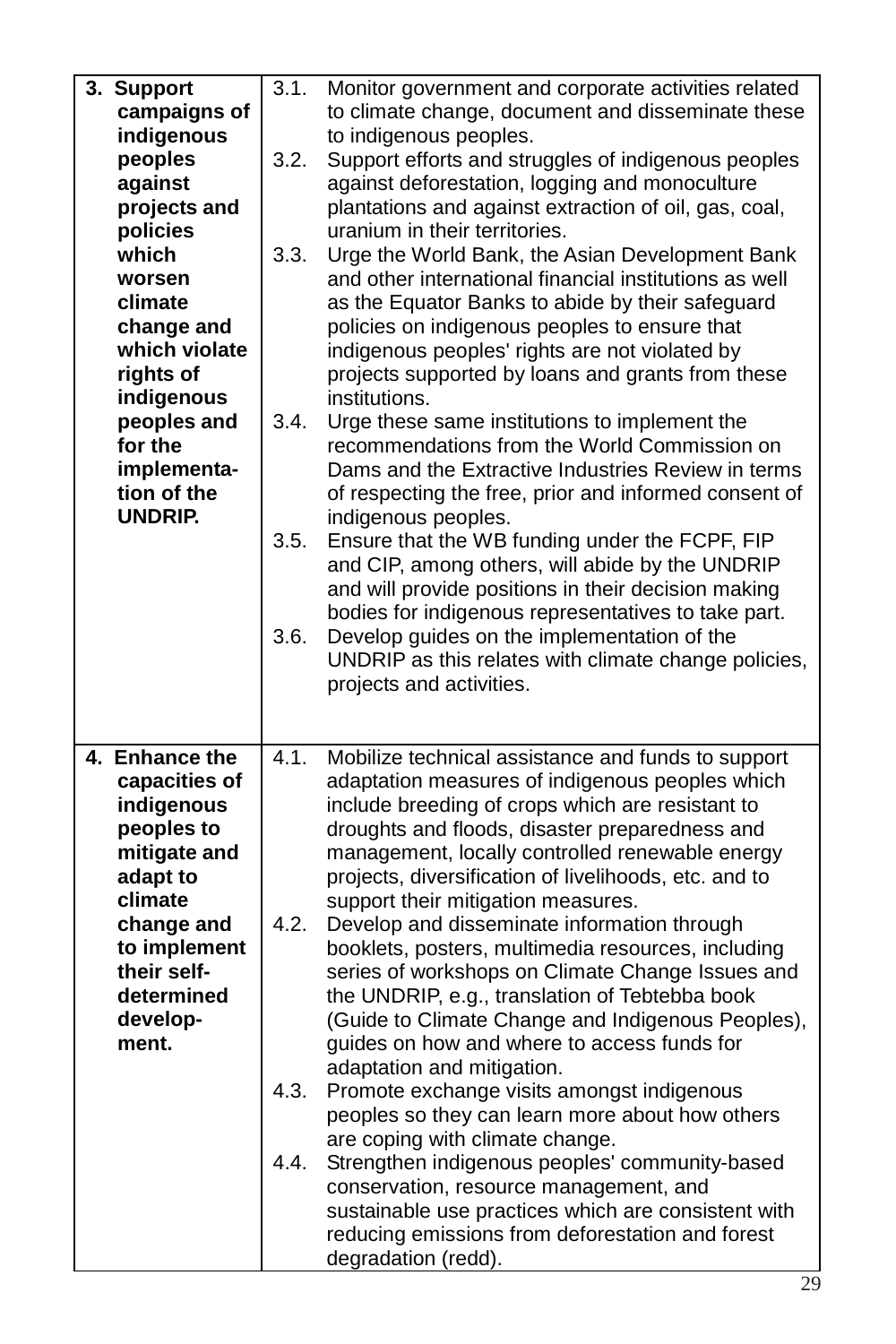|                                                                                                                                                                                                                                                                          | self-determined economic, social and cultural<br>development and continue their traditional<br>livelihoods which are low-carbon and carbon<br>neutral.<br>4.6.<br>For those who opt to engage with REDD, help<br>strengthen their organizations and their communities<br>by developing guides, raising with them the<br>opportunities and risks and disseminating widely the<br>information they need to be able to benefit from<br>these projects.<br>4.7.<br>Gather support from various UN agencies,<br>programmes and funds and from other multilateral<br>bodies to reinforce self-determined development of<br>indigenous peoples.                                                                                                                                                                                                                                                                                                                                                                                                                                                                                                                                                                                                                                                                                                                                                                                                                                                                             |
|--------------------------------------------------------------------------------------------------------------------------------------------------------------------------------------------------------------------------------------------------------------------------|----------------------------------------------------------------------------------------------------------------------------------------------------------------------------------------------------------------------------------------------------------------------------------------------------------------------------------------------------------------------------------------------------------------------------------------------------------------------------------------------------------------------------------------------------------------------------------------------------------------------------------------------------------------------------------------------------------------------------------------------------------------------------------------------------------------------------------------------------------------------------------------------------------------------------------------------------------------------------------------------------------------------------------------------------------------------------------------------------------------------------------------------------------------------------------------------------------------------------------------------------------------------------------------------------------------------------------------------------------------------------------------------------------------------------------------------------------------------------------------------------------------------|
| 5. Enhance the<br>capacities of<br>indigenous<br>peoples to<br>influence<br>national and<br>global<br>processes<br>and<br>decisions on<br>climate<br>change and<br>to implement<br>their self-<br>determined<br>economic,<br>social and<br>cultural<br>develop-<br>ment. | 5.1.<br>Support and prepare indigenous activists and<br>leaders to participate in international and national<br>processes on climate change so that they will have<br>direct involvements in negotiations and will get their<br>voices heard.<br>5.2.<br>Compose and train a core of indigenous activists<br>and leaders who can participate consistently in the<br>processes leading to Copenhagen and activities<br>beyond Copenhagen.<br>5.3.<br>Disseminate timely information on the various<br>processes to familiarize the indigenous peoples on<br>what is happening.<br>5.4.<br>Jointly develop briefing papers, policy papers to be<br>submitted to the Secretariat of the UNFCCC and<br>also to national governments on the issues being<br>negotiated.<br>5.5.<br>Jointly develop with UN agencies, programmes and<br>funds and other NGOs legal briefs and reviews of<br>negotiating texts in so far as these promote the<br>rights and development of indigenous peoples.<br>5.6.<br>Make the Asia Indigenous Peoples' Network on<br>Climate Change operational and functional and<br>ensure that it does the following:<br>Facilitate further exchange of information and<br>❖<br>sharing of experiences in self-determined<br>development using multimedia<br>Promote exchange visits between indigenous<br>❖<br>peoples.<br>Prepare strategic plans for regional and global<br>❖<br>cooperation;<br>Coordinate the Asia indigenous peoples'<br>٠<br>regional caucus during the UNFCCC<br>processes. |
|                                                                                                                                                                                                                                                                          | Facilitate meetings of indigenous peoples<br>٠                                                                                                                                                                                                                                                                                                                                                                                                                                                                                                                                                                                                                                                                                                                                                                                                                                                                                                                                                                                                                                                                                                                                                                                                                                                                                                                                                                                                                                                                       |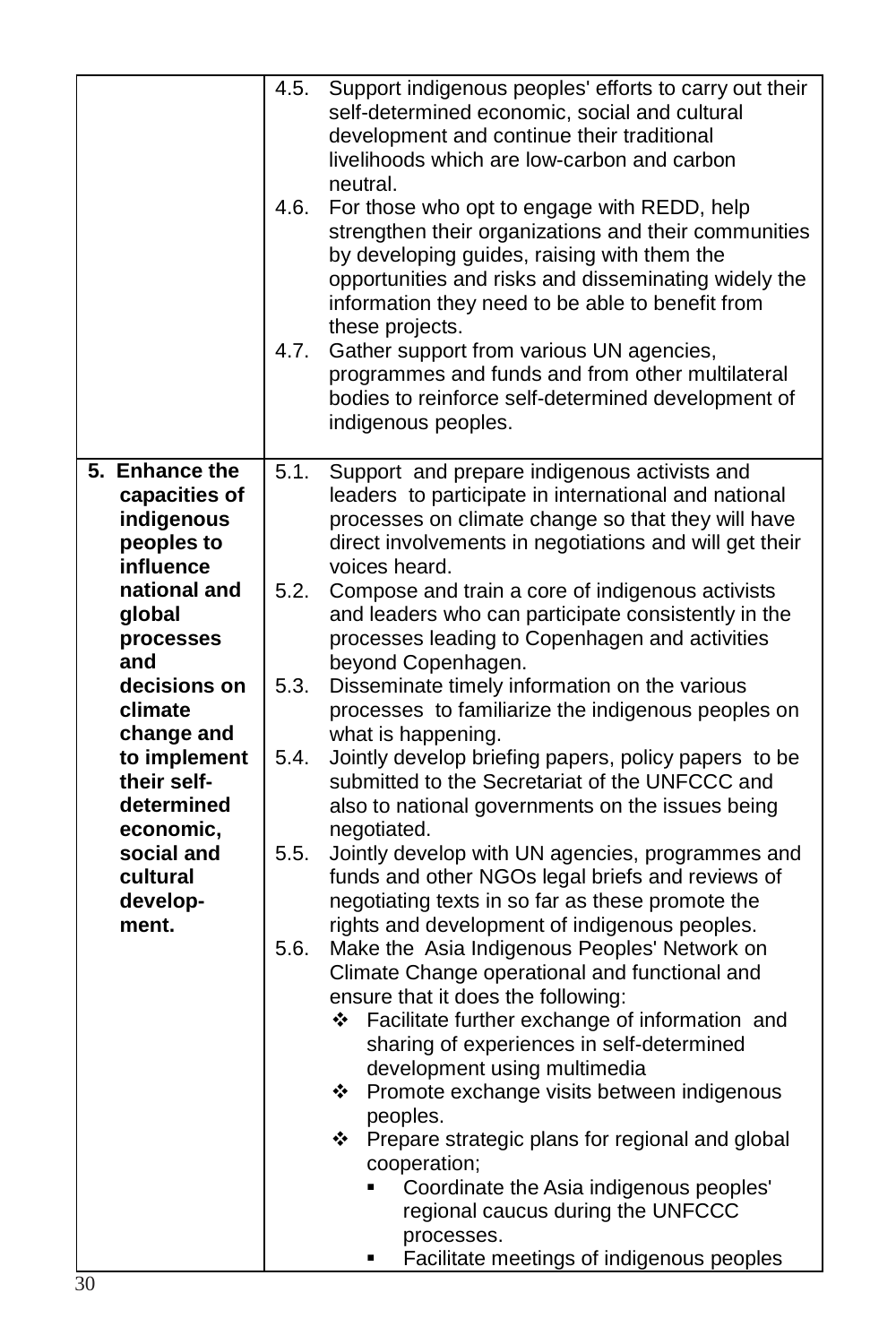

# **4. IMPORTANT DATES AND EVENTS IN 2009**

| 29 March - 8 April<br>2009                                                    | AWG-LCA 5/AWG-KP 7                                                        | Bonn, Germany                 |
|-------------------------------------------------------------------------------|---------------------------------------------------------------------------|-------------------------------|
| 20-24 April 2009<br>Global Summit on Climate Change and<br>Indigenous Peoples |                                                                           | Alaska, USA                   |
| 18-29 May 2009                                                                | 8 <sup>th</sup> Session of the UN Permanent Forum<br>on Indigenous Issues | New York, USA                 |
| 1-12 June 2009                                                                | AWG-LCA 6/AWG-KP 8/ SBI and SBSTA<br>30                                   | Bonn, Germany                 |
| 4-10 August 2009                                                              | Informal Meetings of AWG-LCA and<br>AWG-KP                                | Bonn, Germany                 |
| 28 Sept.-9 Oct.<br>2009                                                       | AWG-LCA 7 / AWG-KP 9                                                      | Bangkok, Thailand             |
| 2-6 November 2009                                                             | Resumed Session of AWG-LCA 7 / AWG-<br>KP <sub>9</sub>                    | To be announced               |
| 7-18 Dec. 2009                                                                | COP 15 / COP-MOP 5                                                        | Copenhagen,<br><b>Denmark</b> |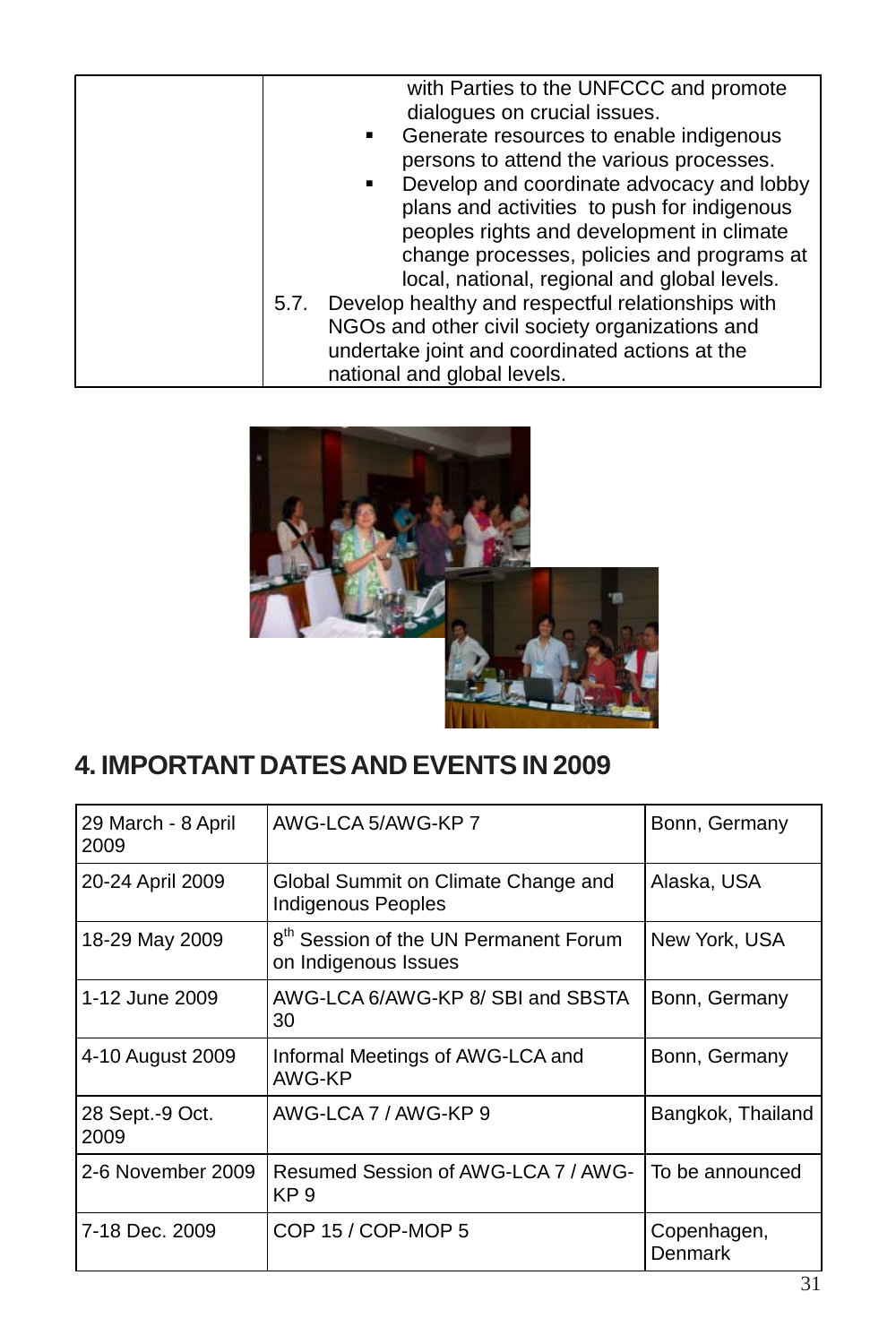#### **Endnotes**

1 The detailed Programme of Work is included as Annex 2.

2 There were seven case studies done at the local level in these countries; Bangladesh, Indonesia, India, Malaysia, Myanmar, Philippines and Viet Nam. Other indigenous representatives from Nepal, Taiwan, Thailand and Cambodia also presented the situations of indigenous peoples in their countries in relation to climate change.

3 This is from the Case Study done on Bangladesh which was prepared by MALEYA Foundation.

4 The data on Vietnam was taken from the Case Study on Vietnam. "Indigenous Peoples' Local Mitigation and Adaptation Measures to Address Climate Change: A case from Kep A Village, Minh Son Commune, Bac Me District, Ha Gian Province." The researcher is Cao Phan Viet from the Centre for Sustainable Mountain Development in Mountainous Areas (CSDM).

5 These are cited in the case study done by Jenifer Rubis of the Indigenous Peoples' Network of Malaysia (JOAS). This is called "Understanding the Interactions between Global Climate Change and Traditional Lifestyle Initiatives of Indigenous Peoples of Malaysia: A Bidayuh-Jagoi Case Study." This is part of the research commissioned for the Summit and this will be published soon.

6 Kelkar, Govind, 2009. A study on "Adivasi Women: Engaging with Climate Change," soon to be published by UNIFEM and IFAD.

7 Rosa T. Perez, "Assessment of Vulnerability and Adaptation to Climate Change in the Philippines Coastal Resources Sector." accessed 12 January 2008 available from http://www. survas.wdx.ac.uk/pdfs/3 perez.pdf: Internet. This is quoted in the Case Study done in the Philippines by Helen Magata, Leah Enkiwe-Abayao, Jo Ann Guillao and Mikara Jubay.

8 See UN Document E/C.19/CRP 6. Tauli-Corpuz, Victoria and Parshuram Tamang, "Oil Palm Plantations and Other Commercial Tree Plantations, Monocropping: Impacts on Indigenous Peoples' Land Tenure and Resource Management Systems and Livelihoods." 7 May 2007, UN Permanent Forum on Indigenous Issues.

9 This information was taken from the "Pocket Guide on Reducing Emissions from Deforestation and Forest Degradation in Developing Countries: A Guide for Indigenous Peoples." 2008. UNU-IAS. p. 89-90. This was written by Ingrid Barnsley for the UN University Institute of Advanced Studies (UNU-IAS), UNDP and Tebtebba.

10 Rubis, 2009.

11 See International Rivers Network study "Dirty Hydro: Dams and Greenhouse Gas Emissions," Nov. 2008.

12 See "40 MW Yangnyu H.E. (sic) Project Nagaland: Pre-feasibilty report 2004." Prepared by the Government of India Ministry of Power Central Electricy Authority. p. 13.

13 See Tauli-Corpuz, Victoria and Aqaluk Lynge, UN Doc. E/C.19/2008/10. "Impact of climate change mitigation measures on indigenous peoples and their lands and territories." 19 March 2008.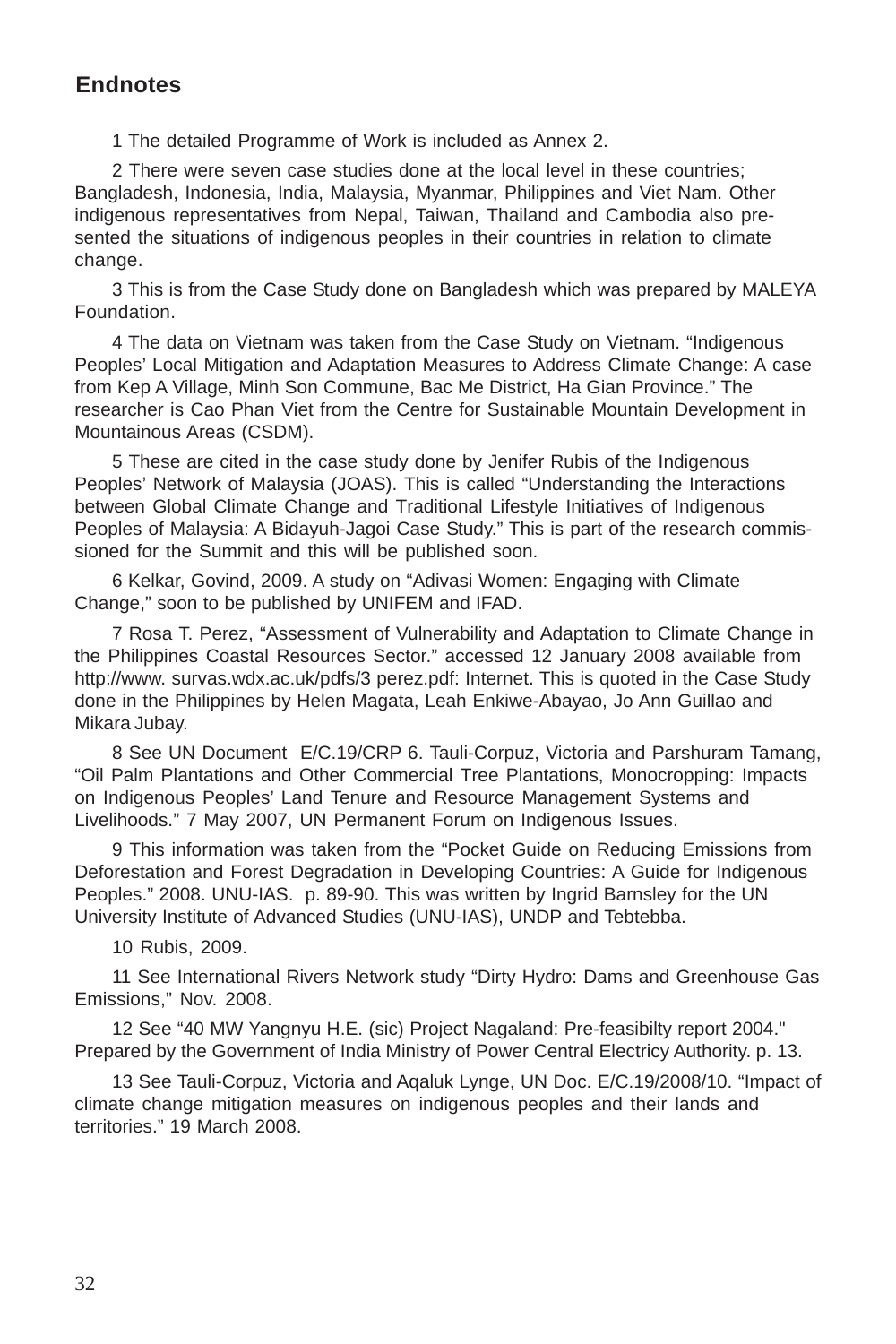

# **5. ANNEXES**

# **Annex 1: List of Participants**

|   | <b>Name</b>                     | Organization                                                                | <b>IP Group</b> | <b>Country</b> | Email                                     |
|---|---------------------------------|-----------------------------------------------------------------------------|-----------------|----------------|-------------------------------------------|
|   |                                 |                                                                             |                 |                |                                           |
|   | 1 Ms. Joan Carling AIPP         |                                                                             | Kankanaey       | Philippines    | joan@aippnet.org                          |
|   | 2 Ms. Mrinalini Rai AIPP        |                                                                             | Kirant          | India          | mrinalini.rai@gmail.c<br>om               |
|   | 3 Mr. Nima Lama                 | <b>Nepal Federation</b><br>of Indigenous<br><b>Nationalities</b><br>(NEFIN) | Yolmo           | Nepal          | nima.lama@gmail.co<br>m                   |
|   | <b>Bakir</b>                    | 4 Mr. Diweng Anak Building initiatives<br>in Indigeous<br>Herritage (BiiH)  | Bidayuh         | Malaysia       | diweng@gmail.com                          |
|   | 5 Ms. Jennifer<br>Theresa Rubis | Jaringan Orang<br>Asal SeMalaysia<br>(JOAS)                                 | Bidayuh         | Malaysia       | jennaiel@gmail.com                        |
|   | 6 Ms. Keisha<br>Marigold Mareng | Indigenous<br>National Women<br>Union of Manipurl                           | Naga            | India          | k.marigold@yahoo.co<br>.in                |
| 7 | Ms. Afia Biak<br>Hta Dim        | Ministry of Science<br>and Technology                                       | Chin            | <b>Burma</b>   | dimdim301@gmail.co<br>m                   |
|   | 8 Ms. Victoria<br>Tauli-Corpuz  | Tebtebba/UNPFII                                                             | Kankanaev       | Philippines    | vicky@tebtebba.org                        |
|   | 9 Ms. Helen<br>Magata           | Tebtebba                                                                    | Kankanaey       | Philippines    | len@tebtebba.org                          |
|   | 10 Ms. Joji Carino              | Tebtebba                                                                    | Ibaloi          | Philippines    | joji@tebtebba.org,<br>tongtong@gn.apc.org |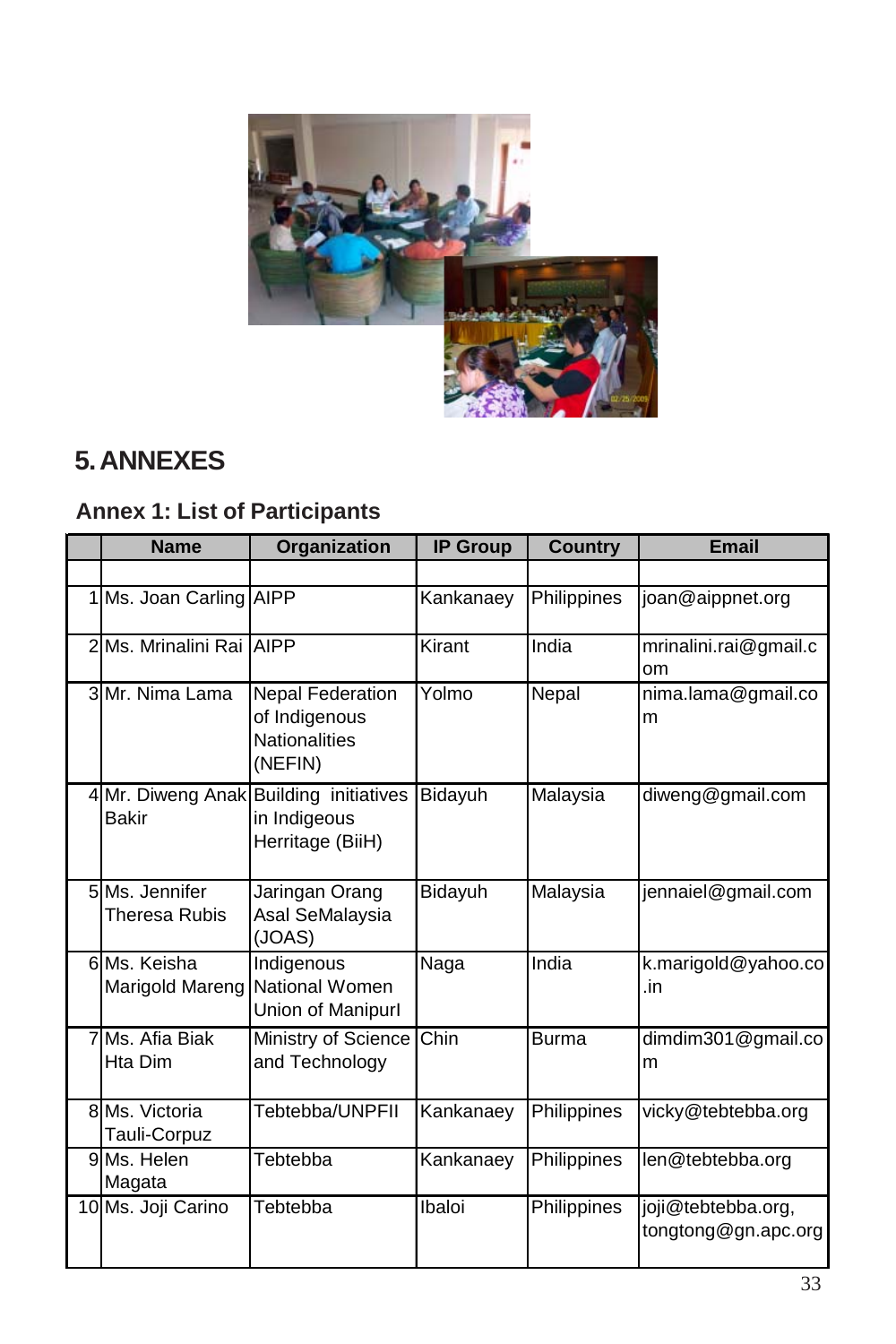| 11 Dr. Krishna<br>Bhattachan                 | <b>Nepal Federation</b><br>of Indigenous<br><b>Nationalities</b>                | Thakali | Nepal    | kchan@wlink.com.np             |
|----------------------------------------------|---------------------------------------------------------------------------------|---------|----------|--------------------------------|
| 12 Mr. Kittisak<br>Rattanakrajangsr Peoples' | Indigenous<br>Foundation for<br>Education and<br>Environment (IPF)              | Mien    | Thailand | kittisak@thai-ips.org          |
| 13 Mr. Aekkasit<br>Somnual                   | <b>IMPECT</b>                                                                   | Shan    | Thailand | sit somnoun@hotmai<br>l.com    |
| 14 Ms. Nittaya<br>Wisetkantrakorn            | Indigenous<br>Knowledge and<br>Peoples                                          | Hmong   | Thailand | secretariat@ikap-<br>mmsea.org |
| 15 Mr. Prawit<br>Nikorn-uaychai              | <b>CMLN Thailand</b>                                                            | Karen   | Thailand | prawit05@gmail.com             |
| 16 Mr. Joseph Ole<br>Simmel                  | Mainyoito<br>Pastoralist<br>Integrated<br>Development<br>Organization           | Maasai  | Kenya    | jolesimel2002@yaho<br>o.co.uk  |
| 17 Mr. Nok Ven                               | Cambodia<br><b>Indigenous Youth</b><br>Association                              | Bunong  | Cambodia | nokven.ipunciya@gm<br>ail.com  |
| 18 Ms. Dam<br>Chanthy                        | Highlander<br>Association -<br>Rattanakiri<br>Province                          | Tambuan | Cambodia |                                |
| 19 Ms. Zhao Xue<br>Mei                       | Yulong Culture and Naxi<br>Gender Research<br>Center                            |         | China    | snowplum0810@126.<br>com       |
| 20 Mr. Nguyen<br>Ngoc Nhi                    | Center for<br>Sustainable<br>Development in<br>Mountainous<br>Areas             | Kinh    | Vietnam  | csdmatruong@hn.vnn<br>.vn      |
| 21 Ms. Tien Yuan<br>Huei                     | Association of<br>Taiwanese<br>Indigenous<br>Peoples'<br>Development(ATIP<br>D) | Paiwan  | Taiwan   | muasik0904@yahoo.<br>com.tw    |
| 22 Mr. Chen Ming-<br>Yuan                    | The Association for Tsou<br>Taiwan Indigenous<br>Peoples' Policies<br>(ATIPP)   |         | Taiwan   | airmarlboro@gmail.c<br>om      |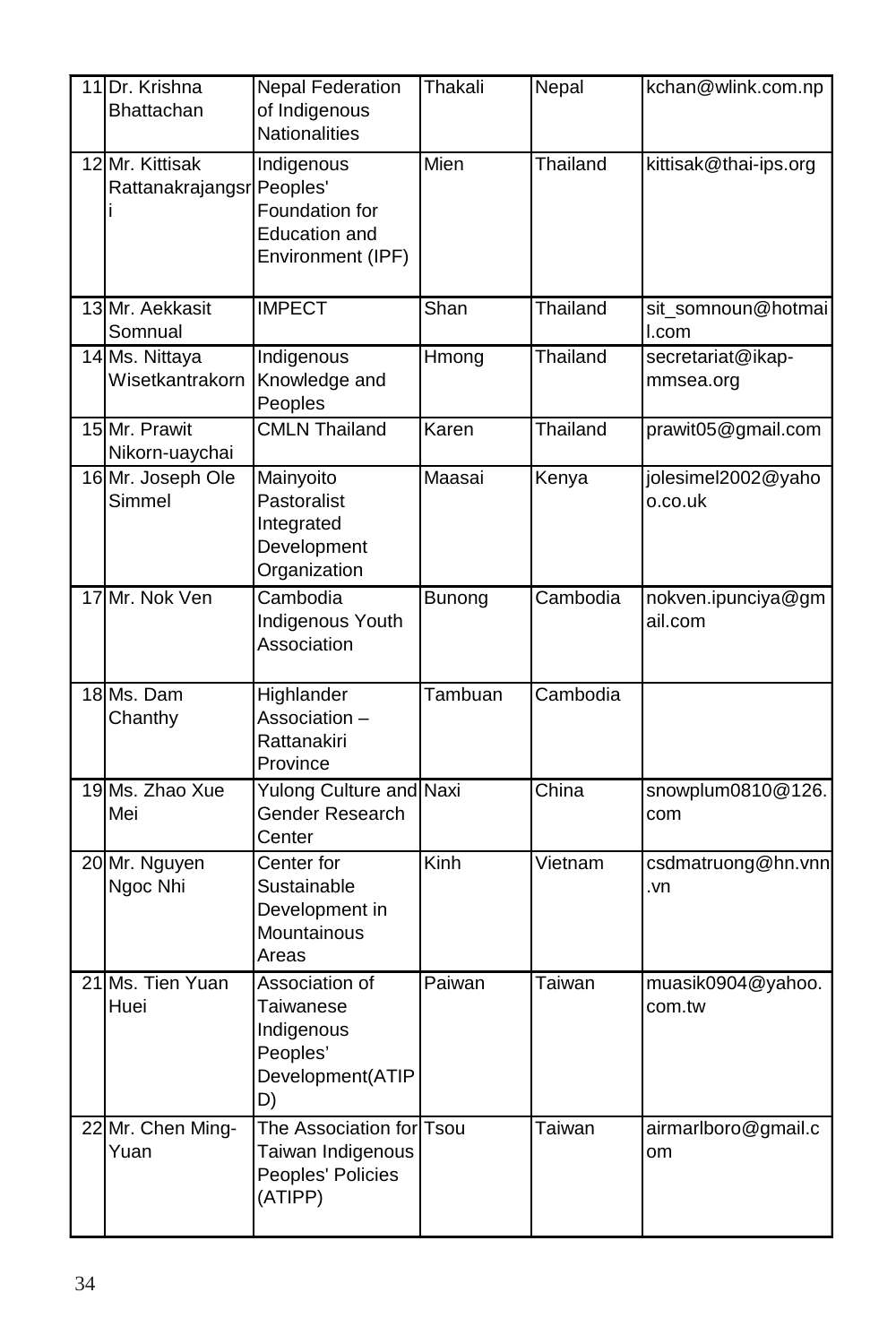| 23 Mr. Lam Thai<br>Duong          | Center for<br>Sustainable<br>Development in<br>Mountainous<br>Areas               | _<br>Тау                     | Vietnam     | togianghagiang@yah<br>oo.com                                                                            |
|-----------------------------------|-----------------------------------------------------------------------------------|------------------------------|-------------|---------------------------------------------------------------------------------------------------------|
| 24 Mr. Chou Yang<br>Tai           | Association of<br>Taiwan<br>Kanakanavu<br>Cultural and<br>Economic<br>Development | Kanakanavu Taiwan            |             | una.tsou@msa.hinet.<br>net                                                                              |
| 25 Ms. Suryamani<br><b>Bhagat</b> | <b>Jharkhand Save</b><br>the Forest<br>Movement                                   | Uraon                        | India       | c/o<br>sanjay_samar@hotm<br>ail.com                                                                     |
| 26 Mr. Xavier Kujur               | <b>Jharkhand Save</b><br>the Forest<br>Movement                                   | Uraon                        | India       | xavierkujur_xxx@yah<br>oo.co.in                                                                         |
| 27 Mr. Tamano<br><b>Bugtong</b>   | Kalahan<br>Educational<br>Foundation                                              | Ikalahan                     | Philippines | kalahan2@gmail.com                                                                                      |
| 28 Mr. Datuk<br>Usman Gumanti     | <b>Executive Board</b><br><b>AMAN Jambi</b>                                       | Sungai<br>Asam<br>Community  | Indonesia   | Cell : +62<br>81366098967;                                                                              |
| 29 Mr. Alex<br>Sanggenafa         | Member of<br><b>AMAN's National</b><br>Council/Coordinato<br>r Papua Region       | $\overline{\text{W}}$ aropen | Indonesia   | Telp: +62 98331080;<br>Cell : +62<br>81344579124;<br>lexsangge60@yahoo.<br>com :<br>isairirei@yahoo.com |
| 30 Mr. Eliza Kissya               | Member of<br><b>AMAN's National</b><br>Council/Coordinato<br>r Maluku Region      | Kewang<br>Negeri<br>Haruku   | Indonesia   | Cell: $+62$<br>85243460984                                                                              |
| 31 Mr. Dewa<br>Nyoman<br>Suardana | Member of AMAN's<br>National<br>Council/Council's<br>Coordinator                  | Satria<br>Dalem, Bali        | Indonesia   | $Cell: +62$<br>8179784040                                                                               |
| 32 Mr. Sujarni Alloy              | Secretary General<br><b>AMAN West</b><br>Kalimantan                               | Dayak<br>Kanayatn            | Indonesia   | Cell : +62<br>81345015531;<br>alloy_my@yahoo.co<br>m                                                    |
| 33 Mr. Matulandi<br>Supit         | <b>Executive Board</b><br><b>AMAN North</b><br>Sulawesi                           | Minahasa                     | Indonesia   | Cell: +62<br>8124408927;<br>amasulut@yahoo.co<br>$m$ ;<br>kartinitongo@yahoo.c<br>om ;                  |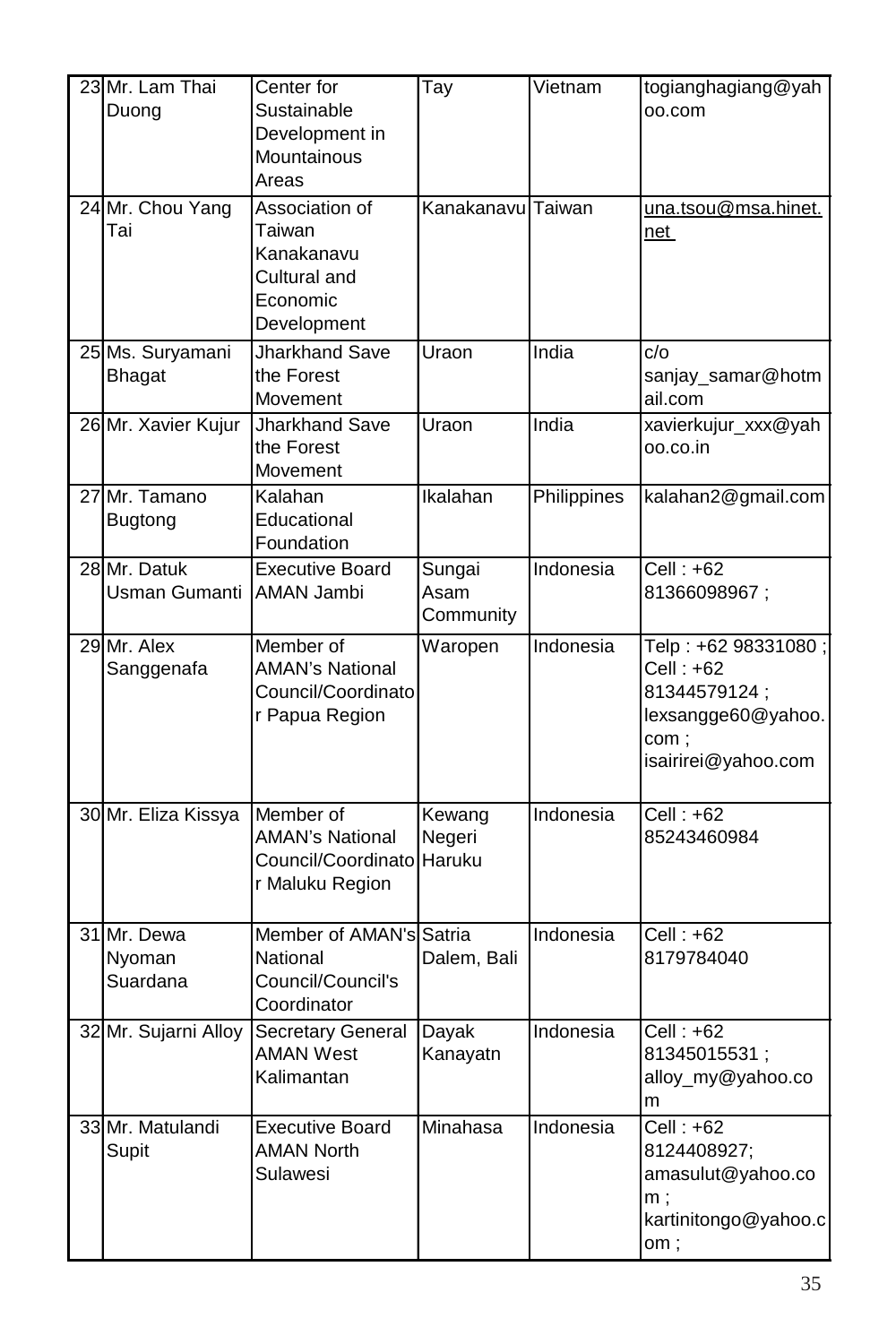|   | 34 Mr. Abu Arman            | <b>Executive Board</b><br><b>AMAN South</b><br>Sumatera                                  | Marga<br>Dawas                                | Indonesia | Cell: +62 811716942<br>penk_sumsel@yahoo<br>.com                                  |
|---|-----------------------------|------------------------------------------------------------------------------------------|-----------------------------------------------|-----------|-----------------------------------------------------------------------------------|
|   | 35 Mr. Yaman<br>Suryaman    | <b>Executive Board</b><br>AMAN Java                                                      | Sunda,<br>Kasepuhan<br><b>Banten</b><br>Kidul | Indonesia | $Cell: +62$<br>81320592274;<br>sumakerti@yahoo.co<br>m                            |
|   | 36 Mr. Fatra<br>Budiyanto   | <b>Executive Board</b><br><b>AMAN Riau</b>                                               | Taluk<br>Kuantan                              | Indonesia | $Cell: +62$<br>8127525013;<br>fatra@hakikiriau.org                                |
|   | 37 Mr. Abdon<br>Nababan     | Secretary General Batak Toba<br><b>AMAN</b>                                              |                                               | Indonesia | $Cell: +62$<br>811111365;<br>abdon.nababan@am<br>an.or.id;<br>gpakko@indo.net.id  |
|   | 38 Ms. Mina<br>Susana Setra | Director<br>International<br>Advocacy &<br>Foreign<br>Affairs/Secretariat<br><b>AMAN</b> | Dayak<br>Pompakng                             | Indonesia | Cell: +62<br>81315119414;<br>minasetra@aman.or.i<br>d:<br>minasetra@yahoo.co<br>m |
|   | 39 Ms. Rukka<br>Sombolinggi | <b>Adviser AMAN</b>                                                                      | Toraja                                        | Indonesia | $Cell: +62$<br>811116558;<br>r.sombolinggi@gmail.<br>com                          |
|   | 40 Mr. Concordius<br>Kanyan | Member of AMAN's Dayak Iban<br>National<br>Council/Sungai<br>Utik                        |                                               | Indonesia | Cell: $+62$<br>816223327;<br>ckanyan@yahoo.com<br>.sg                             |
|   |                             |                                                                                          |                                               |           |                                                                                   |
|   |                             |                                                                                          | <b>NGOs/Advocates</b>                         |           |                                                                                   |
| 1 | Ms. Sille Stidsen IWGIA     |                                                                                          |                                               | Denmark   | ss@iwgia.org                                                                      |
|   | 2 Mr. Serge Marti           | LifeMosaic                                                                               |                                               | ŪK        | serge@lifemosaic.net                                                              |
|   | 3 Ms. Gemma<br>Seth-Smith   | LifeMosaic                                                                               |                                               | UK        | serge@lifemosaic.net                                                              |
|   | 4 Mr. Geoff<br>Nettleton    | <b>PIPLinks</b>                                                                          |                                               | UK        | geoff@piplinks.org                                                                |
|   | 5 Ms. Helen<br>Tugendhat    | <b>Forest Peoples</b><br>Programme                                                       |                                               | UK        | helen@forestpeoples.<br>org                                                       |
|   | 6 Ms. Devi<br>Anggraini     | DTE Indonesia                                                                            | Taluk<br>Kuantan                              | Indonesia | $Cell: +62$<br>8121102500,<br>memame.devi@gmail<br>.com                           |
| 7 | Mr. John Bamba              | Institut Dayakologi                                                                      | Dayak Jalai                                   | Indonesia | Cell: +62<br>81345353536                                                          |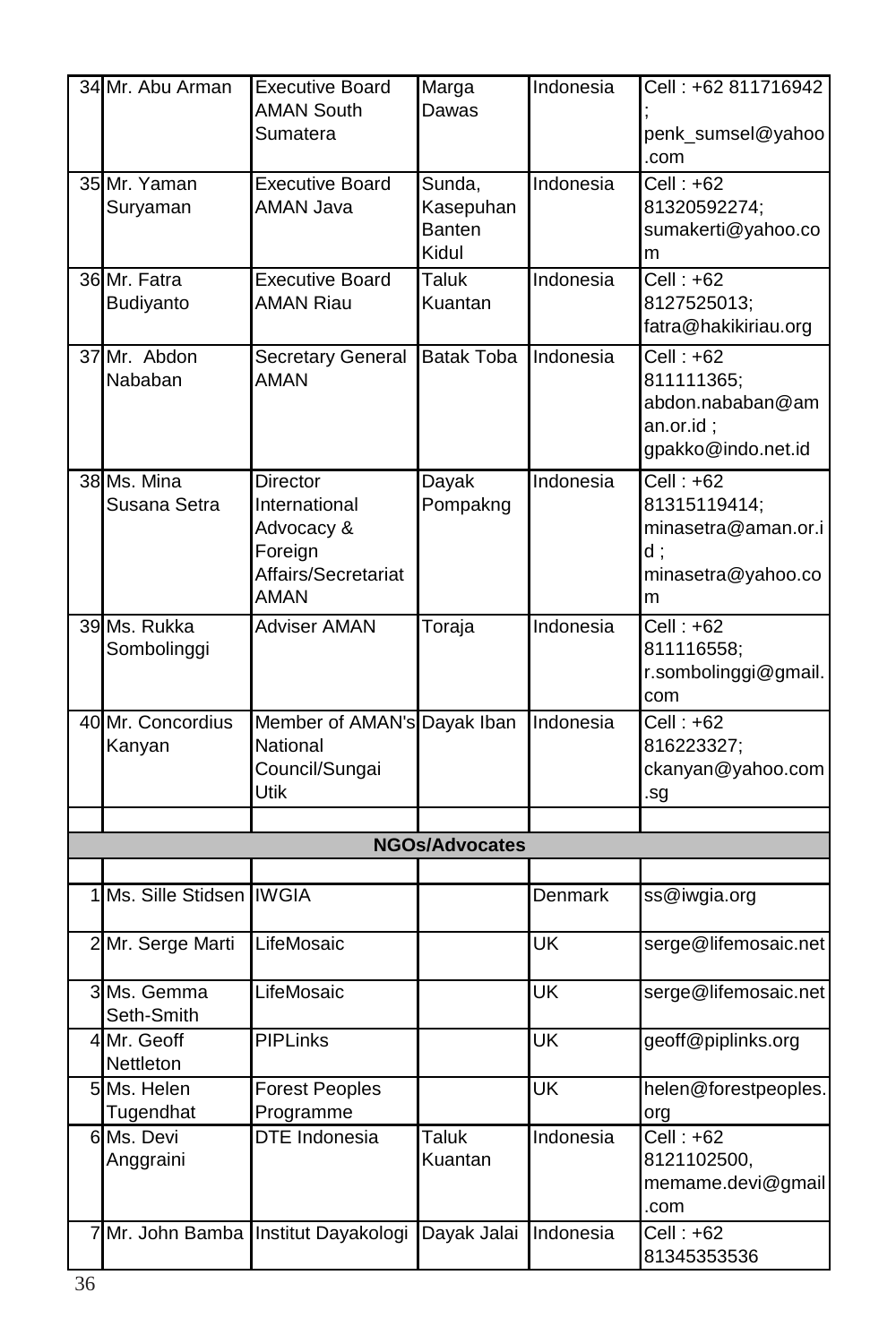|   | 8 Mr. Arsonetri                    | Yayasan Bahtera<br>Lestari                                                                              | Java   | Indonesia | Cell: +62<br>818552440;<br>bahteranusantara@in<br>do.net.id |
|---|------------------------------------|---------------------------------------------------------------------------------------------------------|--------|-----------|-------------------------------------------------------------|
|   |                                    | <b>UN Agencies/Multilateral Bodies</b>                                                                  |        |           |                                                             |
|   |                                    |                                                                                                         |        |           |                                                             |
| 1 | Ms. Chandra<br>Rajkumari Roy       | <b>UNDP-Regional</b><br>Indigenous<br>Peoples'<br>Programme                                             | Chakma | Thailand  | chandra.roy@undp.or<br>g                                    |
|   | 2 Mr. Tomoyuki<br>Undo             | <b>UNDP</b> Indonesia                                                                                   |        |           |                                                             |
|   | 3 Mr. James<br><b>Warren Evans</b> | Director,<br>Environment<br>Department, World<br><b>Bank</b>                                            |        |           |                                                             |
|   | 4 Mr. Gerhard<br><b>Dieterle</b>   | Forests Advisor,<br>Agriculture and<br>Rural<br>Development,<br><b>World Bank</b>                       |        |           |                                                             |
|   | 5 Ms. Haddy Jatou<br>Sey           | Social<br>Development<br>Specialist,<br>Environment<br>Department, World<br><b>Bank</b>                 |        |           |                                                             |
|   | 6 Mr. Navin K. Rai Indigenous      | Peoples Advisor,<br>Social<br>Development<br>Department, World<br><b>Bank</b>                           |        |           |                                                             |
| 7 | Mr. Josef<br>Leitmann              | Environment and<br>Disaster<br>Management<br>Coordinator,<br>Indonesia<br>Country Office,<br>World Bank |        |           |                                                             |
|   | 8 Ms. Mi Hyun<br>Miriam Bae        | Social<br>Development<br>Consultant, Social<br>Development<br>Department, World<br><b>Bank</b>          |        |           |                                                             |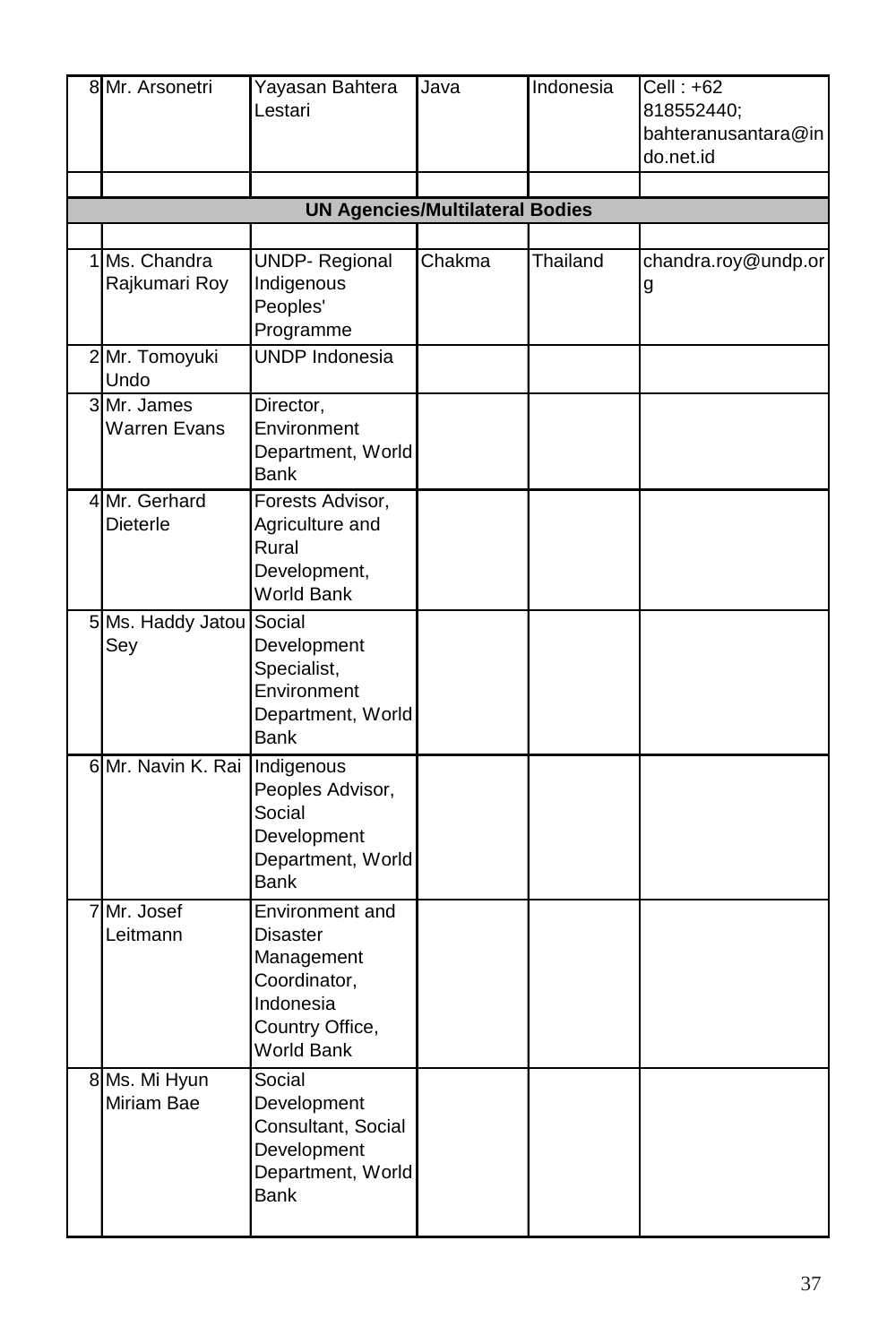| 9 Mr. Diah<br>Rahardjo               | MFP-DFID<br>Indonesia |  | Indonesia | Cell: +62<br>8129360417<br>draharjo@kehati.or.id |  |
|--------------------------------------|-----------------------|--|-----------|--------------------------------------------------|--|
|                                      |                       |  |           |                                                  |  |
| <b>Support</b>                       |                       |  |           |                                                  |  |
| 1 Mr. Bong Corpuz Tebtebba           |                       |  |           |                                                  |  |
| 2 Mr. Raymond de Tebtebba<br>Chavez  |                       |  |           |                                                  |  |
| 3 Ms. Leah Enkiwe Tebtebba<br>Abayao |                       |  |           |                                                  |  |
| 4 Ms. Rainny<br>Natalia              | <b>AMAN</b>           |  |           |                                                  |  |
| 5 Ms. Indah Puji<br>Lestari          | <b>AMAN</b>           |  |           |                                                  |  |
| 6 Ms. Mardi<br>Minangsari            | <b>AMAN</b>           |  |           |                                                  |  |
| 7 Mr. Nanang<br>Sujana               | Gecko Studio          |  |           |                                                  |  |
| 8 Mr. I Nengah<br>Widya Antara       | <b>LIMAS Bali</b>     |  |           |                                                  |  |
| 9 Mr. Dahlan<br>"Snik"               | <b>AMAN</b>           |  |           |                                                  |  |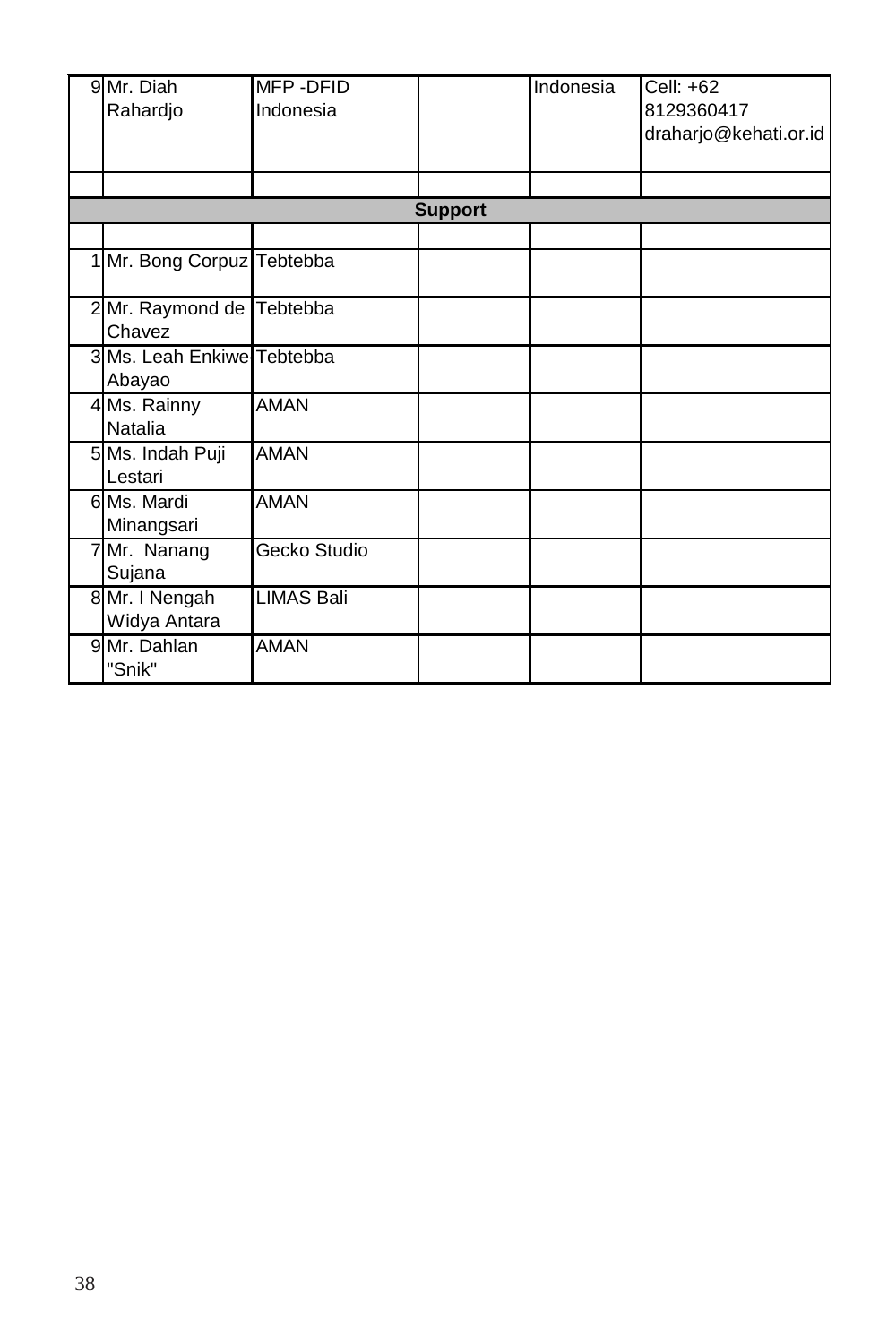## **Annex 2: Programme of Work**

Objectives:

- 1. To enable representatives of indigenous peoples to share the results of the researches they did on the impacts of climate change on indigenous peoples in their countries and the measures they are taking to adapt to climate change and to help mitigate climate change.
- 2. To enhance the understanding and knowledge of indigenous peoples of the issue of climate change, the state of implementation of and the negotiations at the United Nations Framework Convention on Climate Change (UNFCCC) and the 2nd Commitment Period of the Kyoto Protocol.
- 3. To collectively deliberate on strategies to ensure that indigenous peoples' issues and rights, related to climate change, are taken into consideration by States Parties to the UNFCCC, multilateral organizations and other actors involved in developing and implementing policies, programs and projects on climate change.
- 4. To develop a roadmap for indigenous peoples which will guide them on how to influence the 2009 Conference of Parties which will be held in Copenhagen and the agreements which will be reached by the UNFCCC in 2012.
- 5. To build an Asia-wide network of indigenous peoples on climate change which will monitor the implementation of UNFCCC agreements and influence the conduct and results of forthcoming negotiations.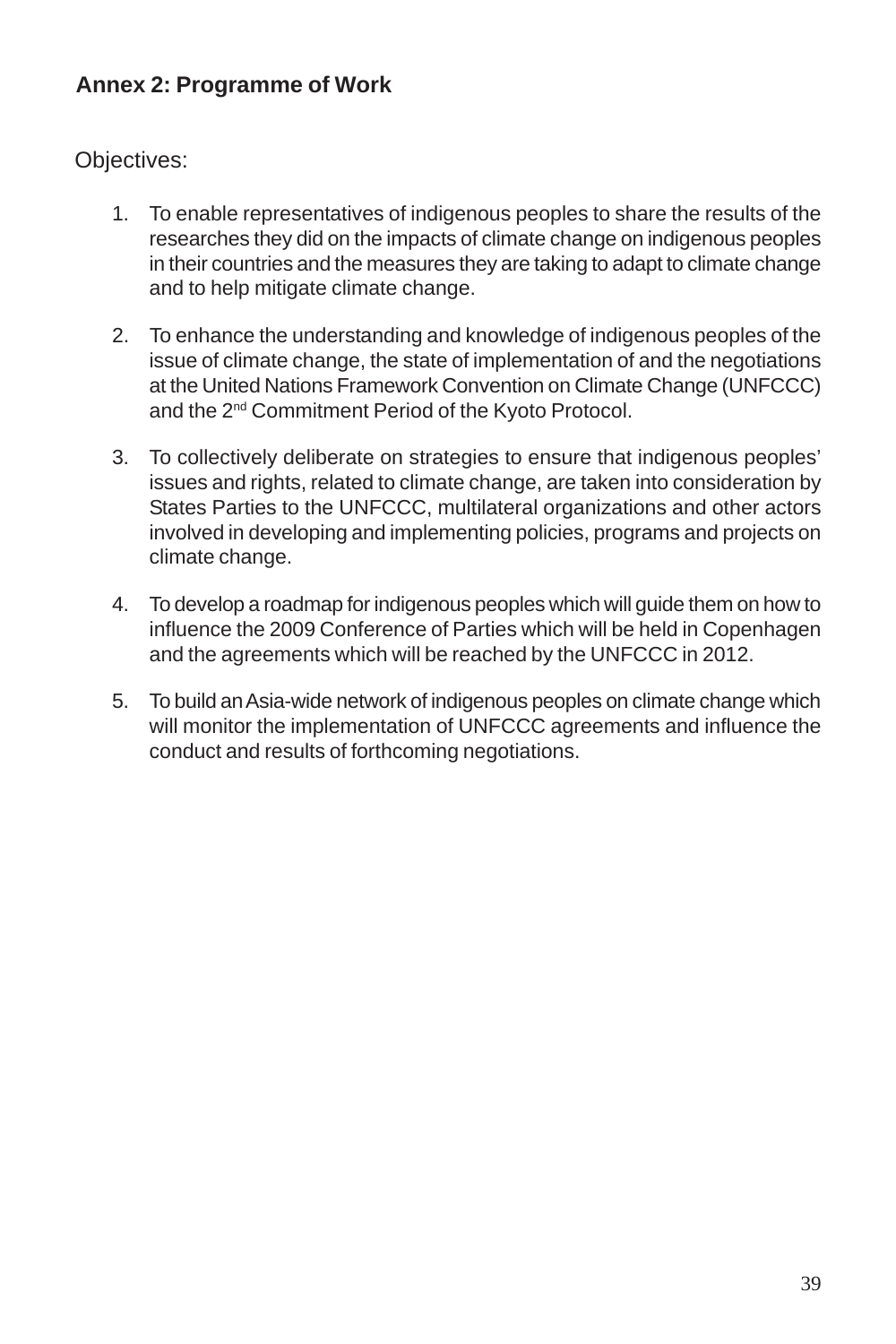# **P R O G R A M M E**

| 23 February, Monday               |                                                                                                                                                                                                                                   |  |
|-----------------------------------|-----------------------------------------------------------------------------------------------------------------------------------------------------------------------------------------------------------------------------------|--|
|                                   | <b>Arrival of Participants and Registration</b>                                                                                                                                                                                   |  |
| $7:30$ pm                         | <b>DINNER</b>                                                                                                                                                                                                                     |  |
|                                   |                                                                                                                                                                                                                                   |  |
| 24 February, Tuesday              |                                                                                                                                                                                                                                   |  |
| $9:00am - 9:15am$                 | <b>Opening Ritual</b>                                                                                                                                                                                                             |  |
|                                   | $-c/o AMAN$                                                                                                                                                                                                                       |  |
| $9:15am - 9:30am$                 | <b>Welcome Remarks</b>                                                                                                                                                                                                            |  |
|                                   | - Mr. Abdon Nababan<br><b>Secretary General</b><br>Alyansi Masyarakat Adat Nusantara (AMAN)                                                                                                                                       |  |
| $9:30$ am $-9:45$ am              | <b>Keynote Address</b>                                                                                                                                                                                                            |  |
|                                   | - Ms. Victoria Tauli-Corpuz<br>Executive Director, Tebtebba<br>Chairperson, UN Permanent Forum on Indigenous<br>Issues (UNPFII)                                                                                                   |  |
| $9:45am - 10:00am$                | <b>Objectives of the Conference</b>                                                                                                                                                                                               |  |
| $10:00am - 10:15am$               | <b>Introduction of Participants</b>                                                                                                                                                                                               |  |
| $10:15$ am $-10:30$ am            | <b>BREAK</b>                                                                                                                                                                                                                      |  |
| $10:30$ am $-11:30$ am            | <b>Plenary Session 1: Overview of Climate Change</b>                                                                                                                                                                              |  |
|                                   | - Joji Carino<br><b>Policy Adviser, Tebtebba</b>                                                                                                                                                                                  |  |
| $11:30$ am $-12:30$ noon          | <b>Open Forum/Discussions</b>                                                                                                                                                                                                     |  |
| 12:30am - 1:30pm                  | <b>LUNCH</b>                                                                                                                                                                                                                      |  |
| $1:30 \text{pm} - 2:30 \text{pm}$ | <b>Plenary Session 2: Country Presentations of the</b><br><b>Researches on Local Adaptation and Mitigation</b><br><b>Strategies of Indigenous Peoples on Climate</b><br>Change<br>[20 minutes each for the country presentations] |  |
|                                   | <b>Plenary Session 2 A: South East Asia</b><br>1. Indonesia<br>2. Malaysia<br>3. Philippines                                                                                                                                      |  |
| $2:30 \text{pm} - 3:30 \text{pm}$ | <b>Open Forum/Discussions/BREAK</b>                                                                                                                                                                                               |  |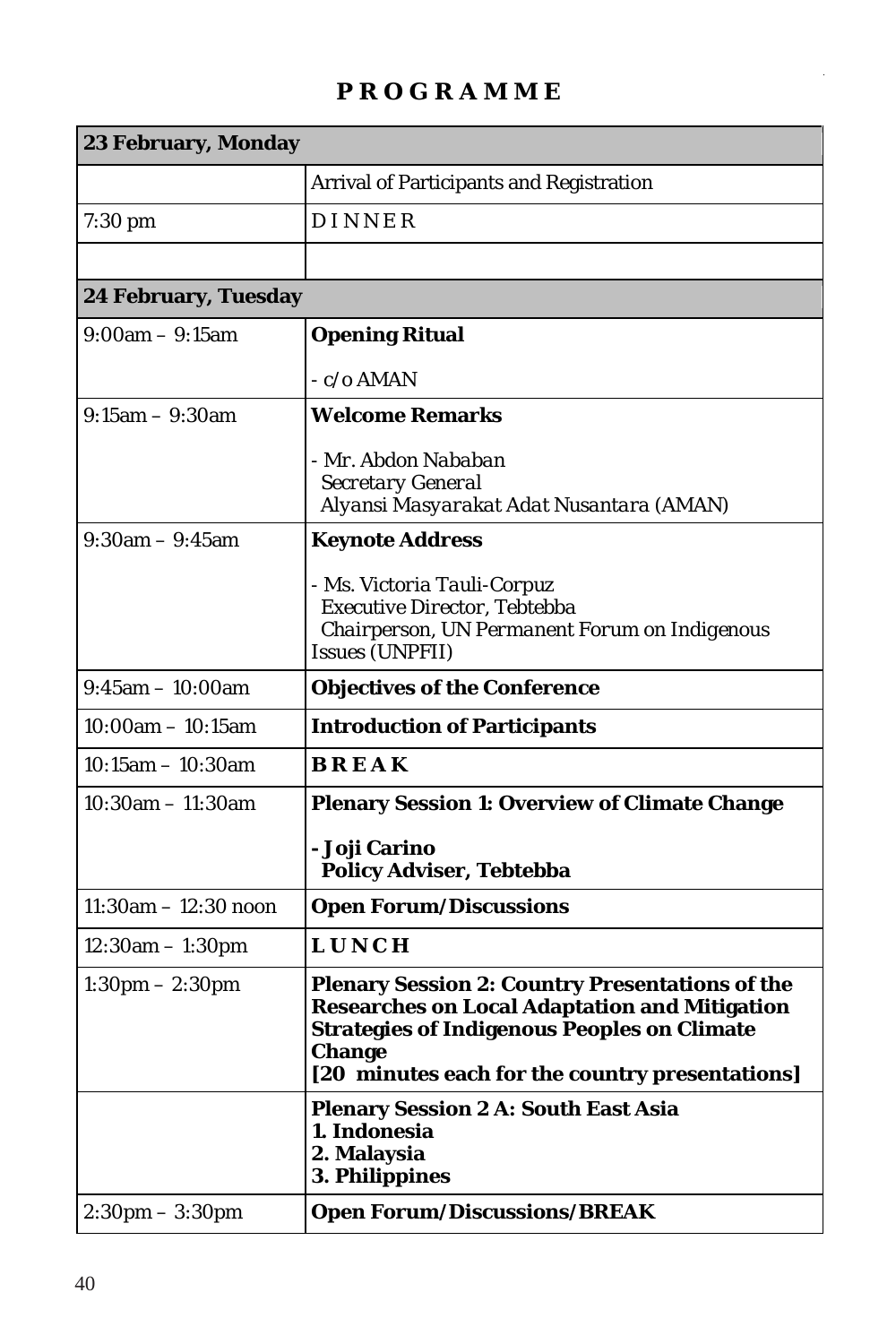| $3:30 \text{pm} - 4:10 \text{pm}$  | <b>Plenary Session 2 B: Mekong</b><br>4. Vietnam<br>5. Burma                                                                                                                                                                                          |
|------------------------------------|-------------------------------------------------------------------------------------------------------------------------------------------------------------------------------------------------------------------------------------------------------|
| $4:10 \text{pm} - 4:40 \text{pm}$  | <b>Open Forum/Discussions/BREAK</b>                                                                                                                                                                                                                   |
| $4:40 \text{pm} - 5:20 \text{pm}$  | <b>Plenary Session 2 C: South Asia</b><br>6. Bangladesh<br>7. India                                                                                                                                                                                   |
| $5:20 \text{pm} - 6:00 \text{pm}$  | <b>Open Forum/Discussions</b>                                                                                                                                                                                                                         |
| 7:00pm-                            | RECEPTION/DINNER                                                                                                                                                                                                                                      |
|                                    |                                                                                                                                                                                                                                                       |
| 25 February, Wednesday             |                                                                                                                                                                                                                                                       |
| $8:30$ am $-8:45$ am               | <b>Synthesis of Day 1</b>                                                                                                                                                                                                                             |
| $8:45am - 9:45am$                  | <b>Plenary Session 3: State of Negotiations at and</b><br><b>Implementation of the United Nations Framework</b><br><b>Convention on Climate Change (UNFCCC) and the</b><br><b>Kyoto Protocol: Key Issues Relevant to</b><br><b>Indigenous Peoples</b> |
|                                    | Vicky Tauli-Corpuz<br><b>Executive Director, Tebtebba</b>                                                                                                                                                                                             |
| $9:45$ amam $-10:45$ am            | Open Forum/Discussions/Working Break                                                                                                                                                                                                                  |
| $10:45am - 11:45am$                | Plenary Session 4: Bilateral and Multilateral Initiatives on<br><b>Climate Change</b>                                                                                                                                                                 |
|                                    | 1. UNDP - Regional Initiative on Indigenous Peoples'<br>Rights and Development in the Asia Pacific (RIPP)<br>2. Bilateral Initiatives:                                                                                                                |
|                                    | orwegian Climate Forest Initiative<br>ustralian International Forest Carbon                                                                                                                                                                           |
|                                    | Initiative                                                                                                                                                                                                                                            |
|                                    | thers<br>3. UN-REDD Programme<br>4. Existing and Proposed UNFCCC Funds                                                                                                                                                                                |
| $11:45am - 12:30pm$                | <b>Open Forum/Discussions</b>                                                                                                                                                                                                                         |
| $12:30 \text{pm} - 1:30 \text{pm}$ | LUNCH                                                                                                                                                                                                                                                 |
| $1:30 \text{pm} - 2:30 \text{pm}$  | Plenary Session 5: World Bank: Forest Investment<br>Programme and other Climate Investment Funds and the<br><b>Forest Carbon Partnership Facility</b>                                                                                                 |
| $2:30 \text{pm} - 3:30 \text{pm}$  | <b>Open Forum/Discussions</b>                                                                                                                                                                                                                         |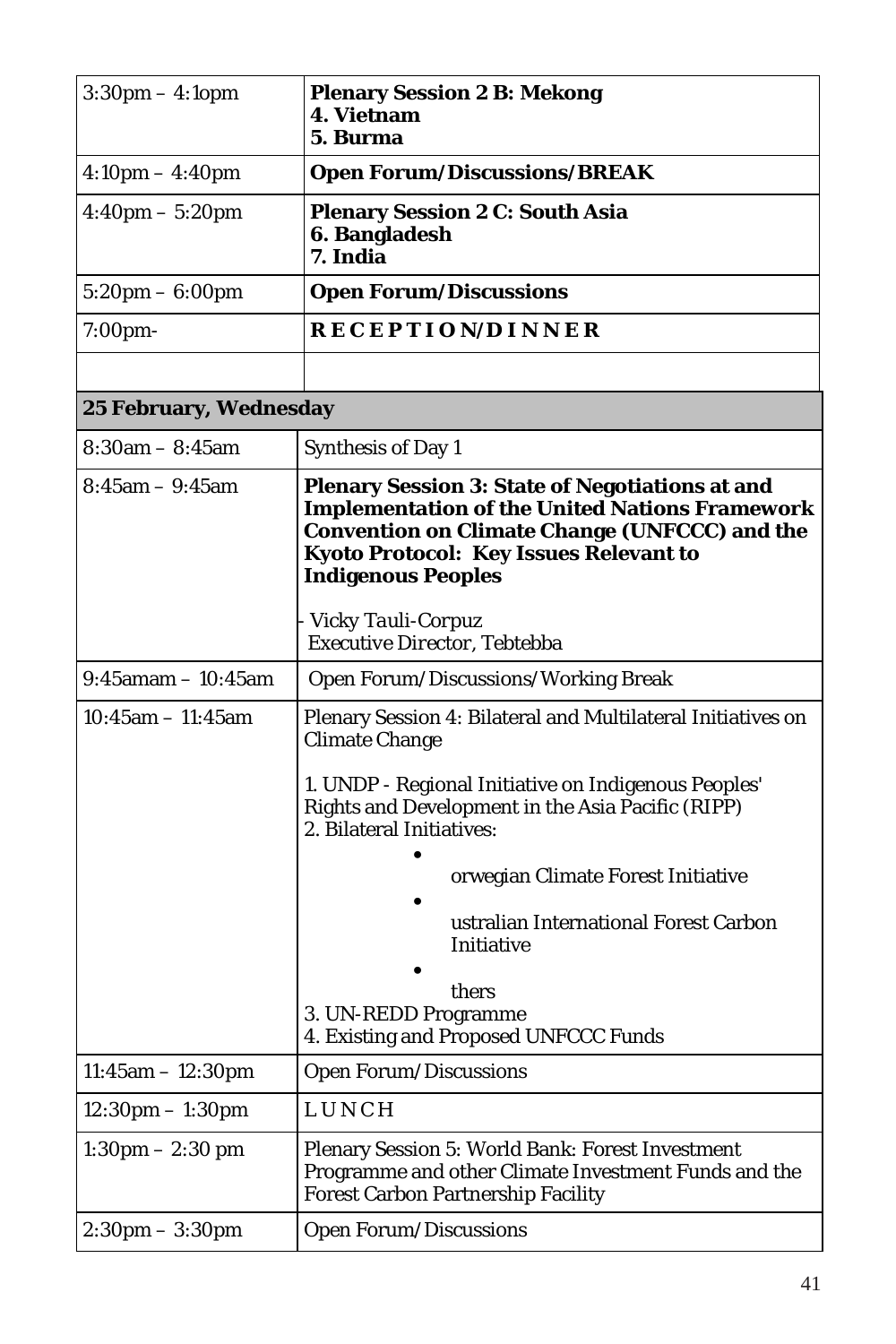| $3:30$ pm $-3:45$ pm               | Orientation for the Break-out Workshop Groups/Working<br><b>Break</b>                                                                                                                                                                                                                                                                                                                                                                                                                                                                                                                                                                                                                                                           |  |  |  |
|------------------------------------|---------------------------------------------------------------------------------------------------------------------------------------------------------------------------------------------------------------------------------------------------------------------------------------------------------------------------------------------------------------------------------------------------------------------------------------------------------------------------------------------------------------------------------------------------------------------------------------------------------------------------------------------------------------------------------------------------------------------------------|--|--|--|
| 3:45 pm- 6:00pm                    | Workshop 1* - Identification of Issues, Concerns & Ways<br>Forward<br>Climate Change, Indigenous Women & Children<br>Climate Change, Biodiversity and Traditional<br>$\bullet$<br>Knowledge, including Reducing Emissions from<br>Deforestation and Forest Degradation (REDD)<br>Climate Change, Human Rights & the UN<br>Declaration on the Rights of Indigenous Peoples<br><b>Climate Change and Indigenous Peoples' Self-</b><br>determined Development                                                                                                                                                                                                                                                                      |  |  |  |
|                                    | *Local mitigation and adaptation measures will be cross-<br>cutting issues for all the workshops.                                                                                                                                                                                                                                                                                                                                                                                                                                                                                                                                                                                                                               |  |  |  |
| 7:00pm-                            | DINNER                                                                                                                                                                                                                                                                                                                                                                                                                                                                                                                                                                                                                                                                                                                          |  |  |  |
|                                    |                                                                                                                                                                                                                                                                                                                                                                                                                                                                                                                                                                                                                                                                                                                                 |  |  |  |
| 26 February, Thursday              |                                                                                                                                                                                                                                                                                                                                                                                                                                                                                                                                                                                                                                                                                                                                 |  |  |  |
| $8:30am - 8:45am$                  | <b>Synthesis of Day 2</b>                                                                                                                                                                                                                                                                                                                                                                                                                                                                                                                                                                                                                                                                                                       |  |  |  |
| $8:45$ am $-10:00$ am              | <b>Plenary Session 6: Report Back from Workshop 1</b>                                                                                                                                                                                                                                                                                                                                                                                                                                                                                                                                                                                                                                                                           |  |  |  |
| $10:00am - 10:15am$                | BREAK                                                                                                                                                                                                                                                                                                                                                                                                                                                                                                                                                                                                                                                                                                                           |  |  |  |
| $10:15am - 12:30pm$                | Workshop 2*: Making Climate Change Processes and<br>Responses Sensitive to Indigenous Peoples' Rights and<br>Self-determined Development<br><b>Indigenous Peoples Strategies on Climate Change:</b><br>Mainstreaming indigenous peoples' issues and<br>rights in the UNFCCC and 2nd Commitment<br>Period of Kyoto Protocol<br>Influencing other multilateral organizations and<br>processes to develop and implement policies,<br>programs and projects on climate change<br>appropriate for indigenous peoples.<br>Capacity-building needs and programmes for<br>indigenous peoples<br>- Asia Network of Indigenous Peoples on Climate<br>Change<br>Designing an Asia Indigenous Peoples' Road Map<br>to Copenhagen and Beyond |  |  |  |
| $12:30 \text{pm} - 1:30 \text{pm}$ | LUNCH                                                                                                                                                                                                                                                                                                                                                                                                                                                                                                                                                                                                                                                                                                                           |  |  |  |
| $1:30 \text{pm} - 3:00 \text{pm}$  | Plenary Session 7: Report Back of Workshop 2                                                                                                                                                                                                                                                                                                                                                                                                                                                                                                                                                                                                                                                                                    |  |  |  |
| $3:00 \text{pm} - 3:15 \text{pm}$  | BREAK                                                                                                                                                                                                                                                                                                                                                                                                                                                                                                                                                                                                                                                                                                                           |  |  |  |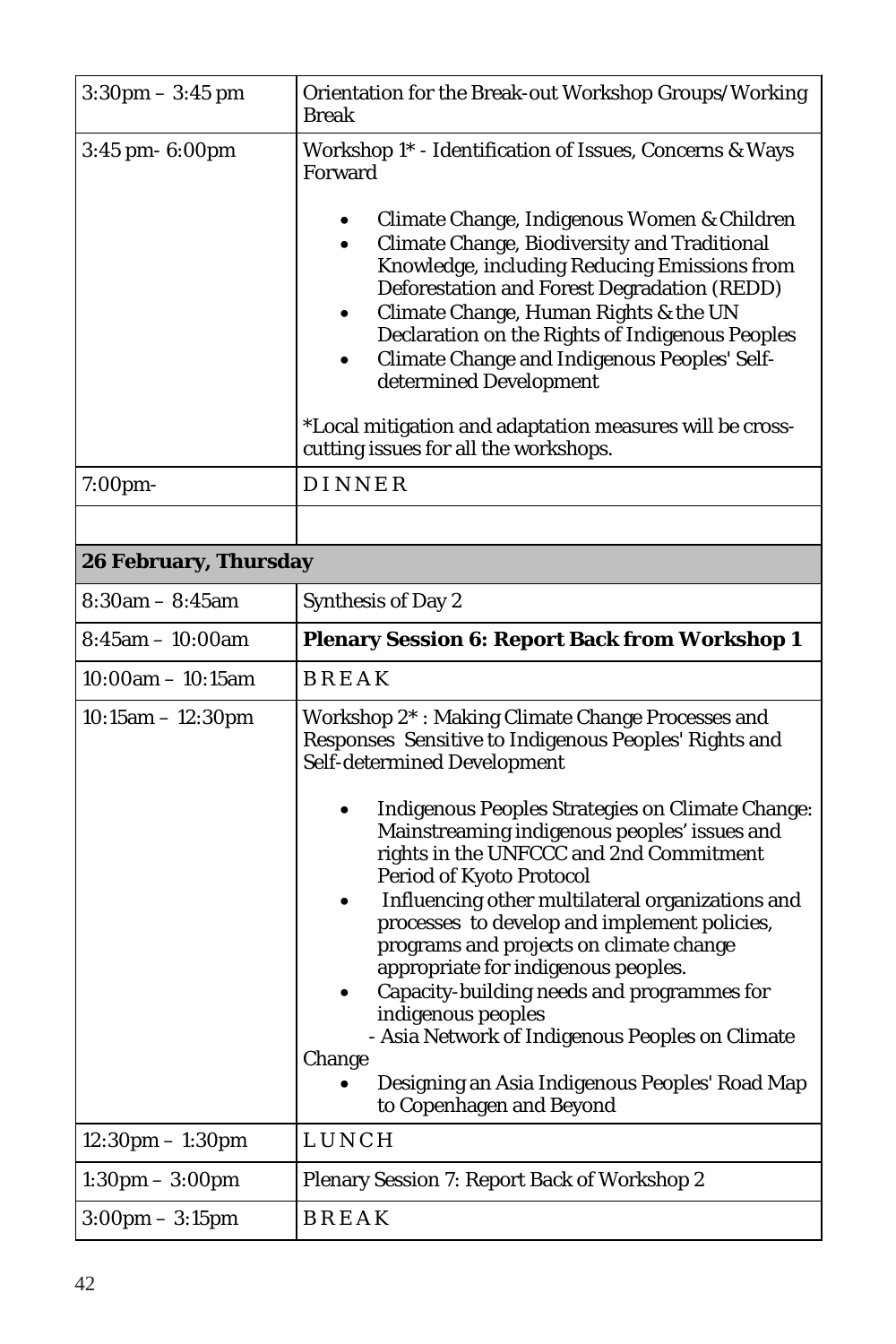| $3:15 \text{pm} - 4:30 \text{pm}$ | Adoption of Indigenous Peoples' Strategies on Climate<br>Change, Road Map and Summit Declaration |  |
|-----------------------------------|--------------------------------------------------------------------------------------------------|--|
| $4:30 \text{pm} - 4:45 \text{pm}$ | <b>Closing Ritual</b>                                                                            |  |
|                                   | $-c/\sigma$ AMAN                                                                                 |  |
| $4:45 \text{pm} - 5:00 \text{pm}$ | <b>Closing Remarks</b>                                                                           |  |
|                                   |                                                                                                  |  |
| 27 February, Friday               |                                                                                                  |  |
|                                   | Community Visit and Solidarity Activity through sharing of<br><b>Cultures</b>                    |  |
|                                   |                                                                                                  |  |
| 28 February, Saturday             |                                                                                                  |  |
|                                   | <b>Departure</b>                                                                                 |  |

**\*NOTE: Workshop Guidelines to be drafted; Video presentations can be done in the evenings.**

# *Organized by:*

The main organizers for this Summit are Tebtebba (Indigenous Peoples' International Centre for Policy Research and Education) and AMAN (Aliansi Masyarakat Adat Nusantara). There is an Asian Indigenous Peoples' Steering Committee established in Chiang Mai, Thailand in 2008 which is composed of the various focal persons in the various Asian countries. The members of this group are helping identify the participants from their countries and have pinpointed the persons who are doing the research on local adaptation and mitigation measures.

## *With support from:*

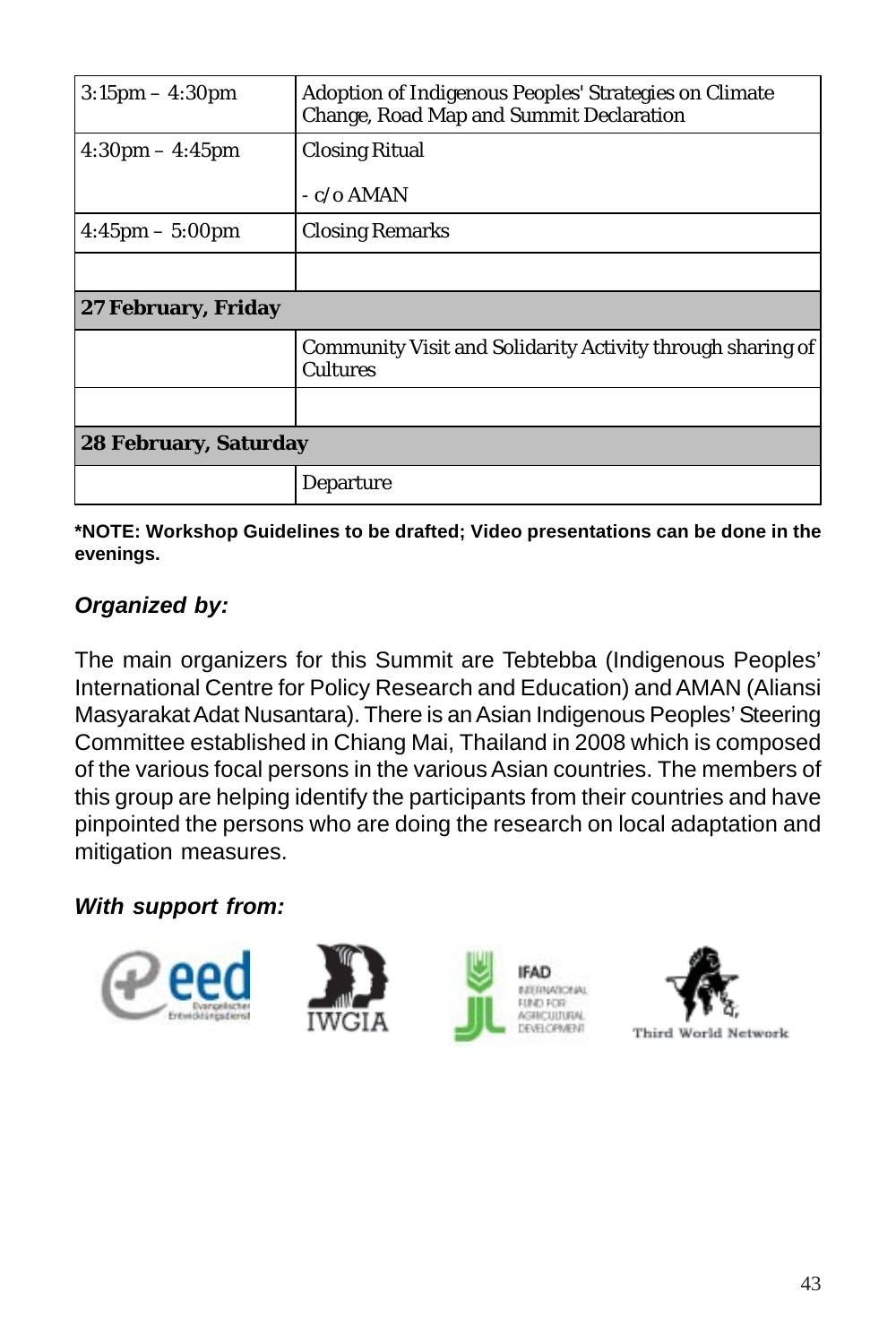**Annex 3: Statement of Indigenous Peoples' Organizations and NGOs on the HRC Report on Climate Change and Human Rights**

Statement to the Human Rights Council, Agenda item 2 Thursday March 12, 2008

## **Joint Indigenous Peoples and NGO Statement on the occasion of the presentation of the Report of the Office of the United Nations High Commissioner for Human Rights (OHCHR) on the relationship between climate change and human rights**

## **Submitted by: International Work Group for Indigenous Affairs, Tebtebba Foundation, Saami Council and RAIPON**

We, the undersigned indigenous peoples' organizations and support NGOs, welcome the report of the OHCHR on the relationship between climate change and human rights. It is a major concern for us that the close relationship between indigenous peoples' enjoyment of their human rights and the wellbeing health of the ecosystems in which they live has to a very large extent been neglected in the international debate on climate change and strategies to mitigate and address its effects. Further, todate the crucial relationship between climate change and human rights has not been addressed in the key UN forum tasked with addressing climate change, the UN Framework Convention on Climate Change, despite strong and consistent calls by indigenous peoples for their rights to be recognized and respected. Mechanisms for their full and effective participation in the UNFCCC processes are not in place, limiting the opportunity for them to provide important contributions to the climate negotiations.

The report of the OHCHR is a timely recognition of indigenous peoples' special vulnerability with regards to both the direct effects of climate change on their lands, territories and resources, and the consequences of the climate change mitigation measures being negotiated. As the report highlights, indigenous peoples' fundamental right to self-determination and to preserve their cultural and social identities is at stake when their lands, territories and resources are threatened. The report calls for State action: *"While there is no clear precedence to follow, it is clear that insofar as climate change poses a threat to the right of peoples to self-determination, States have a duty to take positive action, individually and jointly, to address and avert this threat. Equally, States have an obligation to take action to avert climate change impacts which threaten the cultural and social identity of indigenous peoples".*

Likewise, their right to self-determined development, and to participate in all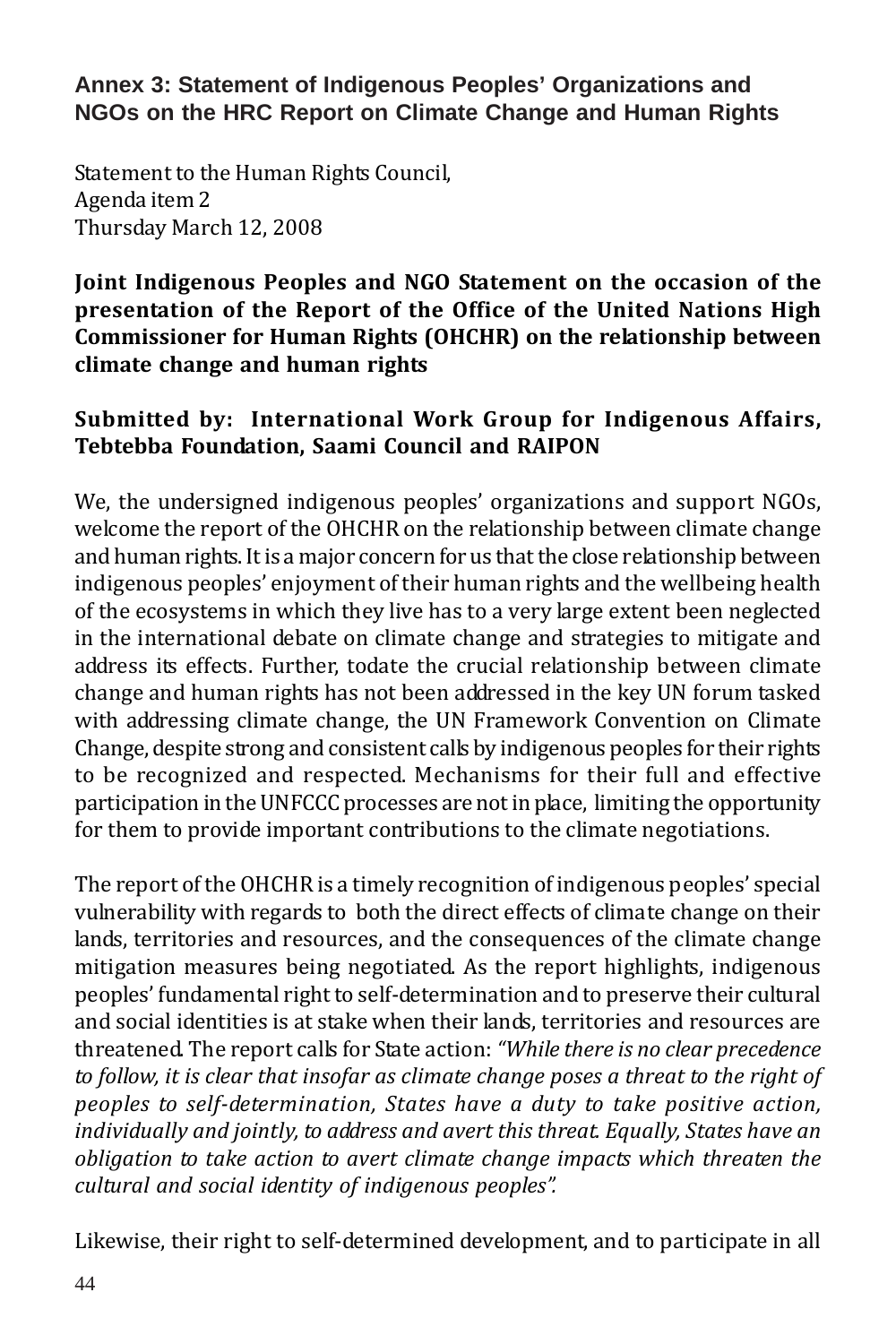levels of decision-making on matters that may impact on their lands, resources and livelihoods, is at stake. As the report recognizes, the rights of indigenous peoples are violated when mitigation measures such as agrofuel plantations and large hydroelectric dams are approved without their involvement, and when such measures are implemented on customary and traditional lands without their free, prior and informed consent.

The report confirms and explains that States have international legal obligations to recognize and protect the rights of indigenous peoples and other vulnerable groups' in the context of measures taken by States to address climate change. We strongly call on the Human Rights Council to adopt the report and to urge States to follow up on the recommendations presented therein.

Specifically, we call on the Human Rights Council to:

- 1. Recognise the specific vulnerability of indigenous peoples to the effects of climate change and to the impacts of actions to address climate change
- 2. Recommend UN human rights mechanisms participate fully in the processes of the UNFCCC to provide immediate and effective advice regarding human rights obligations and impacts for actions designed to address climate change
- 3. Recommend that State parties ensure the effective participation of indigenous peoples in global and national level policy development for climate change mitigation and adaptation actions
- 4. Recommend that State parties ensure that the free, prior and informed consent of indigenous peoples is required and gained prior to any climate change adaptation or mitigation action impacting on the traditional lands and resources of indigenous peoples, including impacts on the carbon stores on their lands
- 5. Recommend that State parties and UN policies and programmes provide indigenous peoples with access to funds, technical advice and support for the self-development of adaptation actions for climate change
- 6. Recommend the UNFCCC to assist in the full implement of the UN Declaration on the Rights of Indigenous Peoples as required under Articles 41 and 42 of the Declaration
- 7. Recommend the UNFCCC establish an advisory body to the Convention on the human rights impacts of climate change and of the actions taken to mitigate the effects of climate change
- 8. Recommend the UNFCCC ensure that rights-holders, including indigenous peoples, are represented in key decision making bodies within the UNFCCC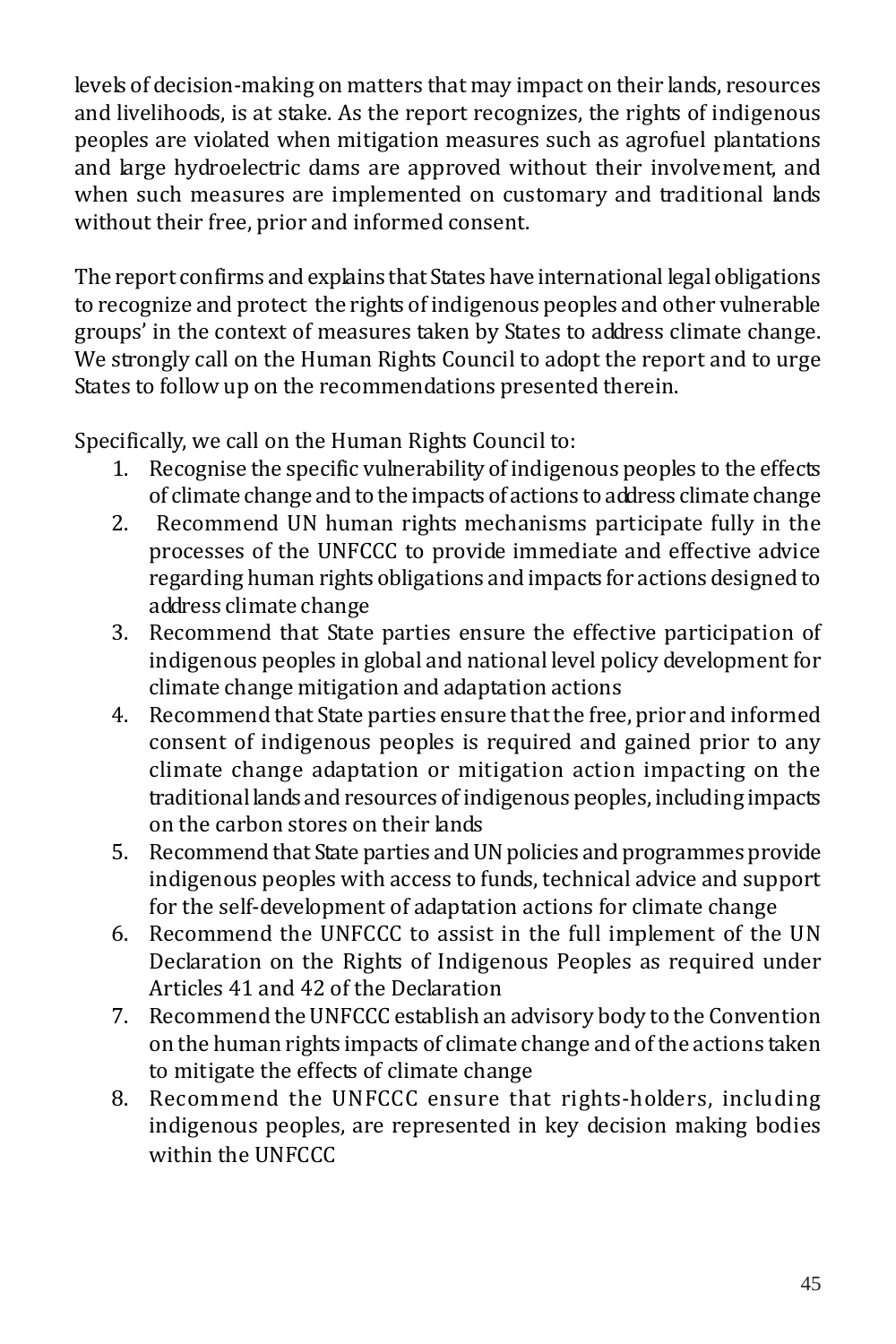# **Signed by:**

Maleya Foundation – Bangladesh Asia Indigenous Peoples Pact Foundation (AIPP) – International Nepal Federation of Indigenous Nationalities (NEFIN) – Nepal Indigenous Peoples Forum on North East India – India Building initiatives in Indigenous Heritage (BiiH) – Malaysia Jaringan Orang Asal SeMalaysia (JOAS) – Malaysia Indigenous National Women Union of Manipur – India Plan Timor Leste – Timor Leste Tebtebba Foundation – Philippines National Network of Indigenous Women – Philippines Nepal Federation of Indigenous Nationalities – Nepal Indigenous Peoples Foundation for Education and Environment (IPF) - Thailand Intermountain Peoples Education and Culture in Thailand Association (IMPECT) - Thailand Indigenous Knowledge and Peoples - Thailand Collaborative Management Learning Network (CMLN) – Thailand Mainyoito Pastoralist Integrated Development Organisation (MPIDO) - Kenya Lelewal – Cameroon Cambodia Indigenous Youth Association – Cambodia Highlander Association – Ratanakiri Province – Cambodia Yulong Culture and Gender Research Center – China Center for Sustainable Development in Mountainous Areas – Vietnam Association of Taiwanese Indigenous Peoples Development (ATIPD) – Taiwan Association for Taiwan Indigenous Peoples Policies (ATIPP) – Taiwan Association of Taiwan Kanakanavu Cultural and Economic Development – Taiwan Jharkhand Save the Forest Movement – India Kalahan Educataional Foundation – Philippines LifeMosaic – UK Philippine Indigenous Peoples Links (PIPLinks) – UK Forest Peoples Programme – International International Work Group for Indigenous Affairs (IWGIA) – International Saami Council – International Russian Association of Indigenous Peoples of the North (RAIPON) - Russian Federation Netherlands Centre for Indigenous Peoples (NCIV) – International Canadian Friends Service Committee (Quakers) – Canada Women's International League for Peace and Freedom (German Section) – Germany Foodfirst Information and Action Network (FIAN) – International

Forum Menschenrechte Berlin – Germany